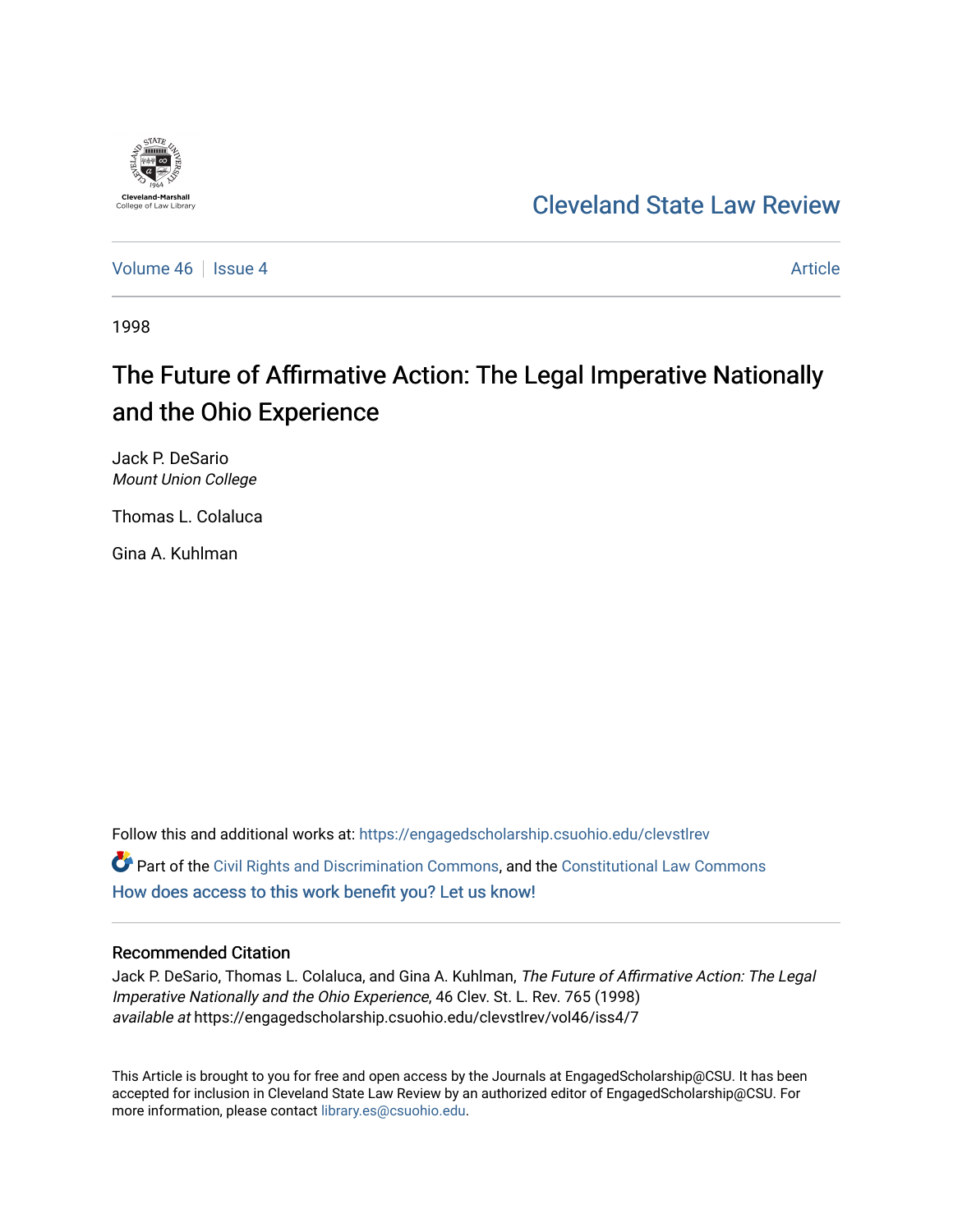## THE FUTURE OF AFFIRMATIVE ACTION: THE LEGAL IMPERATIVE NATIONALLY AND THE OHIO EXPERIENCE

JACK P. DESARIO<sup>1</sup> THOMAS L. COLALUCA<sup>2</sup> GINA A. KUHLMAN<sup>3</sup>

|--|--|--|

II. THE EMERGENCE OF AFFIRMATIVE ACTION: THE "BENIGN DISCRIMINATION" MOVEMENT ..................... 767

<sup>&</sup>lt;sup>1</sup>Dr. DeSario is a Professor of Political Science and Legal Studies Director at Mount Union College. He has a Ph.D. from S.U.N.Y. Binghamton and a J.D. from Case Western Reserve University. He has published a number of books and articles in the areas of law and government. Among some of his publications are: "Ohio Ethics Law Reforms: Political and Legal Implications" in *Akron Law Review*; "The American With Disabilities Act and Refusals to Provide Medical Care to Persons with HIV/AIDS" in *John Marshall Law Review*; "Alcohol-Related Traffic Deaths and the National Minimum Driving Age" in *Health Matrix*; "The Legal and Political Relationships Between Bureaucracy and Congress" in *The Ohio Journal of Economics and Politics*; *Local Government Information and Training Needs in the 21st Century* - Quorum Books, Westport, CN.; *Managing Local Government*, Sage Press, Newbury Park, CA.; *International Public Policy Sourcebook*, Greenwood Press, Westport, CN.; and *Citizen Participation and Public Decision Making*, Greenwood Press, Greenwood, CT.

 ${}^{2}$ Mr. Colaluca is a lawyer for the labor law firm of Johnson and Angelo. He possesses a B.A. from St. Bonaventure University, a Masters Degree in Government from Georgetown University, and a J.D. from Cleveland State University, Cleveland-Marshall College of Law. Mr. Colaluca was appointed special counsel by the Ohio Attorney General's Office to represent Cuyahoga Community College in the affirmative action set aside case of *F. Buddie Contracting Ltd. v Cuyahoga Community College District*. Prior to practicing law, Mr. Colaluca served as Management Consultant to the National Council on Alcoholism, Administrator for the Department of Health for the City of Cleveland, and was a lecturer in the area of government in various colleges. Subsequent to receiving his Juris Doctorate, Mr. Colaluca entered private practice and has represented clients before various federal, state and local administrative bodies and has concentrated his practice in the areas of environmental law, insurance defense, health care and business transactions.

<sup>3</sup>Ms. Kuhlman is a lawyer in the firm of Johnson and Angelo. She possesses a B.S. in Management from Case Western Reserve University, graduating Summa Cum Laude and a J.D. from Case Western Reserve University School of Law. Prior to receiving her law degree, Ms. Kuhlman represented the CWRU School of Law in the 1995 National Moot Court Competition. Ms. Kuhlman's practice encompasses labor arbitration, employee discrimination, Section 1983 cases, general civil litigation, municipal litigation and school law. Ms. Kuhlman has participated in several issues before the Ohio Civil Rights Commission, the Equal Employment Opportunity Commission, the National Labor Relations Board and State and Federal Courts. She has also authored a Comment published in the Berkley Technology Law Journal, entitled *Alliances for the Future: Cultivating a Cooperative Environment for Biotech Success*.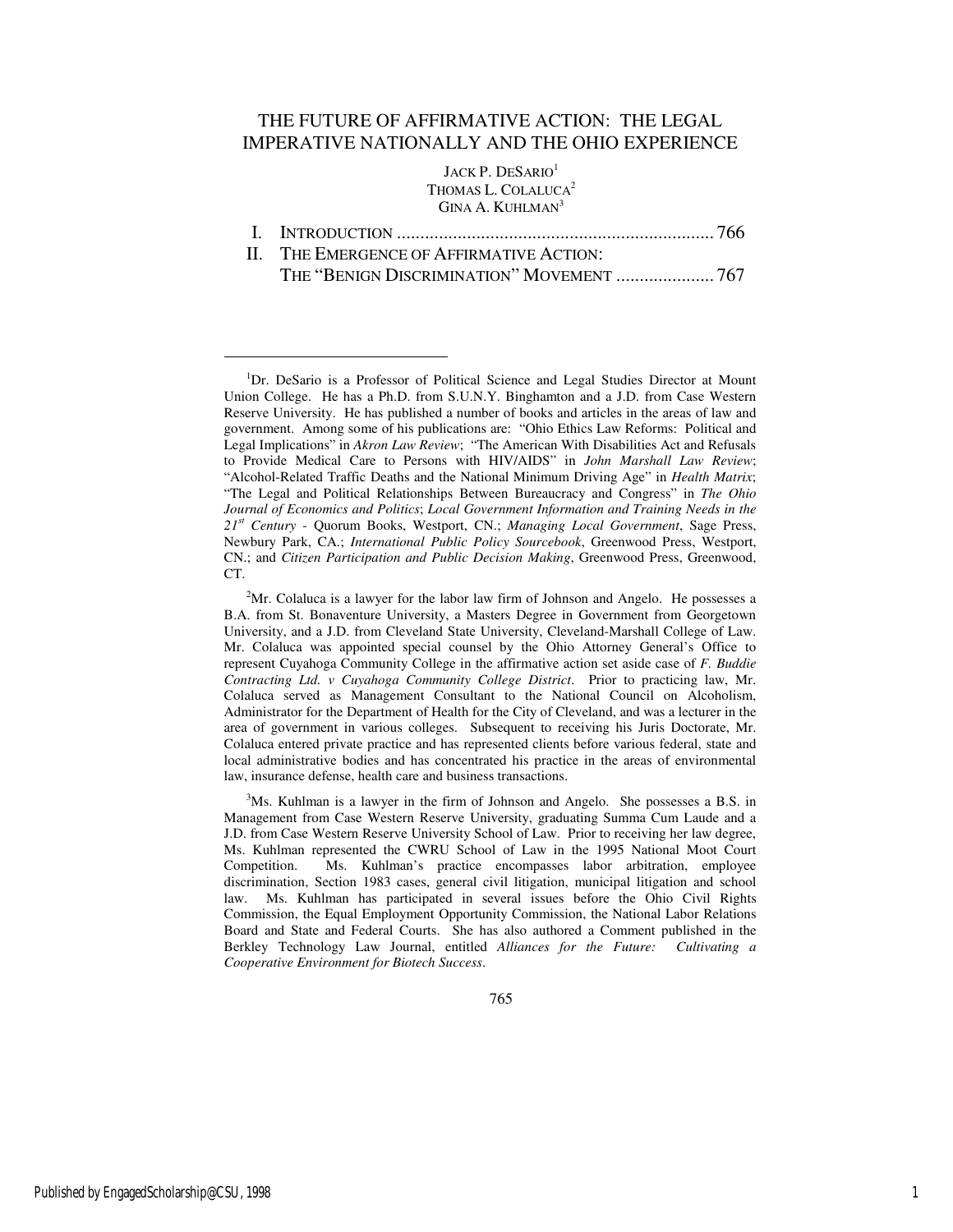|    | III. REGENTS OF THE UNIVERSITY OF CALIFORNIA V.  |  |
|----|--------------------------------------------------|--|
|    | <b>BAKKE: THE SUPREME COURT ENTERS THE</b>       |  |
|    |                                                  |  |
|    | IV. CURRENT NATIONAL DEVELOPMENTS ON AFFIRMATIVE |  |
|    |                                                  |  |
|    |                                                  |  |
|    | B. Taxman v. Board of Education of the Township  |  |
|    |                                                  |  |
|    |                                                  |  |
|    |                                                  |  |
| V. |                                                  |  |
|    |                                                  |  |

#### I. INTRODUCTION

Over the past generation, the policy strategy referred to as affirmative action has retained its status as one of the most controversial issues confronting our society. The intensity of the debate continues to rage. Advocates of affirmative action argue for the maintenance and expansion of these types of programs. They suggest that affirmative action provides needed compensation for the victims of past injustices, is an effective method of addressing social and economic inequalities, and is the best approach to achieving non-discrimination. These proponents point to lingering differences between the races in regard to employment earnings, and poverty as providing the justification for claims that only by taking into account one's race can disparities be eliminated.<sup>4</sup> Opponents of affirmative action contend that this policy is counterproductive, divisive, and ineffective. They stress that affirmative action is discriminatory, fails to reward merit, denigrates individuals as a result of stereotying, and leads to enduring racism.<sup>5</sup> The future of affirmative action has significant implications for the public and private sectors. Its status will define or redefine policies in regard to job recruitment, promotion, and retention or termination; awarding of governmental contracts; training programs; educational opportunities and matriculation.

The basic premise of this analysis is that the debate about the moral and ethical legitimacy of affirmative action may soon be made irrelevant by the impending legal imperative of affirmative action. Affirmative action policies require legal legitimacy before they can be considered as viable programmatic options. The legal environment of affirmative action has been uncertain since the inception of this idea. However, a series of recent court cases adjudicated throughout our nation suggest an inexorable resolution of the legal debate. In addition, the United States Supreme

<sup>&</sup>lt;sup>4</sup>See BARBARA BERGMAN, IN DEFENSE OF AFFFIRMATIVE ACTION (1966); Deborah Ballam, Affirmative Action: Purveyor of Preferential Treatment or Guarantor of Equal Opportunity, 18 BERKELEY J. EMP. & LAB. L. 1 (1997).

<sup>&</sup>lt;sup>5</sup>See Roger Clegg, Beyond Quotas: A Color-Blind Vision for Affirmative Action, Policy Review, May/June 1998; PAUL SNIDERMAN & THOMAS PIAZZA, THE SCAR OF RACE (1993).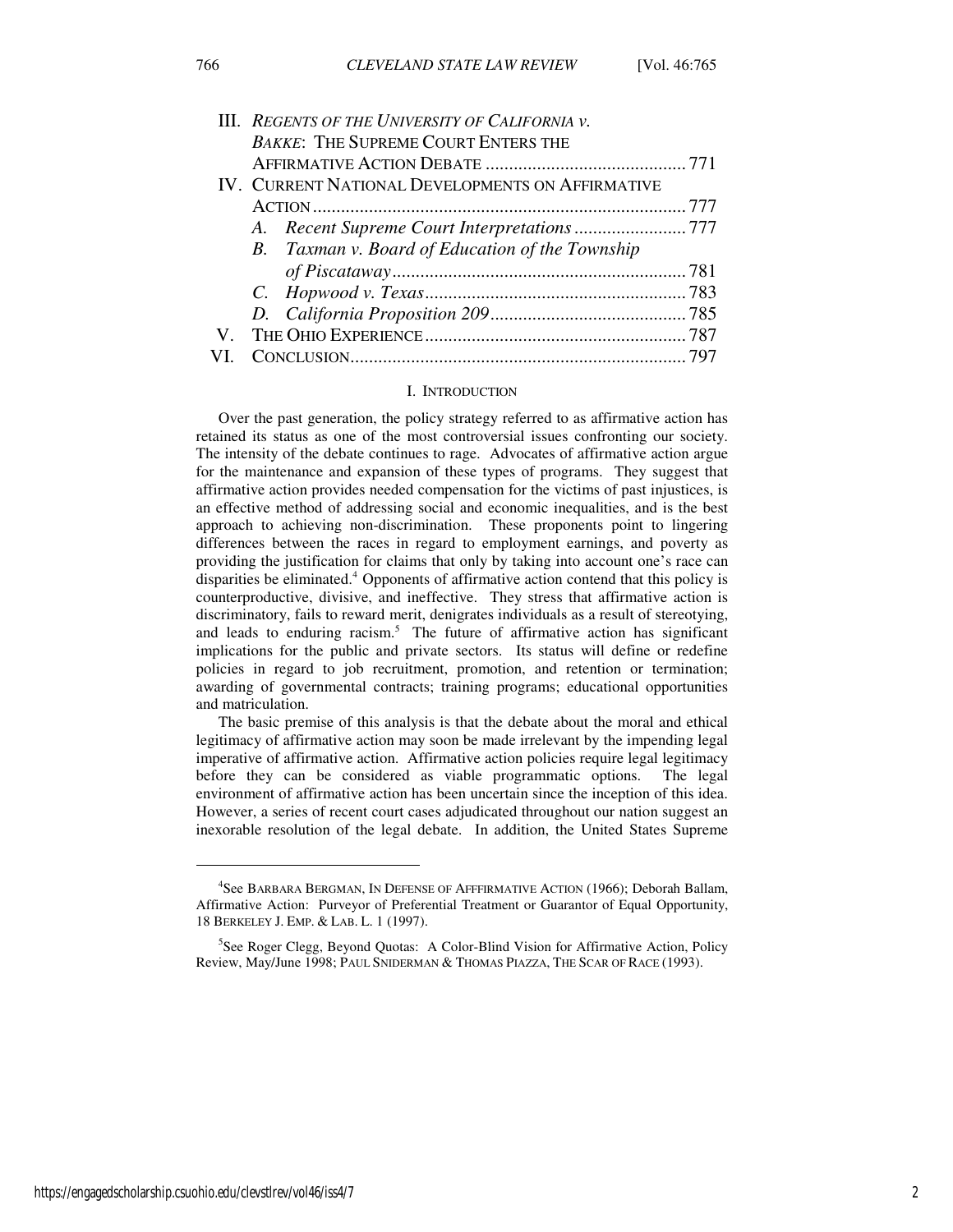Court seems to have developed a cohesive and compelling majority perspective in regard to this issue. This legal definition of the issue will have a significant impact on the saliency of affirmative action. It is the objective of this article to provide a legal analysis of affirmative action. The ultimate goal is to suggest the types of programs that are permissible within the context of these constitutional and statutory mandates.

This presentation of the legal future of affirmative action will be divided into five sections. The material above serves as a general introduction to the issues. The second section will review the origins and evolution of affirmative action. This section will also attempt to provide a definition of this complex concept. The third will provide a detailed analysis of *Regents of the University of California v. Bakke.<sup>6</sup> Bakke* represents the Supreme Court's first attempt to resolve the legal complexities of affirmative action. The Court's holdings in *Bakke* have shaped the debate for over 20 years. The fourth segment of this chapter will review current affirmative action case law. Close attention will be paid to emerging legal distinctions essential to an accurate application of affirmative action principles in the future. Within this section, close attention will be paid to current controversies such as California Proposition 209 - the state constitutional amendment which outlaws the use of affirmative action, *Hopwood v. State of Texas*, 7 nonminority students who challenged a law school's affirmative action admissions program, and *Taxman v. Board of*  Education of the Township of Piscataway,<sup>8</sup> a teacher's challenge to a school board's affirmative action plan of retaining minority teachers over nonminority teachers in regard to layoff decisions. The last section will explain the Ohio Experience with affirmative action.

#### II. THE EMERGENCE OF AFFIRMATIVE ACTION: THE "BENIGN DISCRIMINATION" MOVEMENT

The passage of the Civil Rights Act of 1964 marks the inception of the affirmative action debate. As John David Skrentny notes in his book *The Ironies of Affirmative Action*: "Race problems and race inequality look very different when discrimination laws *are* on the books than when they *are not* on the books. Simple racist exclusion was such an obvious problem that it consumed the energy of the civil rights groups and the attention of the sympathetic public."<sup>9</sup> With the attainment of legal equality which provided equality of opportunity the question for civil rights groups became whether this accomplishment was sufficient. The dilemma for civil rights advocates was whether to rejoice in the hard fought victory for color blind laws or to pursue new goals. For many the optimism which followed the passage of the Civil Rights Act "quickly dissipated."<sup>10</sup> Social realities illustrated that equality of opportunity did not insure equal living conditions, adequate health care, high

<sup>&</sup>lt;sup>6</sup>Regents of the Univ. of California v. Bakke, 438 U.S. 265 (1978).

 $7$ Hopwood v. State of Texas, 78 F.3d 932 (5th Cir. 1996).

<sup>&</sup>lt;sup>8</sup>Taxman v. Board of Education of the Township of Piscataway, 91 F.3d 1547 (3d Cir. 1997).

 $^{9}$ John David Skrentny, The Ironies of Affirmative Action 69 (1966).

<sup>&</sup>lt;sup>10</sup>Edward Erler, *The Future of Civil Rights: Affirmative Action Redivivus*, 11 NOTRE DAME J.L. ETHICS & PUB. POL'Y 26 (1997).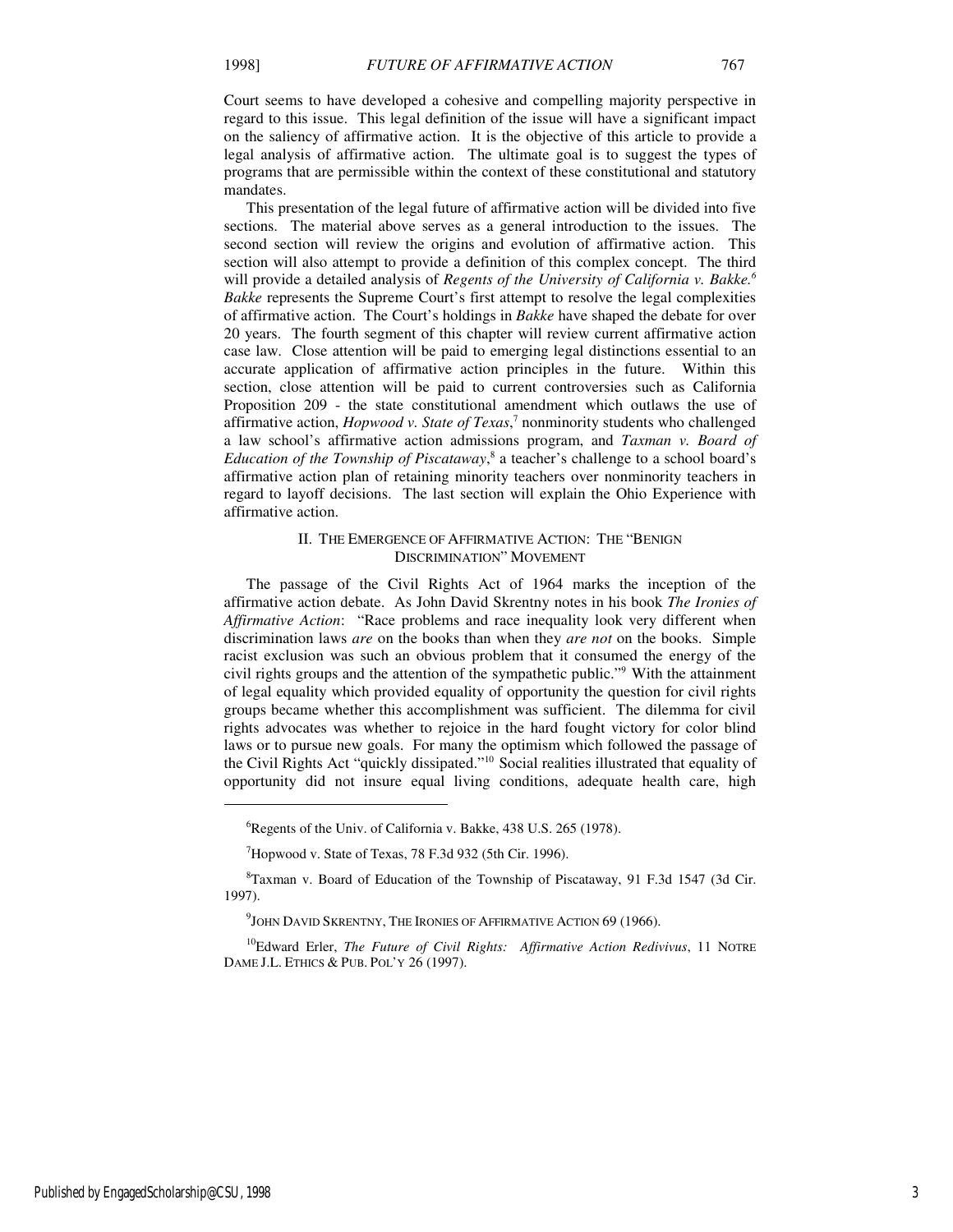incomes, meaningful employment, and a good education for minority citizens. These disparities were as apparent as before.

It is within this context that the concept of "affirmative action" first emerged. Reflecting the nature of the times this term is very complex and has numerous meanings. As civil rights evolved so did the concept of affirmative action. Originally, the term was utilized to express aggressive nondiscrimination or a strong commitment to equality of opportunity for all regardless of race or ethnicity. It meant "public policies that afforded individuals opportunity without discrimination."<sup>11</sup> President Kennedy was the first public official to use this term in the context of racial discrimination when he signed Executive Order No. 10,925 in 1961. This order advocated equality of opportunity while directing public contractors to adopt nondiscriminatory employment practices. The Executive Order stated:

The contractor will not discriminate against any employee or applicant for employment because of race, creed, color, or national origin. The contractor will take affirmative action to insure that applicants are employed, and that employees are treated during employment, without regard to their race, color, or national origin. $^{12}$ 

Following the issuance of this order "some two hundred fifty federal contractors" adopted voluntary affirmative action compliance programs which modified their existing employment practices.<sup>13</sup>

As cynicism and dissatisfaction grew despite the attainment of legal equality, affirmative action took on a new meaning. Affirmative action would represent any measures "beyond simple termination of a discriminatory practice, adopted to correct or compensate for past or present discrimination.  $\ldots$ <sup>14</sup> This approach promotes special or preferential consideration of defined or targeted groups that have been the victims of discrimination. The goal of this type of affirmative action represents a significant shift from equality of opportunity to equality of outcome.<sup>15</sup> "Affirmative action programs can range from aggressive recruiting and remedial training programs, to setting goals and guidelines, to set asides and quotas specifying an exact number or percentage of admissions or jobs for blacks, women, and other minorities."<sup>16</sup>

While there is significant public support for the color-blind principle of equal opportunity, public acceptance of affirmative action targeted toward "special consideration" or "equality of outcome" has never been high. $17$  Even civil rights leaders such as Martin Luther King, Jr. were ambivalent about the future of

<sup>12</sup>Clegg, *supra* note 5, at 13.

<sup>13</sup>Ballam, *supra* note 4, at 9-10.

<sup>14</sup>Platt, *supra* note 11, at 72.

<sup>15</sup>*See* PAUL JOHNSON ET AL, AMERICAN GOVERNMENT 151 (3d ed. 1994).

 $^{16}$ 2 David O'Brien, Constitutional Law and Politics 1315 (3d ed. 1997).

<sup>17</sup>SKRENTNY, *supra* note 9, at 4-5.

<sup>&</sup>lt;sup>11</sup>Anthony Platt, *The Rise and Fall of Affirmative Action*, 11 NOTRE DAME J.L. ETHICS & PUB. POL'Y 67 (1997).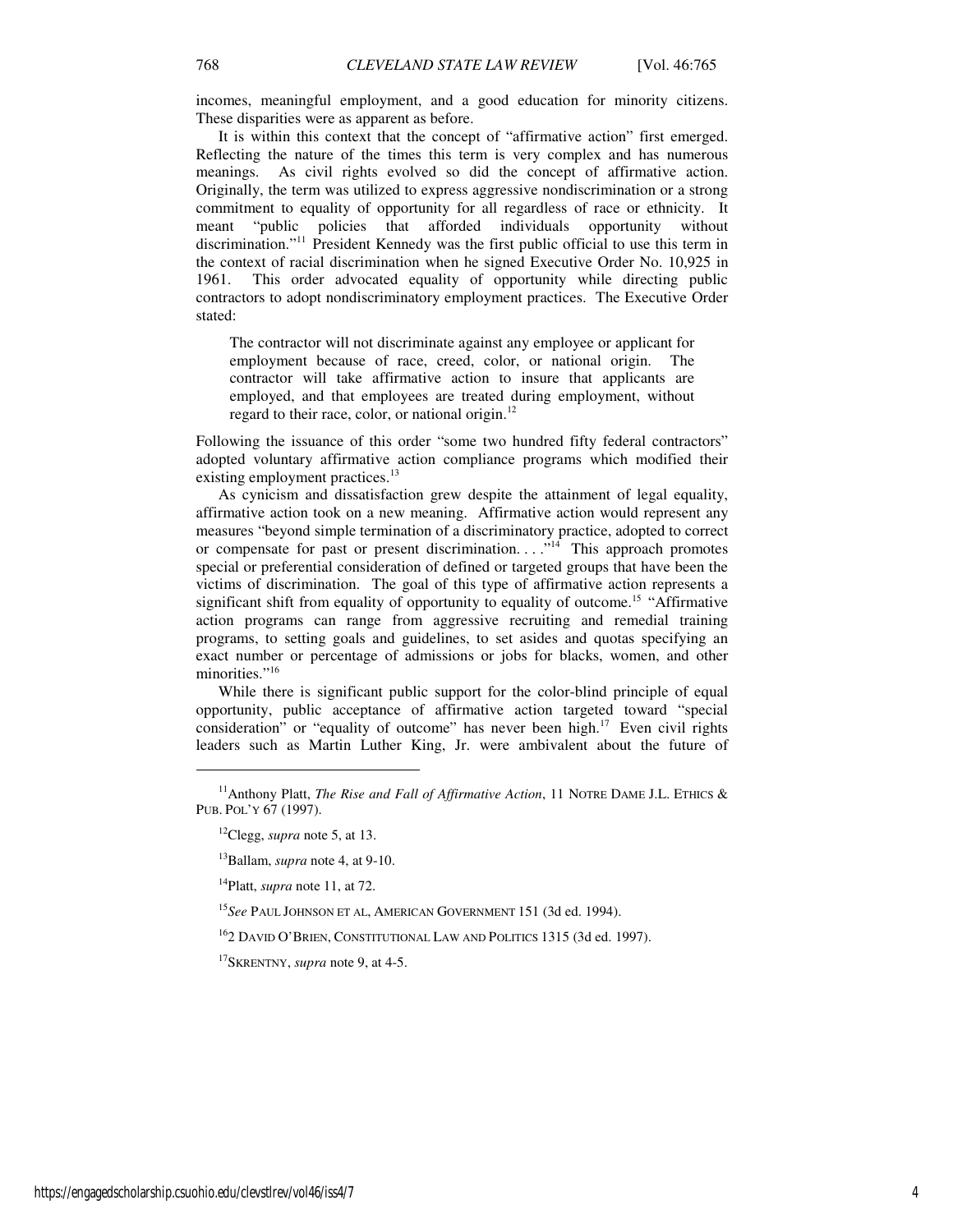affirmative action. As social unrest and dissatisfaction increased governmental leaders searched for viable alternatives. Ironically, shortly after the passage of the Civil Rights Act, our nation experienced the worst urban rioting in history.<sup>18</sup> Expert commissions appointed by the President to study urban unrest recommended the promotion of quota systems and affirmative action as a solution. President Johnson relying on these types of suggestions set a new agenda as exemplified in his often quoted speech at Howard University:

(F)reedom is not enough. You do not wipe away the scars of centuries by saying: 'Now you are free to go where you want and do as you desire, and choose the leaders you please…' This is the next and the more profound stage of the battle for civil rights. We seek not just freedom but opportunity. We seek not just legal equality but human ability, not just equality as a right and a theory but equality as a fact and equality as a result…. To this end equal opportunity is essential, but not enough, not enough.<sup>19</sup>

Inspired by this oratory and agenda, administrative agencies assumed a prominent role in the promulgation of the new affirmative action programs. Numerous examples of bureaucratic pronouncements and regulations aimed at promoting the next stage of civil rights exist. Edward Erler observes how the Equal Employment Opportunity Commission assiduously wrote "guidelines, not indeed to achieve equality of opportunity but equality of result" while in the hands of the Office of Federal Contract Compliance "affirmative action became a thinly disguised code for racial quotas and goals".<sup>20</sup> David O'Brien notes how the Department of Labor in 1967 "adopted a policy of preferential hiring for minorities and women and the Department of Health, Education and Welfare (HEW) assumed responsibility for affirmative action in education."<sup>21</sup> By the 1970s O'Brien states that the (HEW) issued guidelines and threatened to withhold funds "from colleges and universities that failed to meet its hiring and admissions goals for blacks, women, and other minorities. $^{22}$  Unlike previous civil rights programs the new affirmative action agenda evolved in a piecemeal fashion. As developed by these low visibility agencies, affirmative action moved civil rights policy from one dedicated to being color-blind to one advocating significant color conscious decision making.

Federal administrative agencies produced numerous affirmative action regulations and standards and imposed them upon the public and private sectors. However, little guidance was provided to those who were expected to comply. In response to these vague and often contradictory mandates thousands of affirmative action plans and programs were established throughout the United States. The vagaries of affirmative action were being addressed in areas such as education admissions policy; minority contracting; workplace training; and workplace

<sup>21</sup>O'BRIEN, *supra* note 16, at 1316.

<sup>22</sup>*Id*.

<sup>18</sup>*Id*. at 71-76.

<sup>19</sup>Erler, *supra* note 10, at 26-27.

<sup>20</sup>*Id*. at 29-30.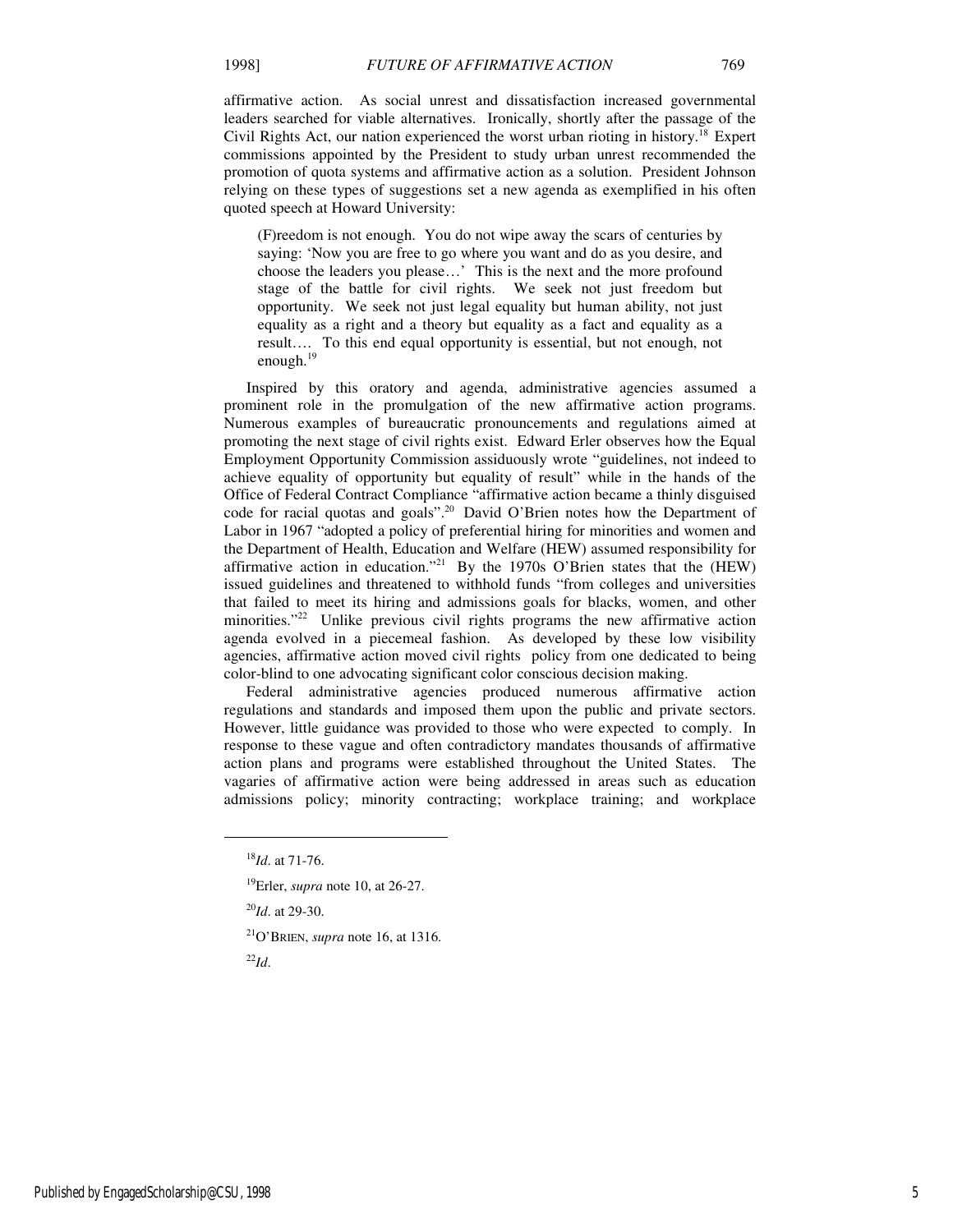decisions related to hiring, firing, and promotion. The product of these actions was a vast array of policy approaches many of which provoked controversy and concern.

As the social implications of these new affirmative action programs became apparent, the public and Congress (including many members who voted for and worked for the passage of the Civil Rights Act) began to question their legitimacy. How could students with higher grade point averages and standardized test scores be denied admission into undergraduate colleges and professional schools while students with lower scores were admitted? How could employees with more seniority be laid off while those with less seniority were retained? How could government reject the lowest and best bidder in favor of a more expensive and less experienced competitor? Why is a poor Vietnamese-American less deserving of special consideration than an affluent African-American? These difficult questions lead many to challenge the legal, moral, and ethical assumptions of affirmative action.

Consistent with the objective of this article, the analysis to follow will focus on the legal challenges to affirmative action. Legal critics of affirmative action programs believe that the Fourteenth Amendment and the Civil Rights Act prohibit any consideration of race, ethnicity, and religion in an effort to promote a color-blind society. Proponents of affirmative action did not contemplate the social disruption created by these programs and maintained that any discrimination that occurred was unintended. The belief was that actions not motivated by discriminatory intent could be characterized as "benign discrimination" which does not violate the spirit of the Fourteenth Amendment or the Civil Rights Act. In response to these claims, opponents argued that discrimination against individuals whether they are white, male, Jewish, Japanese, or Irish is equally reprehensible and equally a violation of equal protection of the law. There can not be any "good vs. bad discrimination;" it is all bad.

Historical analyses of the Fourteenth Amendment suggest that its language and legislative history intended it to establish a color-blind society.<sup>23</sup> Did the Civil Rights Act modify this interpretation? A review of the legislative history and language of the Civil Rights Act leads to the conclusion that it too was intended to eradicate all discrimination based upon racial, ethnic, or religious considerations.<sup>24</sup> Numerous articles and books have been written documenting that the Civil Rights Act and its titles explicitly advocated a color-blind perspective. John David Skrentny writes that efforts to ensure a color-blind interpretation of the Act exist throughout the Congressional debate and are "well covered elsewhere."<sup>25</sup> He then quotes Senator Hubert Humphrey, the Senate floor leader for the Civil Rights Act, who in response to a question about the motives of the employment section of the Act responded:

<sup>23</sup>*See, e.g.*, DOUGLAS KMIEC FOREWARD: THE ABOLITION OF PUBLIC RACIAL PREFERENCE-AN INVITATION TO PRIVATE RACIAL SENSITIVITY (1997).

<sup>24</sup>*See* ANDREW KULL, THE COLOR BLIND CONSTITUTION (1992); ROBERT LOEVY, TO END ALL SEGREGATION: THE POLITICS OF THE PASSAGE OF THE CIVIL RIGHTS ACT OF 1964 (1990); CHARLES & BARBARA WHALEN, THE LONGEST DEBATE: A LEGISLATIVE HISTORY OF THE 1964 CIVIL RIGHTS ACT (1985).

<sup>25</sup>SKRENTNY, *supra* note 9, at 121.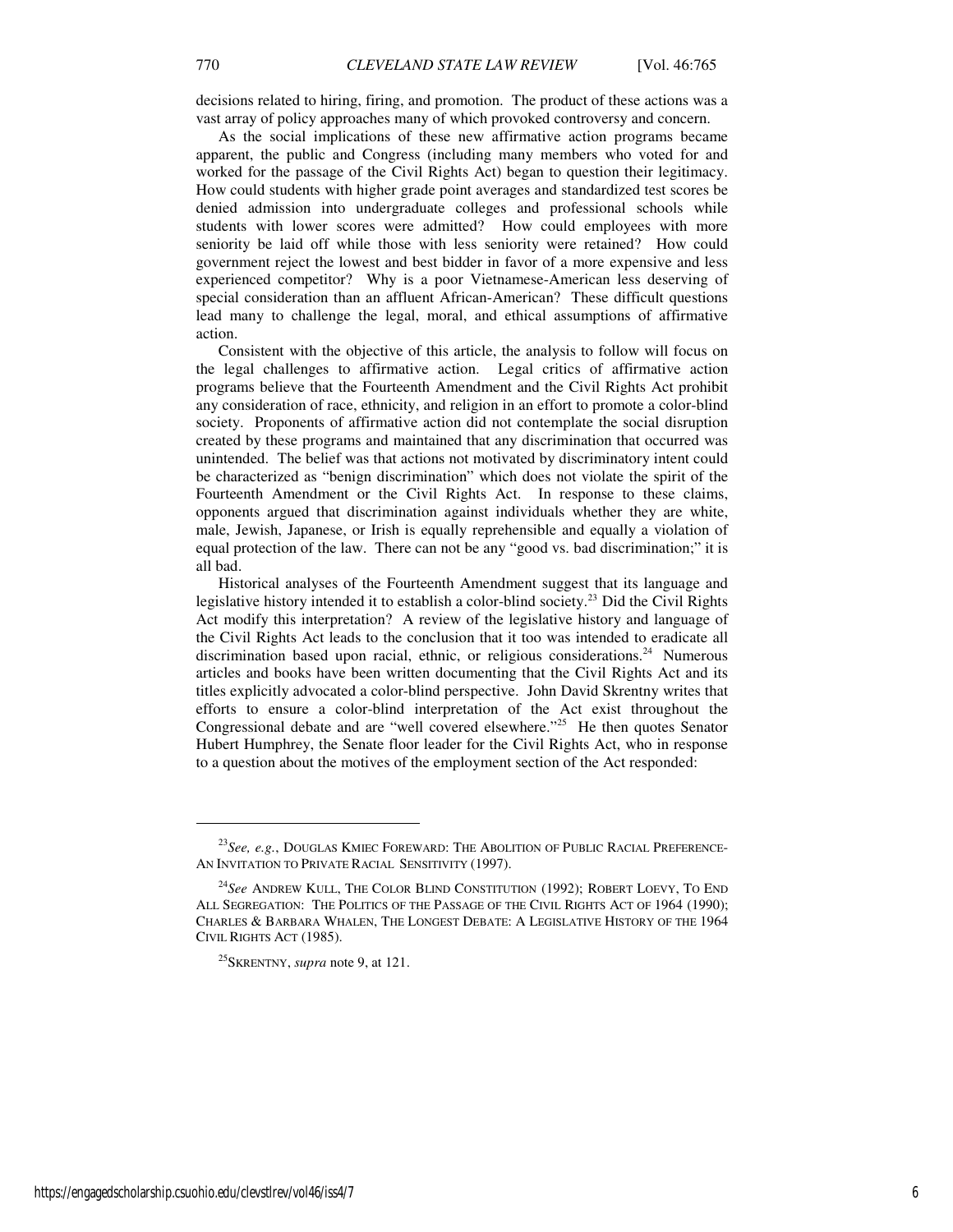Contrary to the allegations of some of the opponents of this title there is nothing in it that will give any power to the Commission or to any court to require hiring, firing, or promotion of employees in order to meet a racial "quota" or to achieve a certain racial balance. That bugaboo has been brought up a dozen times; but it is nonexistent. In fact the opposite is true, Title VII prohibits discrimination. In effect, it says that race, religion and national origin are not to be used as the basis for hiring and firing. Title VII is designed to encourage hiring on the basis of ability and qualifications not race or religion.<sup>26</sup>

Edward Erler points to the statements of Senator Joseph Clark, the floor manager for Title VII as being even more explicit than Humphrey's.<sup>27</sup> Senator Clark stated:

Any deliberate attempt to maintain a given balance would almost certainly run afoul of Title VII because it would involve the failure or refusal to hire some individual because of his race, color, religion, sex, or national origin. What Title VII seeks to accomplish is equal treatment for all.<sup>28</sup>

While stressing that the Civil Rights Act "bars discrimination against or preferential treatment in favor of 'any individual or group'. . ." Eugene Volokh cites the statements of Representative Emmanuel Celler, the House of Representatives floor manager for the Civil Rights Act, who states a "court could not order that any preference be given to any particular race, religion, or other group but would be limited to ordering an end to discrimination."<sup>29</sup> Finally, Skrentny quotes the language of the Civil Rights Act itself to demonstrate that it does not condone "racial proportions in employment" and it in fact "prohibits such a concern":

Nothing contained in this title shall be interpreted to require any employer . . . to grant preferential treatment to any individual or group on account of an imbalance which may exist with respect to the total number or percentage of persons of any race . . . employed by any employer . . . in comparison with the total number or percentage of persons of such race ... in any community ... or in the available workforce in any community.<sup>30</sup>

#### III. *REGENTS OF THE UNIVERSITY OF CALIFORNIA V. BAKKE*: THE SUPREME COURT ENTERS THE AFFIRMATIVE ACTION DEBATE

The debate over the legality of affirmative action continued throughout the 1960s and 1970s devoid of a political resolution. Citizens turned to the courts as the appropriate forum to resolve the legal dispute and to provide a clear and uniform direction. Issues such as affirmative action are difficult for the Supreme Court

j

<sup>30</sup>SKRENTNY, *supra* note 9, at 121.

<sup>26</sup>*Id*.

<sup>27</sup>Erler, *supra* note 10, at 26.

<sup>28</sup>*Id*.

<sup>29</sup>Eugene Volokh, *The California Civil Rights Initiative: An Interpretive Guide,* 44 UCLA L. REV. 1345 (1997).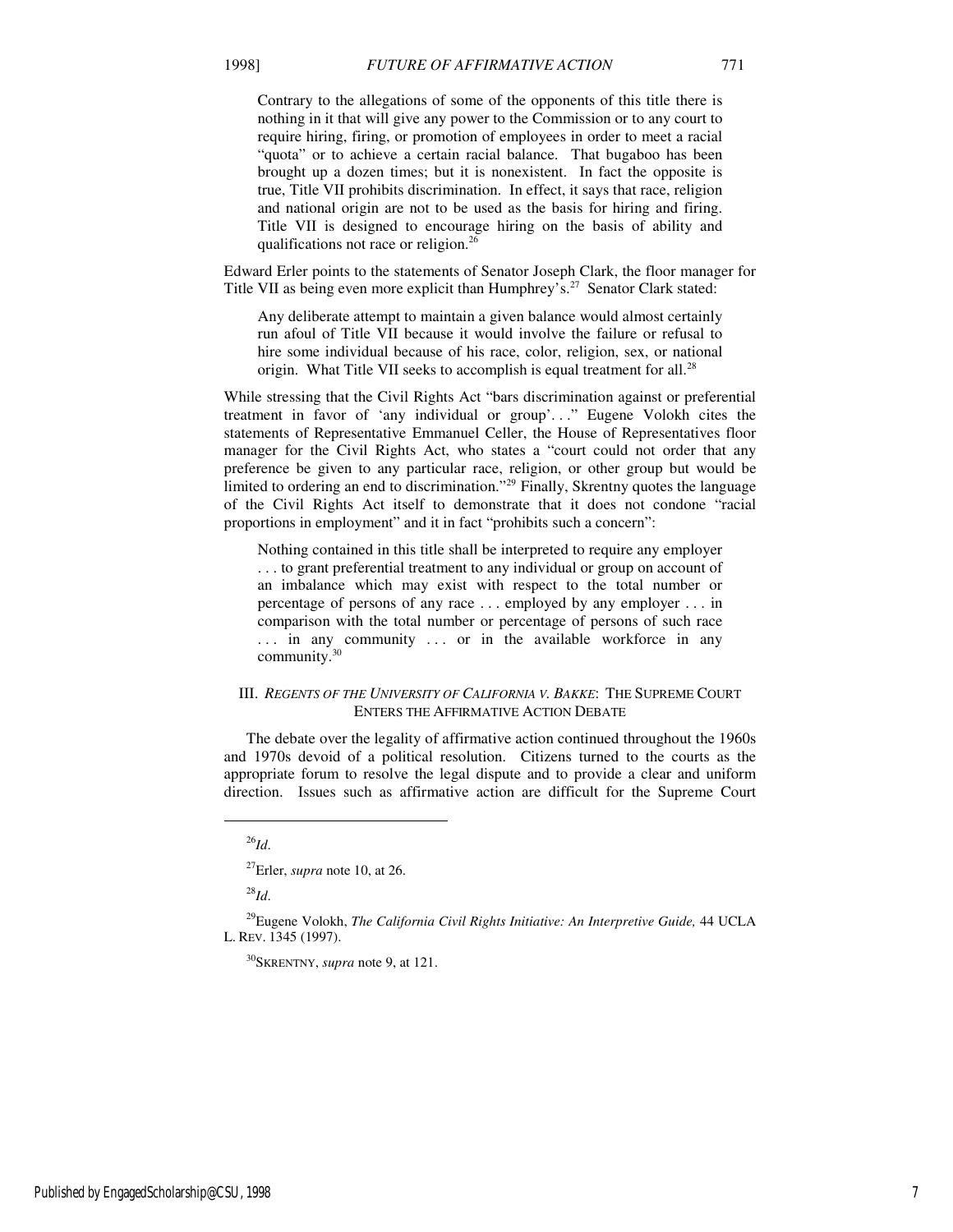because they are embroiled in political controversy, pose significant legal and moral dilemmas, and are cases of first impression. By the late 1970s, the Court could no longer avoid the issue.

In 1973 and 1974, Allan Bakke, a white male applied to the University of California-Davis Medical School.<sup>31</sup> Both times he was denied admission.<sup>32</sup> Bakke discovered that the Medical School operated two separate admissions programs.<sup>33</sup> A special admissions program reserved 16 of the 100 entering slots for disadvantaged members of certain minority races.<sup>34</sup> A comparison of Bakke's qualifications with students matriculated through the special admissions program revealed significant disparities.<sup>35</sup> Bakke's grade point average was  $3.46$  compared to the average of the 1973 special admittees of 2.88, and 2.62 for the 1974 special admittees.<sup>36</sup> A comparison of standardized MCAT scores revealed similar differences: Bakke's percentiles were 96% for the verbal versus 46% for the 1973 admittees and 24% for the 1974 admittees , 94% for the quantitative versus 24% for the 1973 admittees and 30% for the 1974 admittees, 97% for science versus 35% and 37%, and for general information 72% versus 33% and  $18\%.$ <sup>37</sup>

Believing that he had been discriminated against because of his race Bakke sued the Regents of the University of California in a state trial court.<sup>38</sup> Among his legal causes of action he alleged a violation of his constitutional rights pursuant to the Equal Protection Clause of the Fourteenth Amendment and his statutory rights under Title VI of the Civil Rights Act.<sup>39</sup> The state trial court held that the medical school's special admissions program constituted a racial quota which did violate Bakke's constitutional and civil rights.<sup>40</sup> On appeal, the Supreme Court of California affirmed the trial courts holdings.<sup>41</sup> The Regents of the University of California then appealed to the United States Supreme Court.<sup>42</sup>

The decision of the Supreme Court was awaited with great anticipation because it marked the first time the Court addressed the legalities of affirmative action. Its holding would determine the boundaries of acceptable applications of this strategy, if any, and would impact numerous programs and individuals in our society. The Court announced its sharply divided decision on June 28, 1978. All of the major issues were decided by a tenuous 5-4 vote. The holding contained three distinct

Regents of the Univ. of California v. Bakke, 438 U.S. 265, 276 (1978). *Id.* at 276, 277. *Id.* at 277. *Id.* at 275. *Id.* at 278. *Bakke*, 438 U.S. at 277-78. <sup>37</sup>*Id.*  <sup>38</sup>*Id. Id.* at 278. *Id.* at 279. *Bakke*, 438 U.S. at 280.

<sup>42</sup>*Id.*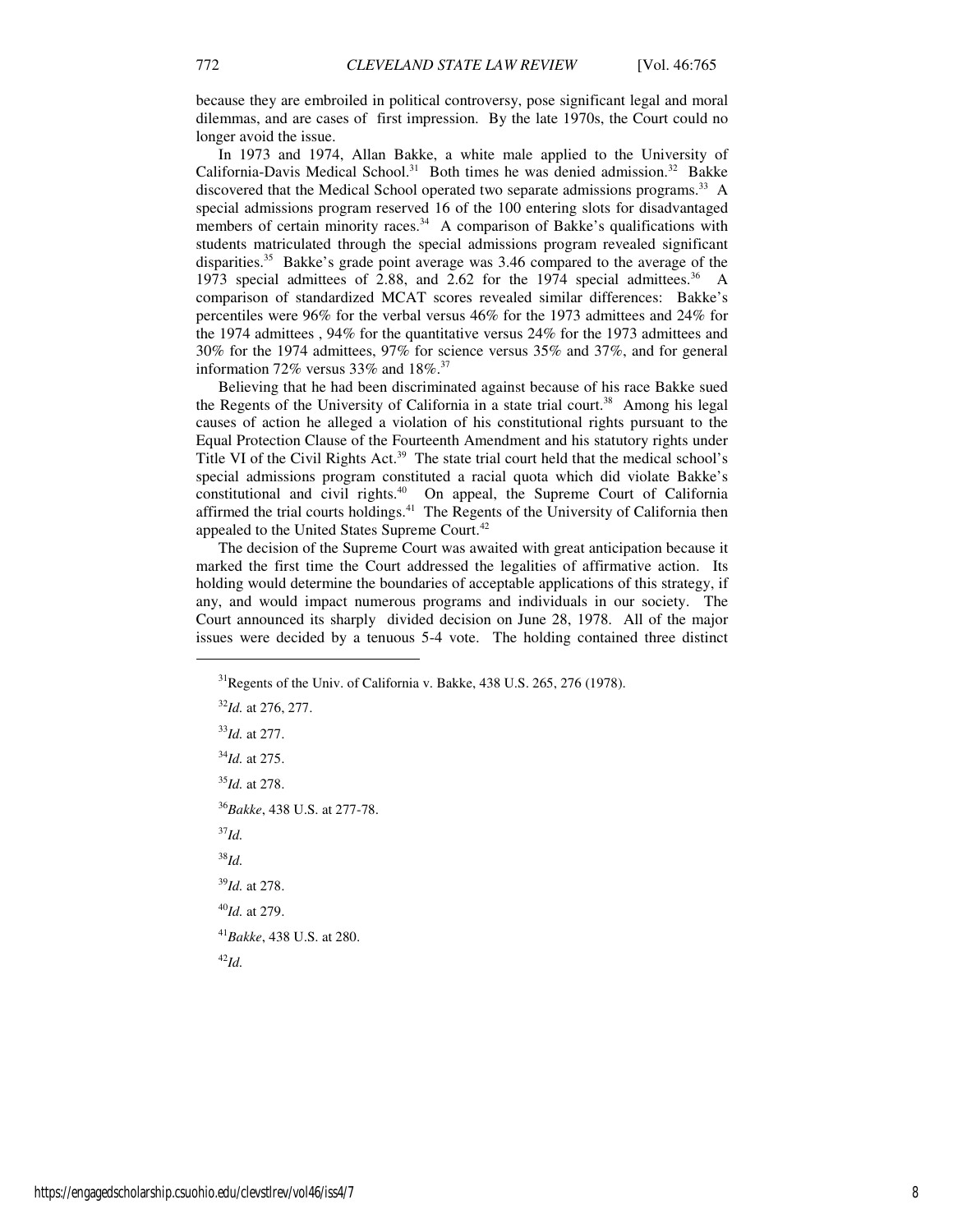opinions, with none of the opinions garnering majority support in regard to the major issues. Substantively, five members of the Court agreed; that the Medical Schools admission program was illegal, Bakke must be admitted, but that race could be considered as one element to be weighed fairly against others in the selection process.<sup>43</sup>

To comprehend the practical and legal implication of the *Bakke* decision it is essential to understand the three factions which formed. The Brennan, White, Marshall, and Blackmun group, concluded that the Regents of California's admissions process was constitutional because the Fourteenth Amendment is not "colorblind" and Title VI doesn't prohibit preferential treatment.<sup>44</sup> Chief Justice Burger, Stevens, Stewart, and Rehnquist relying solely on Title VI argued that the admissions program was illegal because it violated the colorblind standard of the statute and therefore it wasn't necessary to even consider the alleged constitutional violation.<sup>45</sup> Justice Powell issued his own opinion, but his holdings were the most influential because he constituted the deciding fifth vote in regard to the outcomes of all the significant issues. Powell aligned with Chief Justice Burger's faction and held that Bakke must be admitted and the Medical School's admissions program was illegal (Powell contending it violated the Constitution as well as Title VI). $46$ However, Powell aligned with the Brennan group when holding that race could be a factor in an admissions process.<sup>47</sup>

For these reasons it is important to understand the logic of Powell's holding which has been relied upon by many public and private institutions as providing the bottom line guidance required for acceptable race conscious affirmative action programs. Powell's opinion has been referred to as the "cornerstone of affirmative action".<sup>48</sup> It must be reemphasized however, that although there were majority *holdings* in *Regents of California v. Bakke*, there was not a majority *opinion* for any of the significant issues. In other words, from a legal perspective the justices could not agree as to the underlying legal justifications for their decisions.

Justice Powell announced the judgment of the Court holding that *Bakke* must be admitted, and although the Medical School's special admissions program was unlawful, race could be considered in an admissions program.<sup>49</sup> In reaching these judgments Powell developed important distinctions and reached significant conclusions. While addressing the constitutional issue raised in this case he found that the constitution is explicit in its language when it states "No state shall . . . deny to any person within its jurisdiction the equal protection of the laws."<sup>50</sup> Based upon this language Powell reasons:

1

<sup>47</sup>*Id.* at 289.

<sup>48</sup>Lackland Bloom, Jr., Hopwood, Bakke *and the Future of the Diversity Justification*, 29 TEXAS TECH L. REV. 1, 8 (1998).

<sup>49</sup>*Bakke*, 438 U.S. at 289, 320, 325-26, 408.

 $50$ U.S. CONST. amend. XIV, § 1.

<sup>43</sup>*Id.* at 271.

<sup>44</sup>*Id.* at 325, 326.

<sup>45</sup>*Id.* at 408.

<sup>46</sup>*Bakke*, 438 U.S. at 320.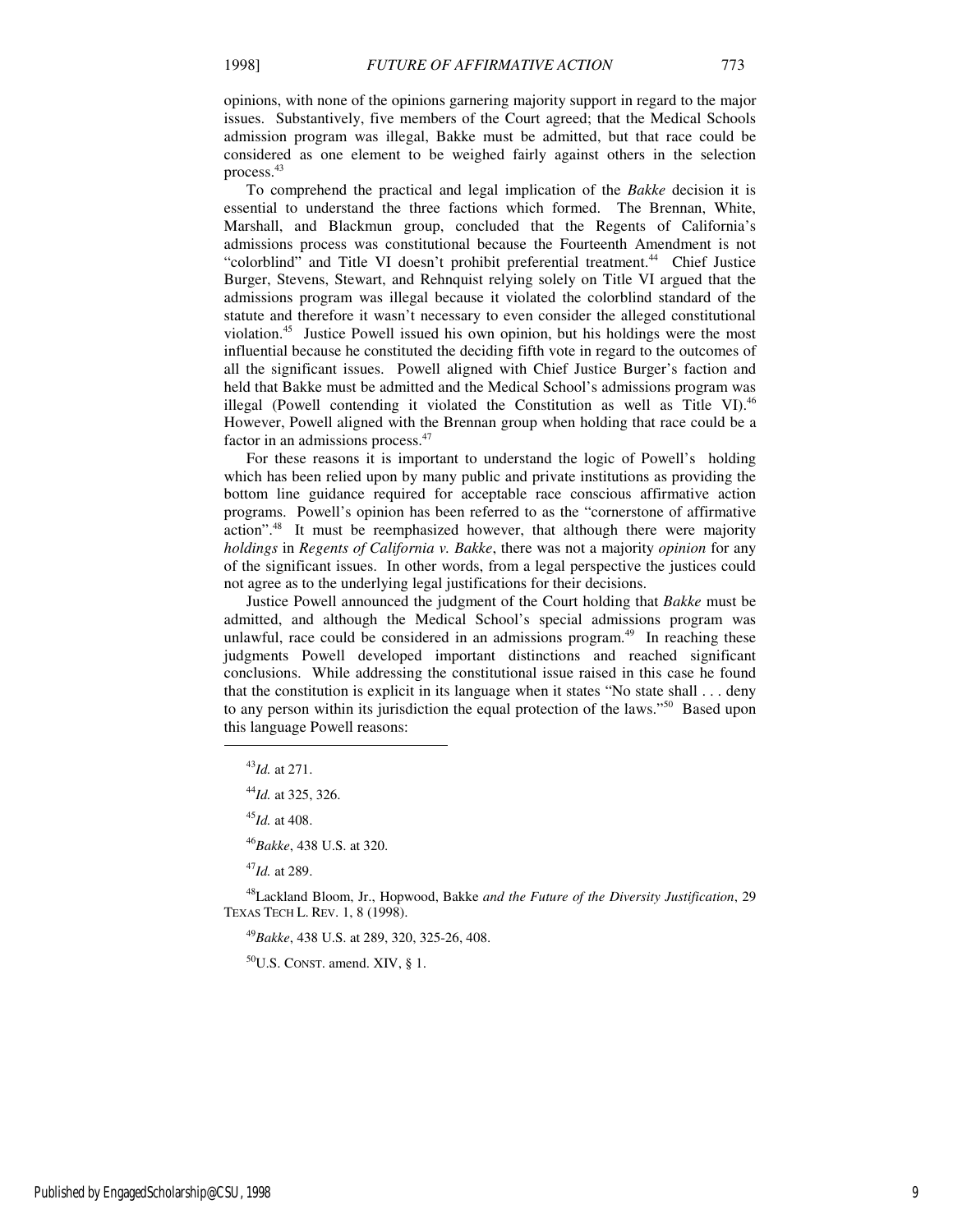It is settled beyond question that the rights created by the first section of the Fourteenth Amendment are, by its terms guaranteed to the individual. The rights established are personal rights. The guarantee of equal protection cannot mean one thing when applied to one individual and something else when applied to a person of another color. If both are not afforded the same protection then it is not equal. . . . Racial and ethnic distinctions of any sort are inherently suspect and thus call for the most exacting judicial examination.... It is far too late to argue that the guarantees of equal protection to all persons permits the recognition of special wards entitled to a degree of protection greater than that accorded others. $51$ 

Although, Powell believes the Constitution is intended to treat all equally, he does not interpret this perspective to be an absolute bar to all racial classifications.<sup>52</sup> However, for a program which considers race to pass constitutional scrutiny he believes the state must have a substantial interest that is legitimately served by this classification.<sup>53</sup> For Powell, this must of course exist within the context of preserving individual equal protection. In applying this standard to the facts of this case, Powell argues that the "fatal flaw" in the Regents of California's admission program is its "disregard of individual rights as guaranteed by the Fourteenth Amendment."<sup>54</sup> A public program based upon these standards can never pass constitutional muster when it summarily rejects any group of people based solely upon their race or ethnicity.<sup>55</sup> This logic leads to the inevitable conclusion that all quotas are illegal.

Powell accepts the argument offered by the Regents of California that a "diverse student body" may be a constitutionally permissible goal for an institution of higher learning.<sup>56</sup> But he cautions that this goal can only be embraced to the extent that it does not violate individual rights.<sup>57</sup> Powell warns:

Ethnic diversity, however, is only one element in a range of factors a university properly may consider in attaining the goal of a heterogeneous student body. Although a university must have wide discretion in making the sensitive judgments as to who should be admitted, constitutional limitations protecting individual rights may not be disregarded.<sup>58</sup>

Based upon this reasoning the problem with the Medical School's admission program is that it focused exclusively on racial and ethnic diversity insulating the

*Bakke*, 438 U.S. at 289-91. *Id.* at 289-90. *Id.* at 320. <sup>54</sup>*Id*. <sup>55</sup>*Id. Bakke*, 438 U.S. at 311-12. <sup>57</sup>*Id. Id*. at 314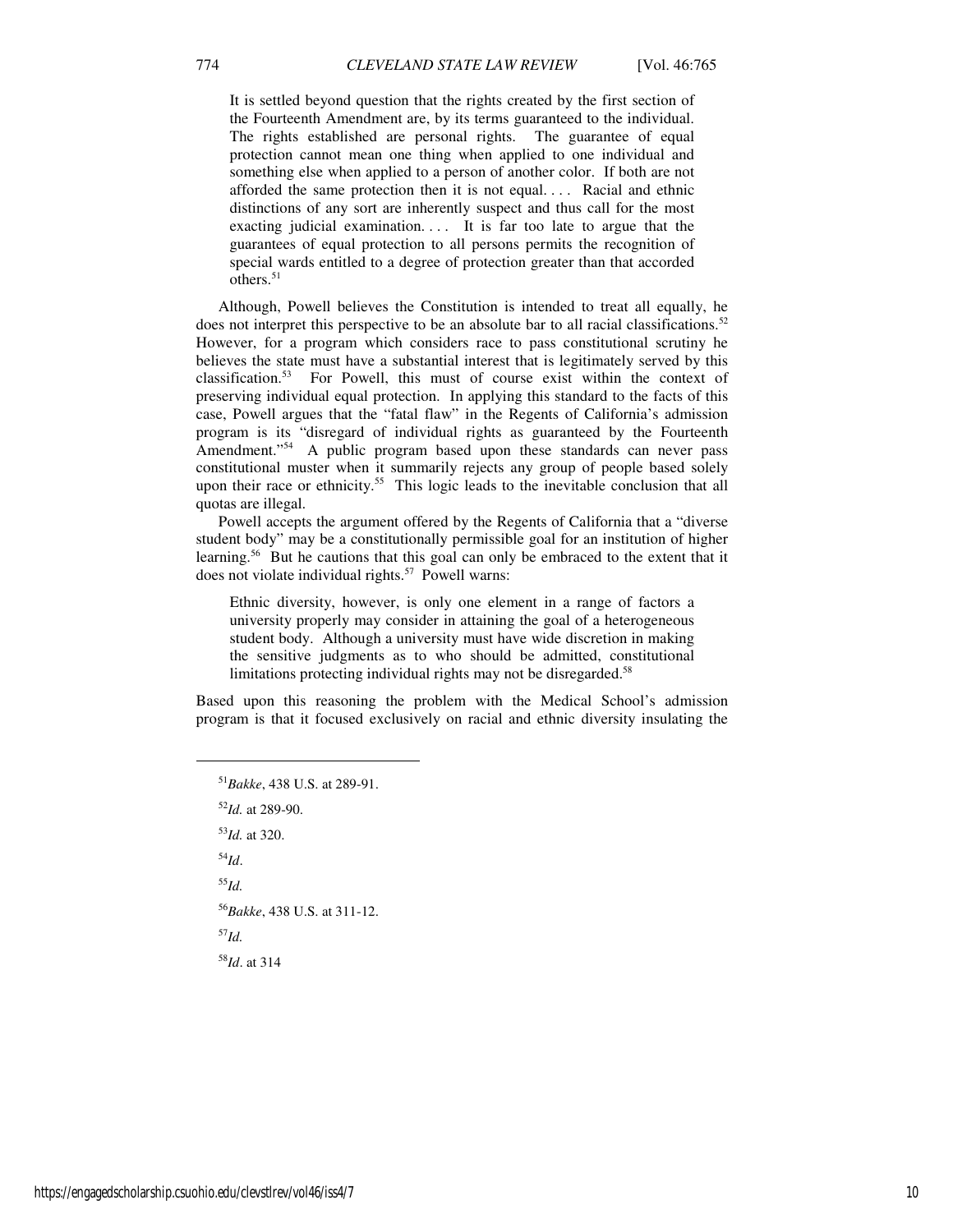applicants from comparison with all other candidates for admission.<sup>59</sup> Powell suggests that programs which take diversity into account will only survive constitutional scrutiny if "race or ethnic background is simply one element - to be weighed fairly against other elements- in the selection process."<sup>60</sup> Applicants cannot be excluded from the admissions process based upon their race or not belonging to a particular race. $61$  This reasoning does not afford preferential treatment a large role, although unlike Chief Burger's group it doesn't completely dismiss it either.

In contrast to the Powell opinion, the Brennan faction argued that the affirmative action program of the Medical School was constitutional.<sup>62</sup> Government may use race conscious programs as long as they do not "demean or insult any racial group, but  $\dots$  remedy disadvantages cast on minorities by past racial prejudice  $\dots$ ."<sup>63</sup> The constitutional basis for their holding is the conclusion that the Fourteenth Amendment is not "colorblind."<sup>64</sup> The most intriguing articulation of this argument was provided by Thurgood Marshall who reasoned:

[h]ad the Court been willing in 1896, in *Plessy v. Ferguson*, to hold that the Equal Protection Clause forbids differences in treatment based on race, we would not be faced with this dilemma in 1978. We must remember however, that the principle that the "Constitution is colorblind" appeared only in the opinion of the lone dissenter. . . . It is because of a legacy of unequal treatment that we now must permit the institutions of this society to give consideration to race in making decisions about who will hold the positions of influence, affluence, and prestige in America.<sup>65</sup>

In addition, the Brennan group suggests that the purpose of Title VI is to make sure that federal finances were not used to support racial discrimination and it was not intended as a ban on all race conscious efforts.<sup>66</sup> As further support for this perspective the opinion documents the promulgation of affirmative action regulations by federal agencies.

Marshall's interpretation of the Constitution seems fraught with contradictions. Clearly, the Court erred in 1898 when they imposed the "separate but equal" doctrine. However, to then argue that because a tragic mistake was made (most probably motivated by political considerations), that we must perpetuate a race based interpretation of the Constitution is hard to justify legally. Marshall also must believe that the proper reading of the Fourteenth Amendment is that it is colorblind or he would not be able to argue logically if not for Plessy we wouldn't be faced with our current dilemma. It is also important to remember that it was Marshall, who on

<sup>59</sup>*Id.* 

1

*Id*. at 318 *Bakke*, 438 U.S. at 318. <sup>62</sup>*Id. Id*. at 325 <sup>64</sup>*Id. Id.* at 401. *Bakke*, 438 U.S. at 336.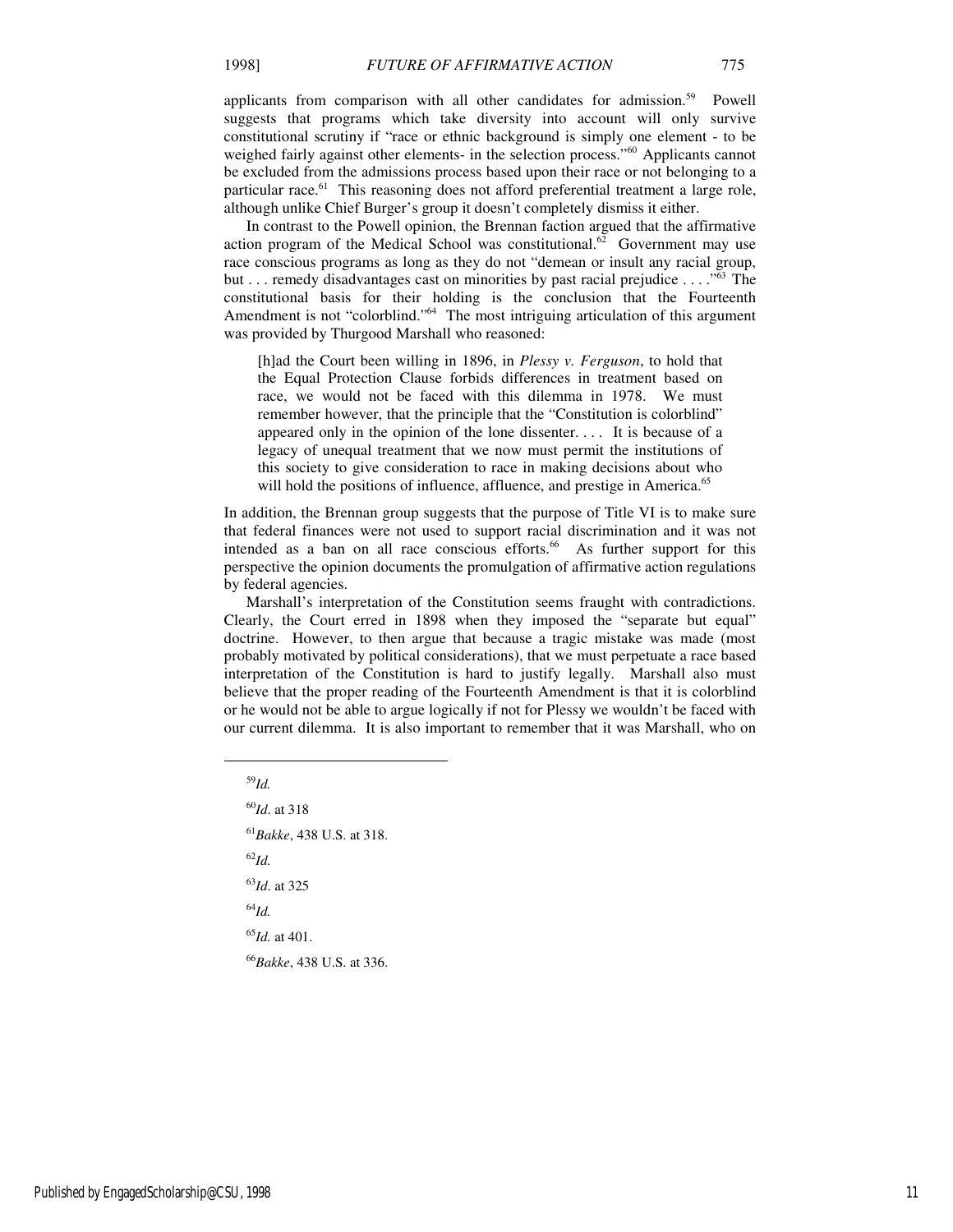behalf of the NAACP argued in *Brown v. Board of Education<sup>67</sup>* that the Constitution does not recognize race distinctions. The ultimate problem with the rejection of the "colorblind" perspective is that it justifies a perpetuation of a political imperative over the legal imperative.

In regard to the Brennan group's reading of Title VI, it is not contradictory to argue that even if a clear purpose of that section was to insure funds were not being distributed in a discriminatory manner which required race consciousness this objective doesn't sanction affirmative action. Ensuring that all individuals receive their fair share of a benefit program regardless of race is very different than instituting an affirmative action program that denies individuals an opportunity to be considered solely because of their race. Last, as the Burger faction argues the Brennan group's legislative history ignores explicit statements embracing the "colorblind" rationale.

The opinion of Chief Justice Burger's group is by far the shortest, most succinct, and least encompassing. In essence they maintain that the plain language of Title VI, as supported by its extensive legislative history, is dispositive of this issue.<sup>68</sup> Therefore, it is unnecessary to even consider constitutional arguments. The following passages capture the essence of their opinion:

In the words of the House Report, Title VI stands for the "general principle that no person . . . be excluded from participation . . . on the ground of race, color, or national origin under any program or activity receiving Federal financial assistance." This same broad view of Title VI…was echoed throughout the congressional debate and was stressed by every one of the major spokesman for the Act . . . . The language of the section is perfectly clear; the words that follow "exclude from" do not modify or qualify the explicit outlawing of any exclusion on the stated grounds . . . the proponents of the legislation gave repeated assurance that the Act would be "colorblind" in its application.  $\ldots$  The meaning of the Title VI ban on exclusion is crystal clear; Race cannot be the basis of excluding anyone from participation in a federally funded program.<sup>69</sup>

Many insights can be drawn from the *Bakke* decision. From a legal perspective, if this holding is the "cornerstone" of affirmative action, the status of this policy is fragile at best. Owing to the fact that it was a 5-4 decision, and devoid of a majority opinion, it is surprising that it has managed to endure for over twenty years. Its staying power is probably the result of many things: the lack of a new consensus, the avoidance of further potential controversy, and judicial respect for the doctrine of stare decisis. Based upon the *Bakke* decision it is difficult for public and private institutions to develop programs that address issues of race or ethnicity. The holding provides little direction and the often quoted guiding principle it does posit—"race is but one element to be weighted fairly against other elements" is vague and represents the opinion of Justice Powell alone.<sup>70</sup> Finally, the constitutionality of affirmative

<sup>69</sup>*Id*. at 418

<sup>70</sup>*Id.* at 318.

<sup>67</sup>347 U.S. 483 (1954).

<sup>68</sup>*Bakke*, 438 U.S. at 407.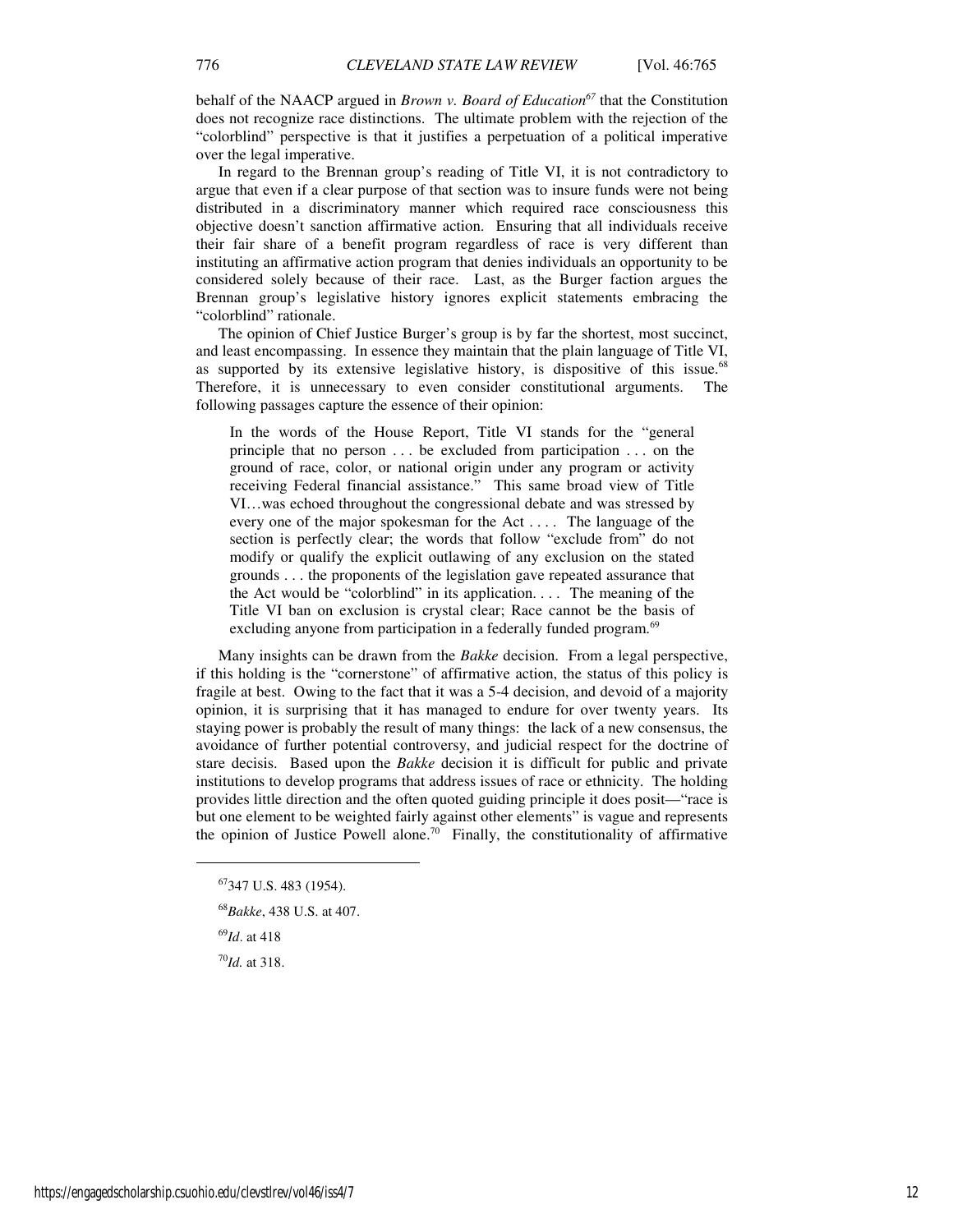action is still to be determined as the majority of the court did not address this issue. Powell in concert with Chief Justice Burger's group were able to come to a legal conclusion based solely on Title VI considerations.

Throughout the 1970s and 1980s, the Burger Court remained sharply divided when addressing affirmative action programs. Recently, the Rehnquist Court has seemed to adopt a significant change in perspective in regard to affirmative action and the utilization of race classifications in general.

#### IV. CURRENT NATIONAL DEVELOPMENTS ON AFFIRMATIVE ACTION

The Supreme Court in recent years has re-examined and redefined affirmative action in a number of important contexts. Among some of the more important holdings of the Court are: the adoption of a more rigorous level of scrutiny -"strict scrutiny" - which all race conscious programs must now survive in order to satisfy constitutional dictates, the rejection of claims of societal discrimination as a justification for racial classifications, and the elimination of its deferential standard toward congressional affirmative action programs.<sup>71</sup> These developments have seemed to inspire the lower federal courts and state courts to make even more fundamental challenges to affirmative action. Many of the holdings of these courts appear even more restrictive than what is required by the Supreme Court. Spurred by these actions, state legislatures - most notably California and Proposition 209 have acted to eliminate all race and ethnic classifications from the public domain through state constitutional amendments requiring a "colorblind" application of the law. These legal dynamics have led many analysts to question the future of affirmative action.<sup>72</sup>

#### *A. Recent Supreme Court Interpretations*

This review of current developments in regard to affirmative action programs starts with an analysis of recent Supreme Court decisions. These decisions assume primacy because they are the most authoritative source of constitutional principle. Supreme Court holdings in regard to the Constitution are binding on all federal and state courts. It is important to understand the Court's perspective before juxtaposing the actions of other judicial bodies. Two of the most significant race classification cases decided by the Court are the *City of Richmond v. J.A. Croson*<sup>73</sup>and *Adarand Constructors Inc. v. Pena.*<sup>74</sup>

J.A. Croson Company was a Virginia plumbing contractor which had bid on a city contract to install toilets in the jail. Richmond had enacted an ordinance which required nonminority building contractors to subcontract 30 percent of all city

<sup>71</sup>*See* Adarand Constructors, Inc. v. Pena, 515 U.S. 200 (1995) and City of Richmond v. J.A. Croson Co. 488 U.S. 469 (1989).

<sup>72</sup>*See* Paula Alexander Becker, *Affirmative Action and Reverse Discrimination: Does Taxman v. Board of Education of the Township of Piscataway Define the Outer Limits of Lawful Voluntary Race-Conscious Affirmative Action*, 8 SETON HALL CONST. L.J. 13, 15, (1997).

<sup>73</sup>City of Richmond v. J.A. Croson Co.*,* 488 U.S. 469, 493 (1989).

<sup>74</sup>Adarand Constructors Inc. v. Pena, 515 U.S. 200 (1995).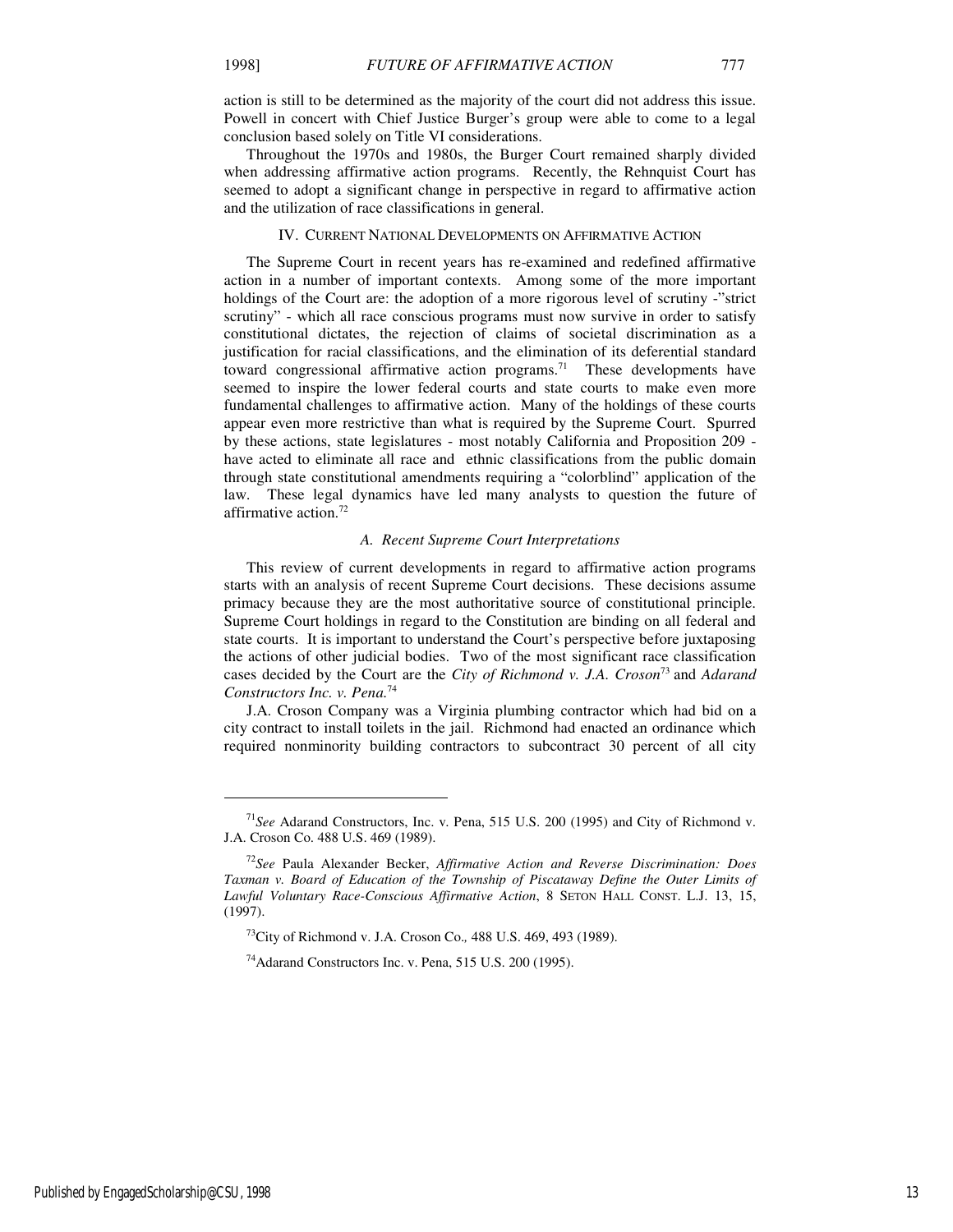awarded projects to minority owned business enterprises (MBE).<sup>75</sup> Croson was awarded the contract as the only bidder despite failing to attract any MBEs.<sup>76</sup> Croson was finally able to subcontract to an MBE but at a price \$7,000 higher than it had estimated.<sup>77</sup> Richmond refused to adjust the contract price and instead reopened bidding.<sup>78</sup> Croson sued Richmond alleging that the ordinance violated his constitutional rights.<sup>79</sup>

The Croson case produced a number of important developments. The Richmond MBE standard was patterned after a federal program that the Burger Court upheld, by a 6-3 vote, in the 1980 case of *Fullilove v. Klutznick*. <sup>80</sup> When the Rehnquist Court held by a vote of 6-3 that the Richmond program was unconstitutional this was viewed by many as representing a significant shift in jurisprudence.<sup>81</sup> A review of the opinion and the number of justices supporting the judgment does suggest a change in judicial philosophy. O'Connor writing for the majority attacked the presumptions of the Richmond program:

As this court has noted in the past, the "rights created by the first section of the Fourteenth Amendment are, by its terms, guaranteed to the individual." The rights established are personal rights. The Richmond Plan denies certain citizens the opportunity to compete for a fixed percentage of public contracts based solely upon their race. To whatever racial group these citizens belong, their personal right to be treated with equal dignity and respect are implicated by a rigid rule erecting race as the sole criterion in an aspect of public decision making.<sup>82</sup>

In contrast to prior decisions, a clear majority also rejected the idea that claims of "societal discrimination" or "past discrimination" would survive constitutional scrutiny. The Court held that these concepts are deficient because they provide "no guidance for a legislative body to determine the precise scope of the injury it seeks to remedy.<sup>83</sup> It has no logical stopping point."<sup>84</sup> In other words these types of claims do not point to a specific alleged legal harm which makes it impossible to determine when a remedy is achieved.

This case is noteworthy because for the first time the majority of the Court embraced the strict scrutiny standard for all Equal Protection Clause violations,

*Croson*, 488 U.S. at 479. *Id.* at 482. *Id.* at 483. <sup>78</sup>*Id.*  <sup>79</sup>*Id.*  448 U.S. 448 (1980). *Id.* at 486. *Croson*, 488 U.S. at 493. *Id.* at 498. <sup>84</sup>*Id*.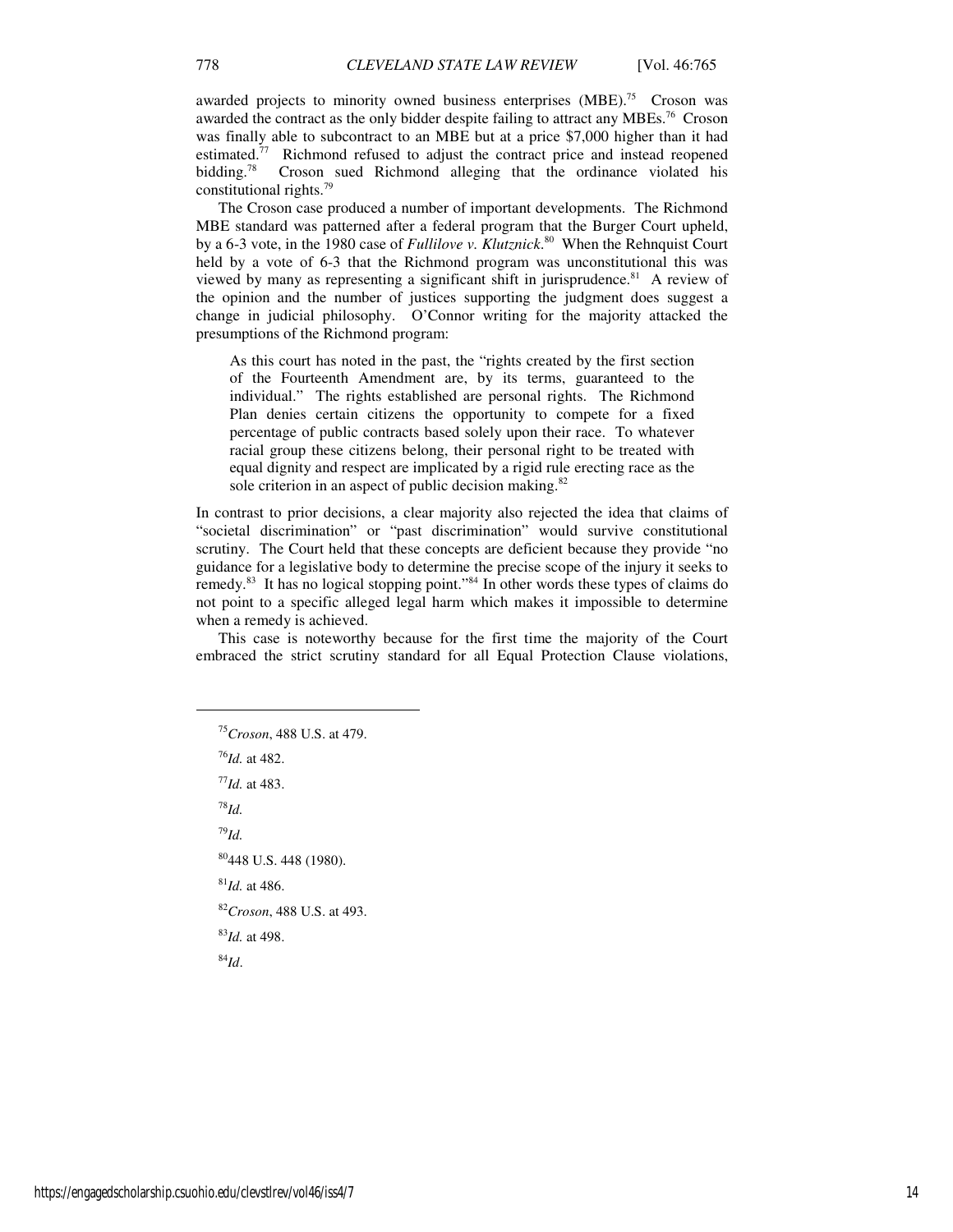including benign racial preferences. In adopting the strict scrutiny test the court argues that this approach will:

"smoke out" illegitimate uses of race by assuring that the legislative body is pursuing a goal important enough to warrant use of a highly suspect tool. The test also insures that the means chosen "fit" this compelling goal so closely that there is little or no possibility the motive for the classification was illegitimate racial prejudice or stereotype. Classifications based on race carry a danger of stigmatic harm. Unless they are strictly reserved for remedial settings, they may in fact promote inferiority and lead to a politics of racial hostility.<sup>85</sup>

This more exacting scrutiny standard clearly reflects a judicial desire to reserve race based classifications for the most deserving purposes such as to rectify specific instances of discrimination. Broad remedial programs designed to address general claims of discrimination clearly will not be considered constitutional. The Court's disdain for preferential programs is further highlighted by dicta which suggests that Richmond should have first considered race neutral policies such as providing financing for the development of small firms to increase minority business participation.

While this case challenges many of the central holdings previously maintained by *Fullilove*, it was not considered a repudiation of similar programs enacted by Congress. The Supreme Court has applied a less rigorous standard of scrutiny intermediate - in the *Fullilove* case in deference to federal legislative efforts. In fact, the Rehnquist court in *Croson*, in response to claims by Richmond that its determinations deserved deference similar to those afforded to Congress, explained that only Congress was specifically authorized under section five of the Fourteenth Amendment to enforce its dictates.<sup>86</sup>

The deference afforded to congressional programs by the Supreme Court lasted for only another five years. In its decision in *Adarand v. Pena*<sup>87</sup> the Court explicitly overruled *Fullilove* and a subsequent case that relied on its logic - *Metro Broadcasting v. FCC* (upheld the Federal Communication Commission's policy of preferring minority applicants for radio and television licenses). Adarand Constructors Inc. was a Colorado based company which specialized in the construction of highway guardrails.<sup>88</sup> The nonminority company had submitted the lowest bid to serve as a subcontractor for Mountain Gravel which was the recipient of a Department of Transportation construction contract.<sup>89</sup> Despite this bid, Mountain Gravel subcontracted with Gonzales Construction Co. - an Hispanic-American company - because under the terms of the contract they received additional compensation from the federal government for hiring subcontractors certified as "socially and economically disadvantaged individuals." $\overline{90}$  This provision

<sup>87</sup>Adarand Constructors, Inc. v. Pena, 515 U.S. 210 (1995).

<sup>88</sup>*Id.* at 205.

<sup>89</sup>*Id.* 

1

<sup>90</sup>*Id.* 

<sup>85</sup>*Id*. at 493.

<sup>86</sup>*Id*. at 491, 504.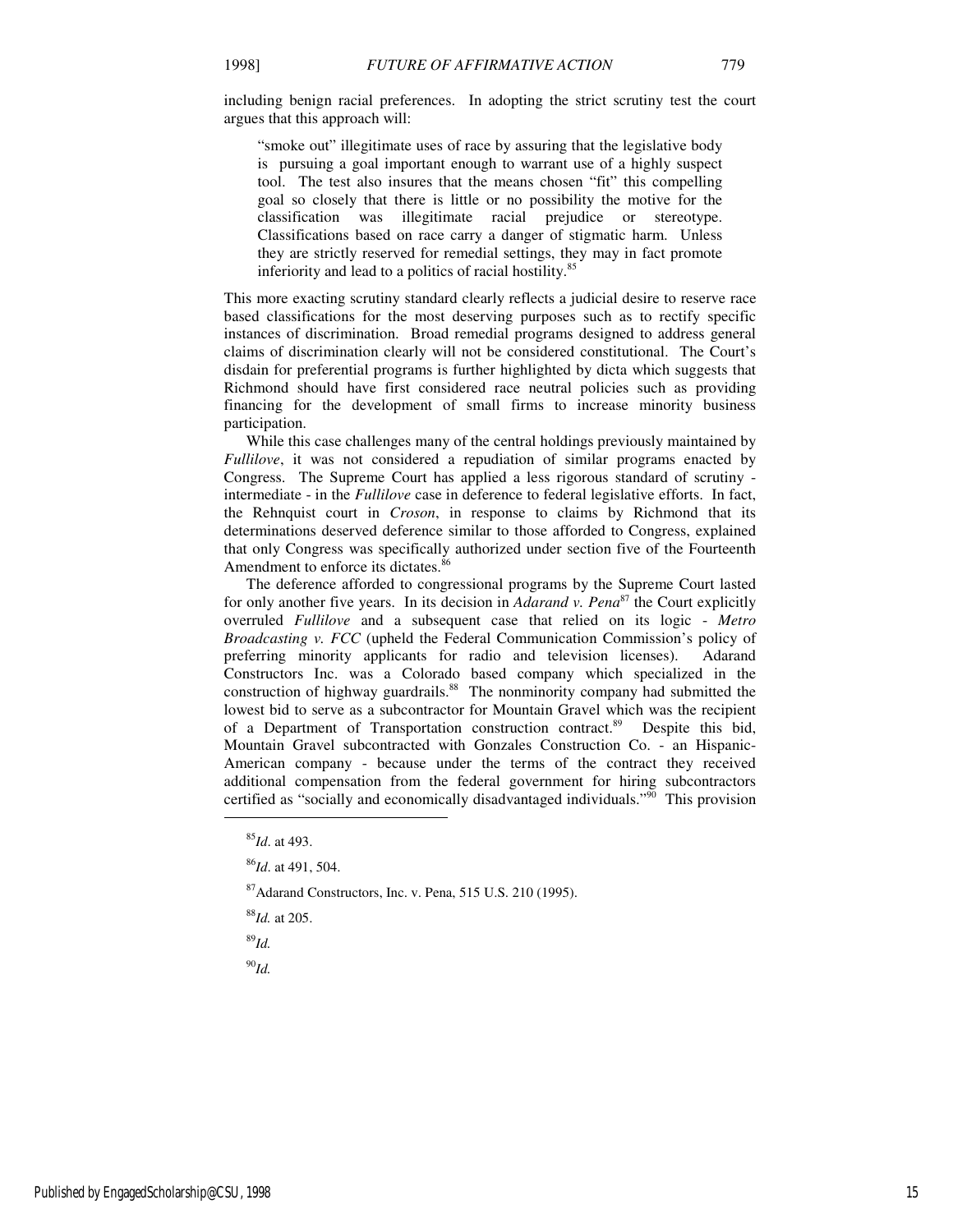was included pursuant to requirements of the Small Business Act and the Surface Transportation and Uniform Relocation Assistance Act.<sup>91</sup>

Adarand filed suit claiming these federal incentives violated his equal protection rights as provided by the Fifth Amendment which applies to federal actions.<sup>92</sup> Justice O'Connor writing for the majority agreed and added that "all racial classifications imposed by whatever federal, state, or local government actor, must be analyzed by a reviewing court under strict scrutiny."<sup>93</sup> O'Connor, in imposing a uniform standard on all governmental actions, rationalized this holding by stating:

Metro Broadcasting's untenable distinction between state and federal racial classifications lacks support in our precedent, and undermines the fundamental principle of equal protection as a personal right. In this case, as between the principle and "its later misapplication", the principle must prevail.<sup>94</sup>

This holding resulted in the application of the heightened standard of strict scrutiny to all governmental actions without exception. As a result of this development the major legal issues left to be resolved in the affirmative action debate evolve from the application of the two prongs of the strict scrutiny test. Specifically the questions become: What constitutes a "compelling interest"? Can non-remedial objectives such as promoting diversity ever constitute a compelling interest? And what is a "narrowly tailored program"? The answer to these questions will shape the future of preferential programs in regard to their scope, content, and number.

The broad application of the equal protection clause from the workplace setting, to educational admissions, to issues of voting and political representation has yielded some uniform standards. The Court has held that claims of discrimination can provide a compelling interest only if the program is predicated upon specifically identified discrimination versus claims of society wide or past discrimination. Critics of this approach believe this standard makes it impossible to devise a viable race based program that will survive the inquiry.

Justice O'Connor in response to this charge argued in *Adarand* that she wished to dispel the notion that strict scrutiny is "strict in theory, but fatal in fact".<sup>95</sup> Within this context, she cited the 1987 case of *United States v. Paradise<sup>96</sup>* in which the Court found a history of forty years of discrimination that resulted in a workforce where none of Alabama's 232 state troopers with a rank of corporal or higher were black. Based upon this information the Court agreed that a narrowly tailored race based remedy was justified. Ironically, O'Connor cast a dissenting vote in this case arguing that, although there was a compelling interest, the remedy -that 50% of all promotions go to blacks-was not narrowly tailored.<sup>97</sup> This finding raises the question

1

<sup>92</sup>*Adarand Constructors*, 515 U.S. at 205, 210.

<sup>93</sup>*Id*. at 227.

<sup>94</sup>*Id*. at 235.

<sup>95</sup>*Id*. at 237.

<sup>96</sup>480 U.S. 149 (1987).

<sup>97</sup>*Id.* at 197.

 $^{91}$ *Id.*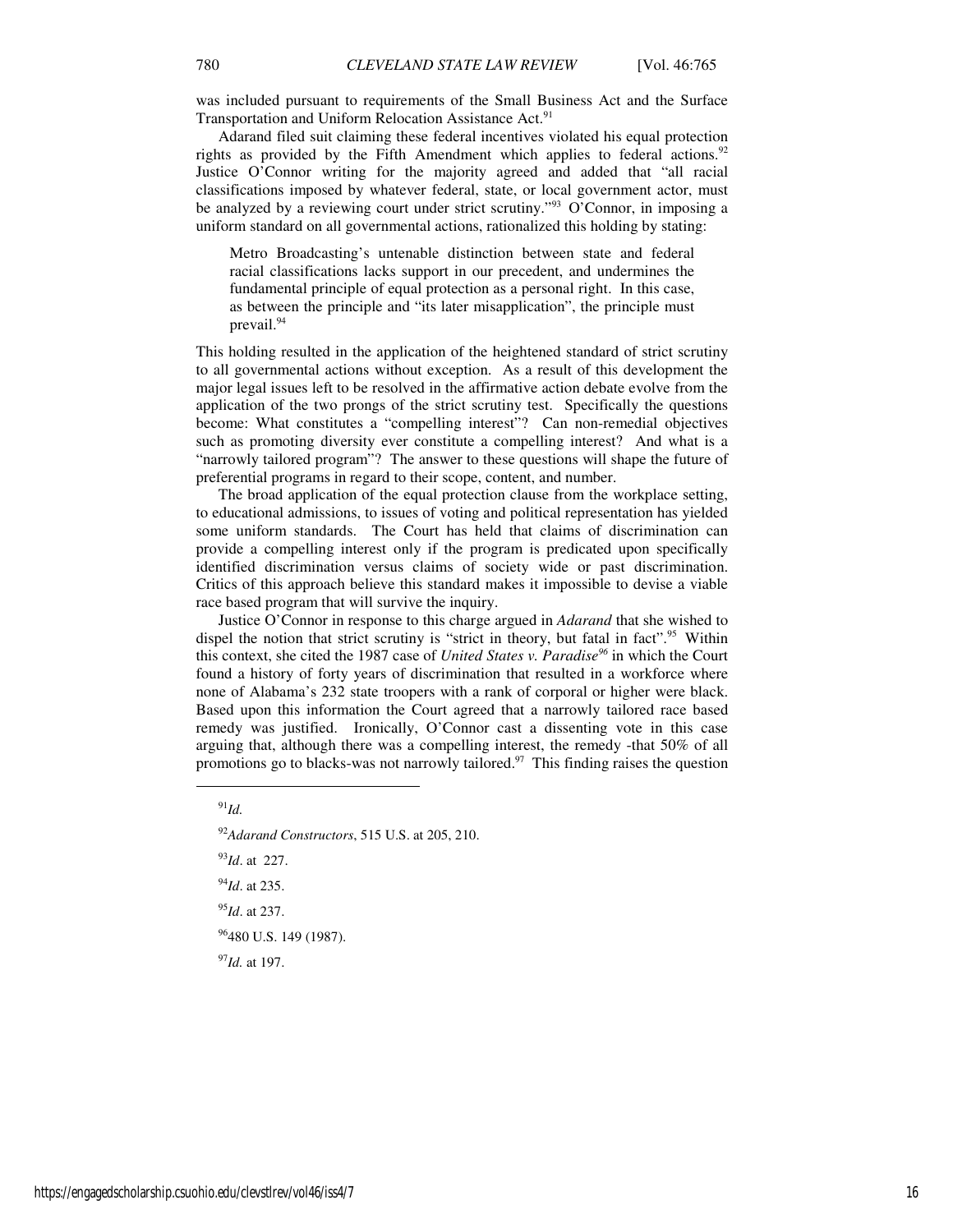of what does a narrowly tailored program to address a compelling interest look like? Clearly, the Court disdains quotas while it has recommended race neutral remedies. The exact composition of narrowly tailored programs still remains to be determined. The Supreme Courts imposition of strict scrutiny, the difficulty of providing a compelling interest in race based programs, and the need for narrowly tailored programs suggest that it will be difficult for a number of programs to satisfy constitutional analysis.

#### *B. Taxman v. Board of Education of the Township of Piscataway*

Changing directives provided by the Supreme Court have inspired the lower courts to address affirmative action issues in a more speculative manner. *Taxman v.*  Board of Education of the Township of Piscataway,<sup>98</sup> is an example of an important case decided by a lower court that has significant implications for the affirmative action debate. This case specifically considers the legality of a nonremedial justification — racial diversity for racial preferences. It also illustrates the political dynamics of the issue.

In May of 1989, the Board of Education of the Township of Piscataway decided to reduce the teaching staff in their Business Department at the high school by one.<sup>99</sup> The two least senior members of the department had an identical tenure record of nine years.<sup>100</sup> In light of this fact, the Board turned to its affirmative action plan and consistent with its stated policies, considered the race of the teachers to assist in the termination decision.<sup>101</sup> Based upon this consideration, they decided to lay off Sharon Taxman, who was white, and retain Debra Williams who was black.<sup>102</sup> The Board conceded that their affirmative action plan did not have a remedial purposethere was not any prior discrimination that they were attempting to remedy.<sup>103</sup> In fact, the employment statistics revealed that the percentage of black employees in the teaching category exceeded the percentage of blacks in the available work force.<sup>104</sup> The Board instead indicated that the sole purpose of the affirmative action policy was to promote "racial diversity."<sup>105</sup>

Sharon Taxman filed suit against the Piscataway Board of Education alleging reverse discrimination in violation of Title VII of the Civil Rights Act.<sup>106</sup> The trial court, upon the facts of the case and its interpretation of the law, granted a summary judgment to Taxman.<sup>107</sup> The Board of Education appealed this decision to the United

<sup>99</sup>*Id.* at 1551.  $100$ *Id.* <sup>101</sup>*Id.*   $^{102}$ *Id.* <sup>103</sup>*Taxman*, 91 F.3d at 1551. <sup>104</sup>*Id.* at 1551-52. <sup>105</sup>*Id.* <sup>106</sup>*Id.* at 1552.  $^{107}$ *Id.* 

j

<sup>98</sup>Taxman v. Bd. of Educ. of the Township of Piscataway, 91 F.3d 1547, 1550 (3rd Cir. 1997).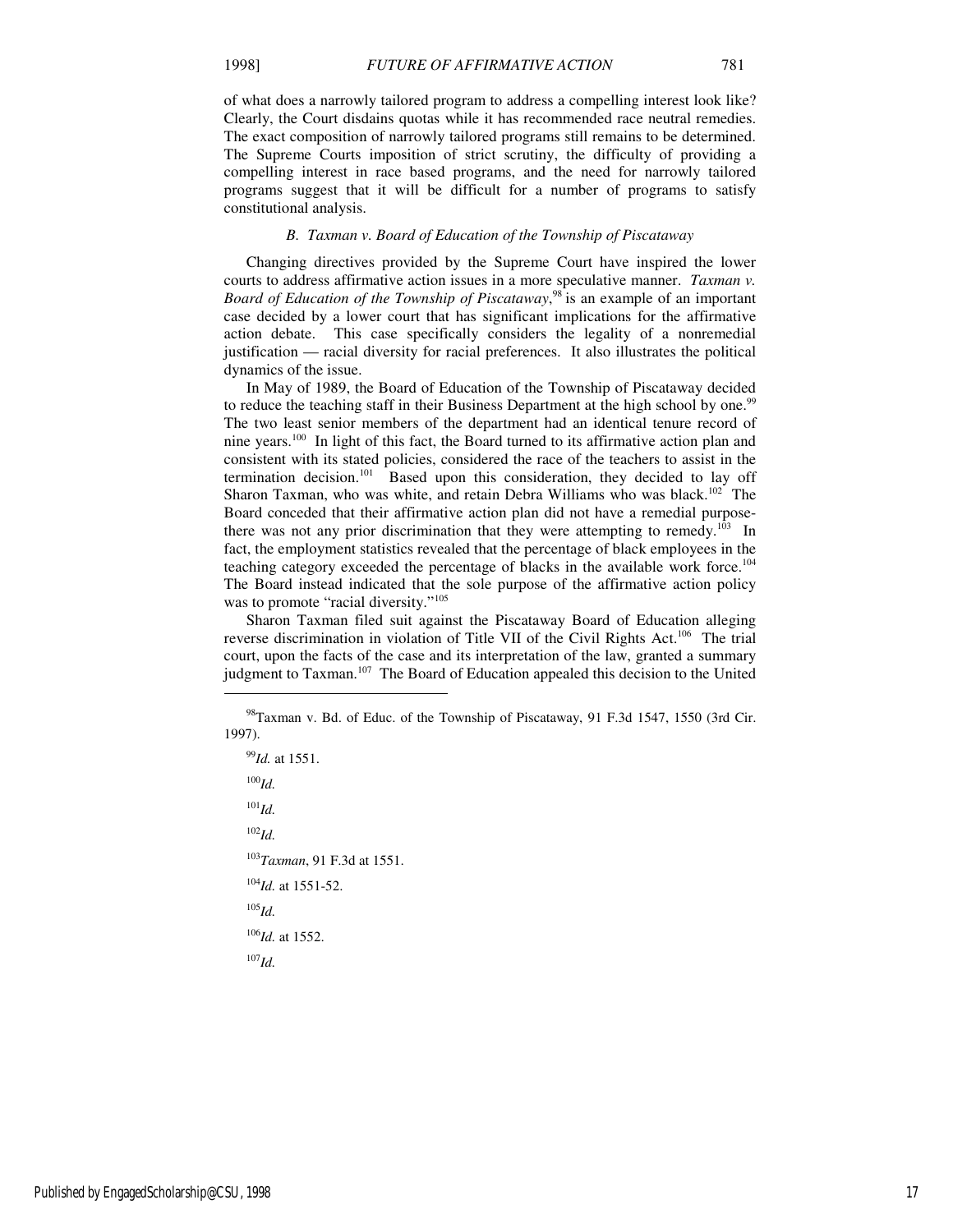States Court of Appeals for the Third Circuit.<sup>108</sup> The Court of Appeals was confronted with having to determine whether a nonremedial purpose such as racial diversity can be the basis for a compelling state interest. The Third Circuit provided a broad application in affirming the holding of the trial court and stated:

Given the clear antidiscrimination mandate of Title VII a non-remedial affirmative action plan, even one with a laudable purpose cannot pass muster. Although we applaud the goal of racial diversity, we cannot agree that Title VII permits an employer to advance that goal through nonremedial discriminatory measures.<sup>109</sup>

This holding instead of just dismissing the idea of "racial diversity" indicates that the only justifiable state interest in the area of public race programs is to remedy past discrimination. This conclusion extends the logic of the Supreme Court further than necessary. Piscataway appealed this decision to the Supreme Court which agreed to hear the case.<sup>110</sup>

At this point, the politics swirling around the *Taxman v. Board of Education* case became intriguing. The Justice Department of the Bush Administration aligned with Taxman and argued that a desire to promote racial diversity could not justify racial discrimination and racial preference. When the Clinton Administration assumed power, his Solicitor General, Walter Dellinger, voiced support for the Piscataway School Board's policy. However, in dramatic development, the Clinton Administration changed its position and Solicitor General Dellinger actually filed a brief with the Supreme Court in support of Sharon Taxman. As concern mounted about the possible outcome of this case, black civil rights groups, including the NAACP, financed a surprise out-of-court settlement with Taxman estimated at over \$400,000. Commenting on this development, the National Law Journal claimed that it is "rare for any case to be settled once the Supreme Court has agreed to hear the dispute, and virtually unheard of for third parties to direct the settlement."<sup>111</sup> These maneuverings suggest that the civil rights community sensed that the Supreme Court was on the verge of announcing a precedent setting ruling which would have severely limited the application of affirmative action. The political strategy seems to be delay and hope that the prevailing legal perspective will change.

The legal status which has resulted from all this maneuvering is that the states in the Third Circuit are bound by the *Taxman* holding while the rest of the nation is still free to develop their own interpretation of Title VII and subsequent Supreme Court rulings. In other words, the constitutionality of race programs can vary from state to state. This case also demonstrates how the lower courts are influencing the legal agenda.

<sup>108</sup>Taxman, 91 F.3d at 1552.

<sup>109</sup>*Id*. at 1550.

<sup>110</sup>Piscataway Tp. Bd. of Educ. v. Taxman, 521 U.S. 1117 (1997).

<sup>111</sup>NATIONAL LAW JOURNAL (Nov. 22, 1997).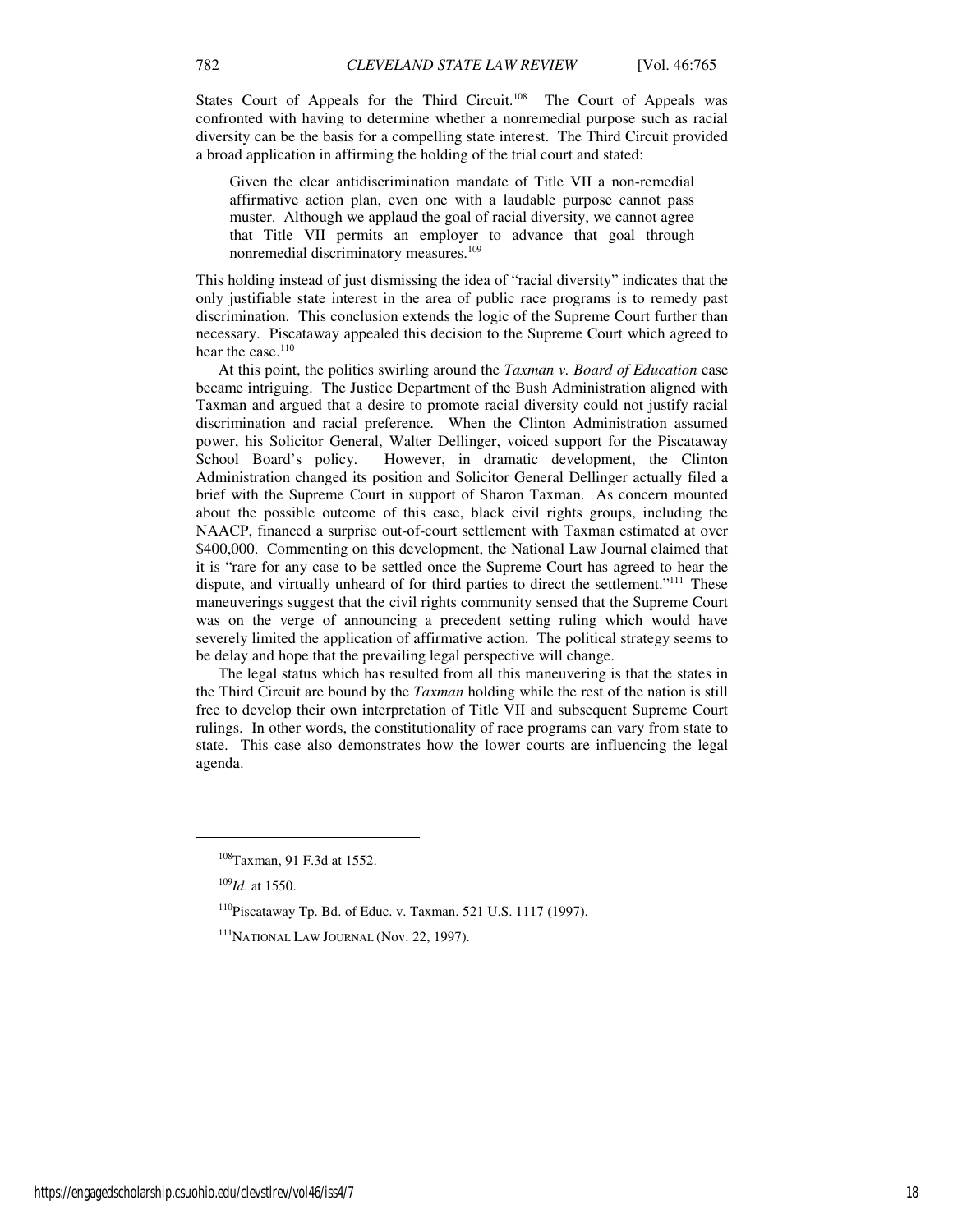#### *C. Hopwood v. Texas*

Hopwood v. State of Texas,<sup>112</sup> decided by the United States Court of Appeals for the Fifth Circuit in 1996, is an important case because it provides an evaluation of the evolution of affirmative action law since the *Bakke* decision in 1978. The facts of this case were similar to those of *Bakke*. The *Hopwood* case involves a legal challenge to the admissions program of the University of Texas School of Law by nonminority applicants.<sup>113</sup> Specifically, the law school upon, receiving an Specifically, the law school upon, receiving an application for admission, calculated the Texas Index (TI) which was a composite of undergraduate grade point average (GPA) and standardized law school admission test scores  $(LSAT)$ .<sup>114</sup> Based upon their composite, applicants were assigned to one of three categories: presumptive admit, presumptive deny, and a discretionary zone.115 This procedure was however, applied to African-Americans and Mexican-Americans in a different and more preferential manner. As the Fifth Circuit Court of Appeals noted:

In March 1992, for example the presumptive TI admission score for resident whites and non-preferred minorities was 199. Mexican-Americans and blacks needed a TI of only 189 to be presumptively admitted. The difference in the presumptive deny ranges is even more striking. The presumptive denial score for "nonminorities" was 192; the same score for blacks and Mexican-Americans was 179.<sup>116</sup>

Based upon these standards, a minority candidate with a TI of 190 would be presumptively admitted while the same 190 score if achieved by a nonminority would place them in the presumptive deny category. Aside from different admissions standards the law school established a segregated evaluation process, consisting of different committees with different admissions personnel, and segregated waiting lists.

Cheryl Hopwood, a white applicant, applied for admission to the Law School in 1992.<sup>117</sup> Despite a GPA of 3.8 and a LSAT of 39, resulting in a TI of 199, she was denied admission.<sup>118</sup> Hopwood and three other white applicants also denied admission, noting the separate admissions procedures, sued the law school alleging that the school's affirmative action program violated their rights as protected by the Equal Protection Clause of the Fourteenth Amendment.<sup>119</sup> In reviewing this action, the Court of Appeals reconstructs *Bakke*. The majority opinion of the Fifth Circuit does not just extend *Bakke*, it actually invalidates some of its major assumptions. In

<sup>113</sup>*Id.* at 938.

 $\overline{a}$ 

<sup>114</sup>*Id.* at 935-36.

<sup>115</sup>*Id.* at 935.

<sup>116</sup>*Hopwood*, 78 F.3d at 936.

<sup>117</sup>*Id.* at 938.

 $118$ *Id.* 

<sup>119</sup>*Id.* 

<sup>112</sup>78 F.3d 932 (5th Cir. 1996).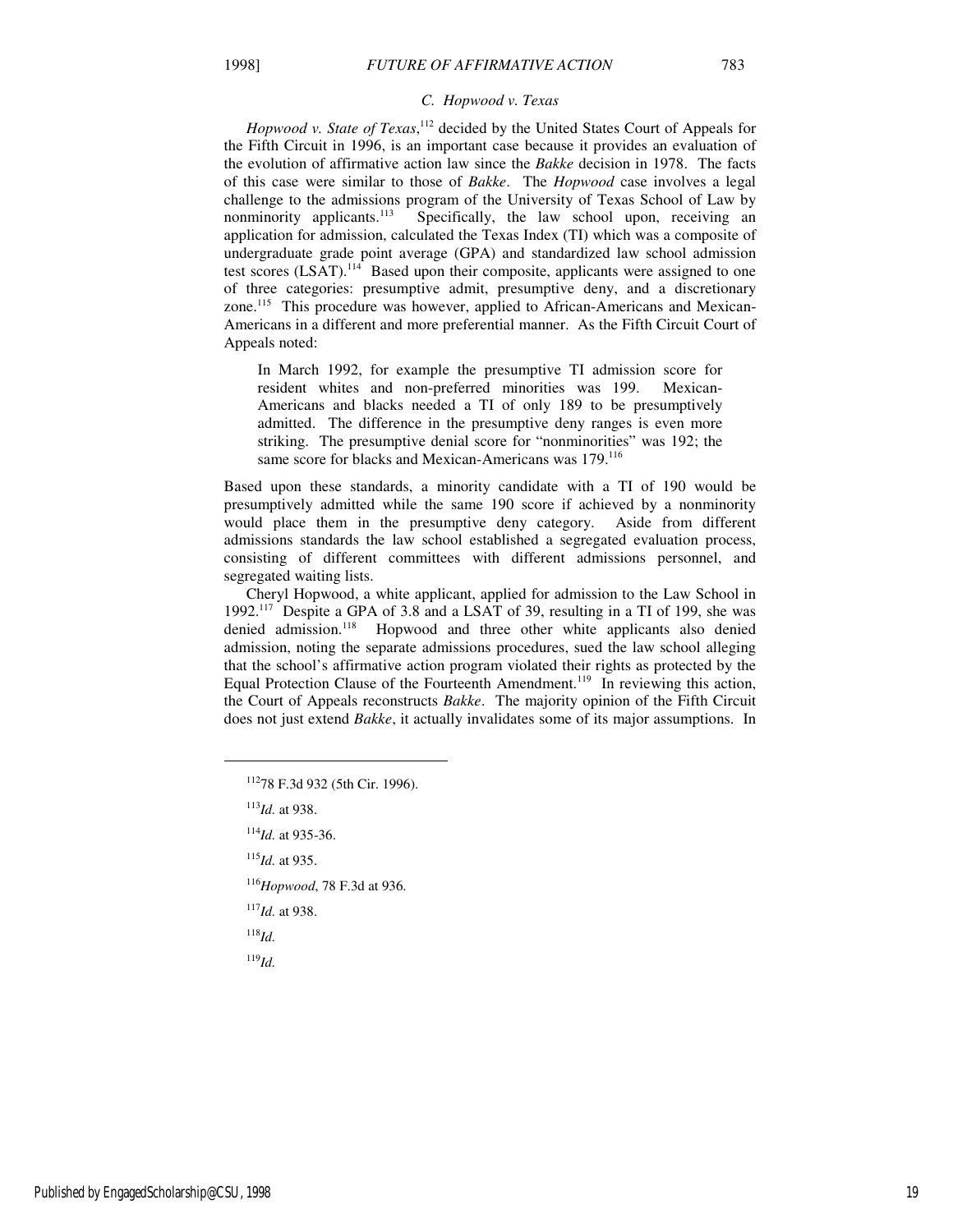framing the constitutional issues addressed by this case, the court recites a number of familiar principles:

The central purpose of the Equal Protection Clause "is to prevent the State from purposefully discriminating between individuals on the basis of race". It seeks ultimately to render the issue of race irrelevant in governmental decisionmaking. . . . In order to preserve these principles, the Supreme Court recently required that any governmental action that expressly distinguishes between persons on the basis of race be held to the most exacting scrutiny . . . Under strict scrutiny analysis we ask two questions: 1) Does the racial classification serve a compelling government interest and 2) is it narrowly tailored to the achievement of that goal?<sup>120</sup>

According to the court, the two most significant justifications that the law school offered to legitimize these racial classifications was the need for diversity in regard to a student body and overcoming the effects of past discrimination. To determine whether these reasons satisfy the rigors of a "compelling government interest" the Court of Appeals re-evaluated *Bakke* in light of recent developments. The Fifth Circuit acknowledged that Justice Powell's opinion in *Bakke* provided the original justification for recognizing "diversity" as a compelling state interest in education. To the astonishment of many legal observers, the Fifth Circuit Court of Appeals, while reviewing the origins of the diversity rationale decided to reject entirely the legitimacy of Powell's opinion:

We argue with the plaintiffs that any consideration of race or ethnicity by the law school for the purpose of achieving a diverse student body is not a compelling interest under the Fourteenth Amendment. Justice Powell's argument in Bakke has never represented the view of the majority of the court .... Moreover, subsequent Supreme Court decisions regarding education state, that non-remedial state interests will never justify racial classifications.<sup>121</sup>

These assertions shocked many in the legal community because the Powell opinion has been widely relied upon by many lawyers as an essential guide for the development of affirmative action programs.<sup>122</sup>

The court in regard to the issue of recognizing past discrimination as a basis for a compelling government objective suggested that this standard could only be derived from the actions of the law school not the education system in general. Based upon these premises the Fifth Circuit Court of Appeals held that the University of Texas School of Law's admissions program was unconstitutional. The conclusion of the court in this case is not as significant as the process utilized to reach the court's decision. The court of appeals could have just as easily concluded that this program was unconstitutional by applying the logic of *Bakke*. Clearly, by the standards of that case, the law school had instituted an impermissible quota which rejected individuals on the basis of their race and was therefore not narrowly tailored. Rather

<sup>120</sup>*Id*. at 940.

<sup>121</sup>*Hopwood*, 78 F.3d at 944.

<sup>122</sup>*See* Bloom, Jr., *supra* note 48.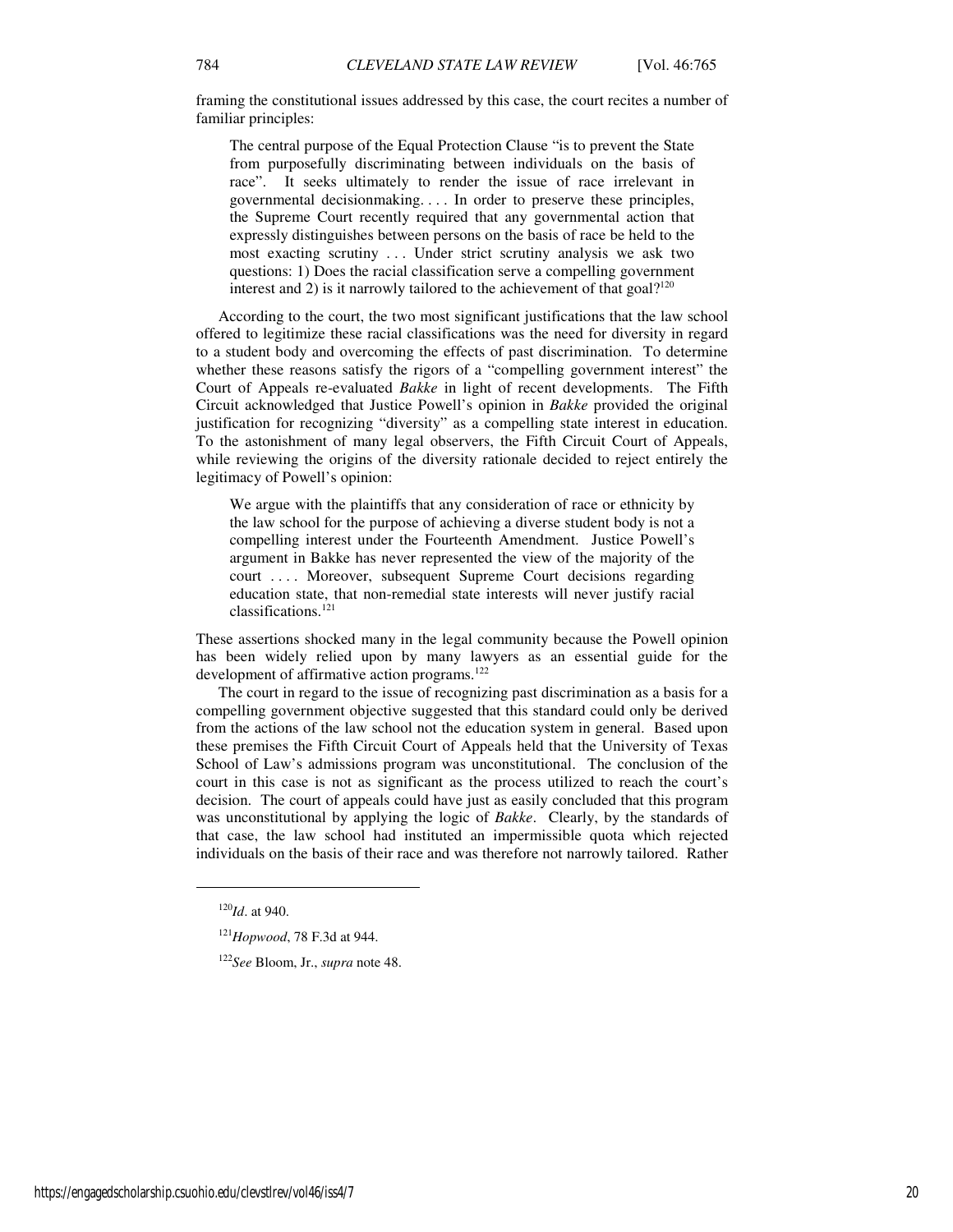than embracing the reasoning, the Fifth Circuit rejected *Bakke* and suggested an alternative method of constitutional inquiry. This approach was particularly profound because it is generally understood that only the Supreme Court can overturn or redefine its binding precedent. The practical effect of *Hopwood* is to challenge the constitutionality of numerous admissions programs throughout the nation. Many colleges and universities have "relied upon the Powell opinion in *Bakke* as the blueprint for designing and operating a constitutionally acceptable affirmative action admissions process  $\dots$ <sup>123</sup> Some Texas universities have already "adopted expanded admission criteria that are aimed at achieving diversity through race-neutral facts such as the socioeconomic history of applicants and the level of education of applicant's parents."<sup>124</sup>

#### *D. California Proposition 209*

The single most important development in regard to affirmative action programs was the passage of Proposition 209 in California. This development could signal the end of most preferential programs based upon race and ethnic background regardless of future Supreme Court holdings. Proposition 209 was a state initiative to amend the California Constitution, which stated that the "state shall not discriminate against, or grant preferential treatment to, any individual or group on the basis of race, sex, color, ethnicity, and national origin in the operation of public employment, public education, or public contracting.<sup>125</sup>

This initiative provoked an intense and emotional campaign debate. On November 5, 1996, this amendment was approved by a vote of 54.3% to 45.7%. White males favored the Proposition by 66% to 34%; and white females favored it 56% to 44%. African-Americans voted against the Proposition 73% to 27%; Hispanics opposed it by 70% to 30%; and Asians by 56% to 44%.<sup>126</sup> The day after the election, several groups in opposition to Proposition 209 filed a complaint with the district court seeking a permanent injunction which would bar California from implementing the amendment. The legal basis of this complaint was that Proposition 209 denied racial minorities and women the equal protection of the law guaranteed by the Fourteenth Amendment. Consequently, it was void because it conflicted with Title VI and VII of the Civil Rights Act of 1964. The district court granted the injunction, but on appeal to the United States Court of Appeals for the Ninth Circuit, the injunction was vacated. The Ninth Circuit while reviewing the legal arguments in opposition to Proposition 209, expressed their contempt for these equal protection challenges:

As a matter of "conventional" equal protection analysis, there is simply no doubt that Proposition 209 is constitutional . . . . The ultimate goal of the equal protection clause is "to do away with all government imposed discrimination based on race." Proposition 209 amends the California

<sup>123</sup>*Id*. at 3.

<sup>124</sup>Victor Wright, *Hopwood v. Texas: The Fifth Circuit Engages in Suspect Compelling Interest Analysis in Striking Down an Affirmative Action Admission Program*, 34 HOUS. L. REV. 871, 905 (1997).

<sup>125</sup>*See* Volokh, *supra* note 29.

<sup>126</sup>ERLER, *supra* note 10, at 15.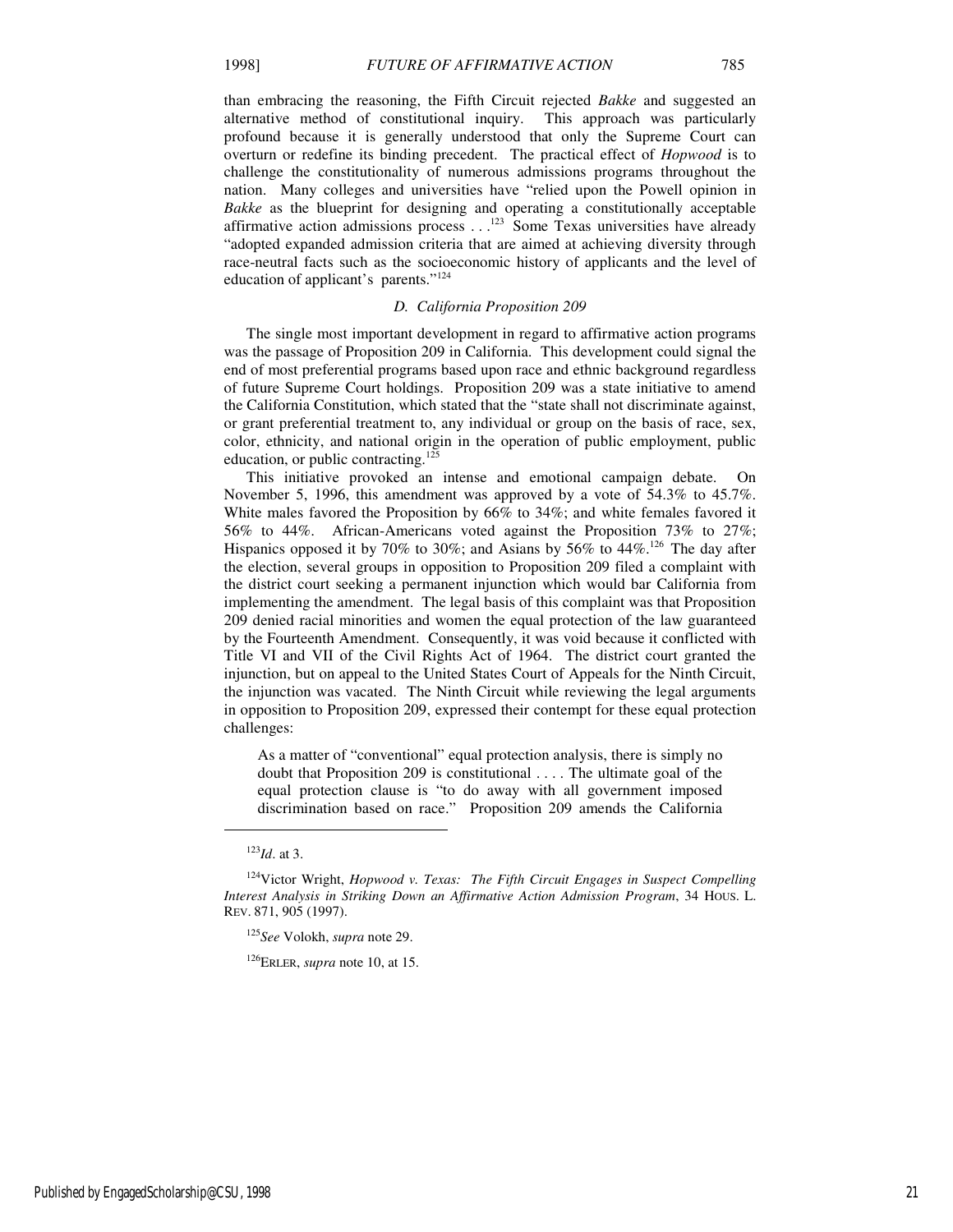Constitution simply to prohibit state discrimination against or preferential treatment to any person on account of race or gender. Plaintiffs charge that this ban on unequal treatment denies members of certain races and one gender equal protection of the laws. If merely stating this alleged equal protection violation does not suffice to refute it, the central tenet of the Equal Protection Clause teeters on the brink of incoherence.<sup>127</sup>

The Ninth Circuit filled its holding with language which rejected equal protection and Civil Rights challenges to Proposition 209. For example, the Court emphasized that individuals do not possess a constitutional right to preferential treatment based upon race or gender, and impediments to "preferential treatment do not deny equal protection."<sup>128</sup> In another statement filled with sarcasm, the court reminded us that the "Fourteenth Amendment, lest we lose sight of the forest for the trees does not require what it barely permits."<sup>129</sup> This resounding defense of the constitutionality of Proposition 209 emphasizes the importance of understanding its policy implications. This amendment will likely remain in effect for many years.

Eugene Volokh's extensive review of the practical implications of this initiative stresses that it applies only to the public sector (state and local governments, agencies, and instrumentalities) and that private sector actions are not affected. Therefore, all public sector preferential programs regarding employment, contracting, recruiting, and education are illegal:

It doesn't matter whether a prohibited criterion is the only factor, or one of many factors. It doesn't matter whether the program refers to "quotas" or "plus factors" .... It doesn't matter whether its an admissions program, training program, or mentoring program. Any government program that treats people different based on the prohibited criteria is forbidden.<sup>130</sup>

Illustrating the distinction between public and private sector programs, Volokh noted that a race based scholarship is permissible at a private college but prohibited if established by a public college.<sup>131</sup> While this example suggested that private preferential programs may endure it must be remembered that many of them were specifically instituted in response to public mandates. It must also be emphasized that Proposition 209 does not prohibit programs which are implemented in response to identified past discrimination. Actions that remediate constitutional violations of anti-discrimination law are permissible.

The California amendment also does not invalidate any program which provides assistance or preferential treatment to individuals based upon non-suspect criteria such as income, educational opportunities, and single parent household. Over twenty states and numerous local governments are currently considering the adoption of legislation similar to Proposition 209.<sup>132</sup>

j

<sup>129</sup>*Id*. at 709.

<sup>130</sup>*See* Volokh, *supra* note 29, at 1345.

<sup>131</sup>*Id.* at 1345.

<sup>132</sup>Congressional Quarterly Guide to Current American Government 1 (Spring 1998).

 $127$ Coalition for Economic Equality v. Wilson, 122 F.3d 692, 701-02 (9th Cir. 1997).

<sup>128</sup>*Id*. at 708.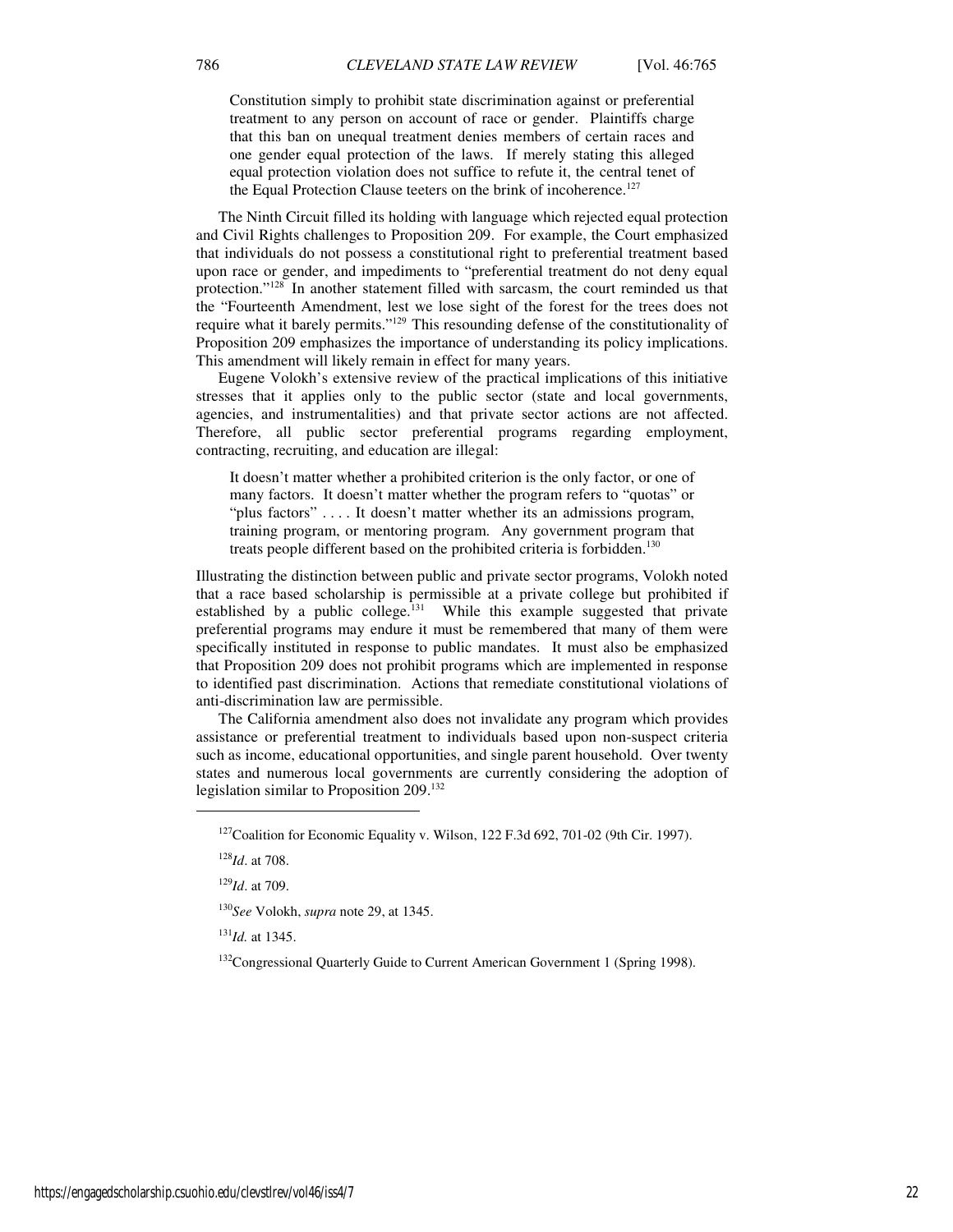The last section of this analysis will review the evolution of affirmative action principles in Ohio. The evolving principles surrounding affirmative action have left governmental institutions and state actors with little guidance for developing programs to promote social inclusion within the context of existing and anticipated legal parameters. The complexity of formulating Constitutional remedial programs is dramatically evidenced by the history of race-conscious programs in Ohio and their recent demise under strict scrutiny analysis. The power of the state to enforce state-wide remedial legislation has been crippled, and the authority of state actors, to enforce remedial programs has been threatened. The Ohio experience provides a warning that many existing affirmative action plans will not survive judicial scrutiny, and, that appointed and elected officials cannot be protected by qualified immunity if they have not conducted a predicate study prior to the initiation of affirmative action programs. Recent developments construing affirmative action plans in Ohio illustrate the factors that cannot be relied on to support an affirmative action plan, but provide little guidance for promoting social inclusion within the diminishing legal parameters.

State participation, active or passive, in racially discriminatory practices, was not foreign to the State of Ohio at the conception of the Civil Rights Act. In 1967, the United States District Court for the Southern District of Ohio held that the State of Ohio was a "joint participant" in discriminatory practices of contractors and craft unions in violation of the Fourteenth Amendment because it had *no* measures to ensure against the discriminatory practices of its contractors.<sup>133</sup> The court enjoined the State of Ohio from awarding construction contracts until it obtained assurances from the contractors that equal job opportunities would be made available.<sup>134</sup>

In a progressive attempt to eradicate discrimination in the awarding of state contracts, Ohio began enacting policies and legislation to promote social inclusion of minority business enterprises in the awarding of state contracts. In 1972, Ohio Governor John J. Gilligan cited *Ethridge* in an Executive Order that required all state agencies to "eliminate discriminatory barriers to employment and remedy all effects of present and past discriminatory patterns and practices including those relating to public works contracts."<sup>135</sup> In 1976, the Ohio Department of Transportation (ODOT) issued bid-specifications for a road construction contract that included a mandatory set-aside of two percent for minority business subcontractors, which was commended by a state court for its compliance with Federal Highway Administration regulations for minority participation.<sup>136</sup>

In 1977, the Ohio General Assembly passed an appropriations measure requiring state agencies to adopt affirmative action programs and to invite minority business enterprises and small businesses to participate in certain projects for which

<sup>134</sup>*Id*. at 88-90.

1

Published by EngagedScholarship@CSU, 1998 23

<sup>&</sup>lt;sup>133</sup>Ethridge v. Rhodes, 268 F. Supp. 83, 88 (S.D. Ohio 1967).

<sup>&</sup>lt;sup>135</sup>Exec. Order of September 27, 1972.

<sup>&</sup>lt;sup>136</sup>Connors v. Ohio Dept. of Transportation, No. 77-CV-03-1173 (Franklin Cty. Common Pleas, Aug. 4, 1981).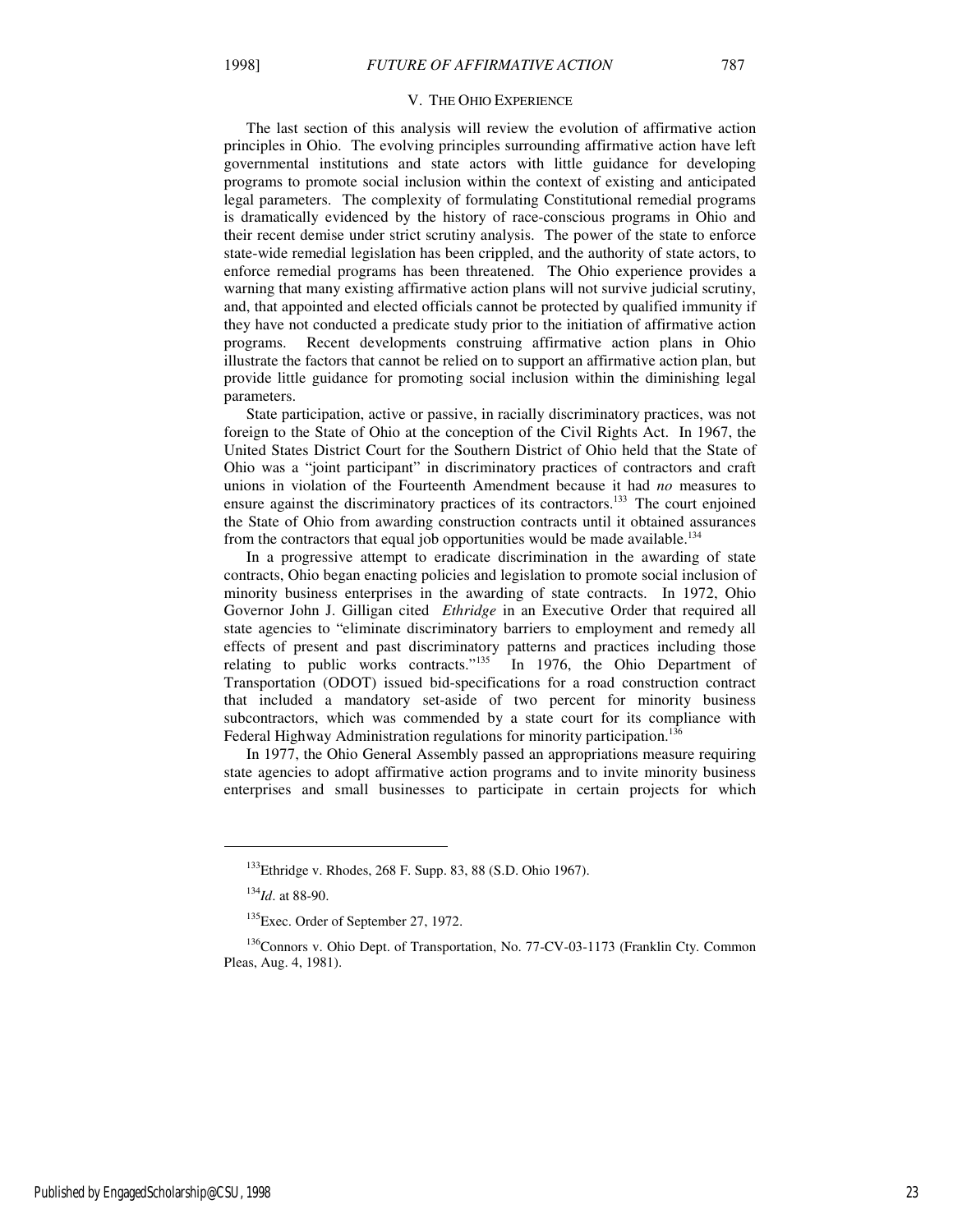competitive bidding requirements were waived.<sup>137</sup> This measure survived constitutional review by a state court, however, the measure was not upheld until after it had expired by its own terms. <sup>138</sup>

In spite of Ohio's affirmative efforts to end discrimination in the awarding of state contracts, as well as receiving approval by the judiciary for its efforts, the *Jackson* court found that discrimination remained in the awarding of public contracts by the State of Ohio.<sup>139</sup>

This court finds from the evidence submitted that there exists in the awarding of state contracts a discrimination against the minority groups specified in [the Act]. The court finds that there is a *compelling need to correct this discrimination*. 140

Ohio's efforts to institute policies, set-asides and waivers to encourage minority participation in the state contracts were clearly ineffective in eliminating discrimination, as evidenced by the state court's finding of discrimination in 1979.<sup>141</sup> Against this backdrop, the General Assembly enacted a statute in 1980 which provided that a prime contractor on a state contract must "award subcontracts totaling no less than five percent of the total value of the contract to (MBE's) . . . and that the total value of both the materials purchased from  $(MBE's)$ ... and of the subcontracts awarded . . . will equal at least seven percent of the total value of the contract.  $\ldots$ <sup>"</sup> <sup>142</sup> The statutory provision additionally included a waiver provision for majority bidders who could demonstrate inability to secure minority participation in the subcontracting. $143$ 

The Sixth Circuit Court of Appeals, following the dictates of the Supreme Court's decision in *Fullilove*<sup>144</sup> upheld the constitutionality of this statute in 1983. Although strict scrutiny review had not yet been mandated by the Supreme Court, the Sixth Circuit specifically held that: "the compelling nature of the governmental interest in halting racial discrimination by the state itself is clear."<sup>145</sup>

The Sixth Circuit, finding a compelling government interest, noted that the Ohio General Assembly considered the following indicia of racial discrimination within the state's bailiwicks in enacting the statute: (1) the 1967 and 1979 judicial determinations that the state had been a "joint participant" in the exclusion of minority businesses from work on public construction projects; (2) a task force

<sup>139</sup>*Jackson*, slip op. at 5.

<sup>140</sup>*Id*. at 5 (emphasis added).

<sup>141</sup>*Jackson*, slip op. at 5.

<sup>142</sup>OHIO REVISED CODE ANN. § 123.151 (c)(2)(b) (West 1980).

<sup>143</sup>OHIO REVISED CODE ANN. § 1232.151(C)(3) (West 1980).

<sup>144</sup>Ohio Contractors Ass'n. v Keip, 713 F.2d 167 (6th Cir. 1983).

<sup>145</sup>*Id*. at 170.

j

<sup>&</sup>lt;sup>137</sup>Ohio Legislative Service Commission Summary of Enactments, 112th General Assembly 4-7 (Nov. 1977).

<sup>138</sup>Ohio Bldg. Chapter, AGC v. Jackson, No. 79-CV-01-247 (Franklin Cty. Common Pleas., Sept. 28, 1979).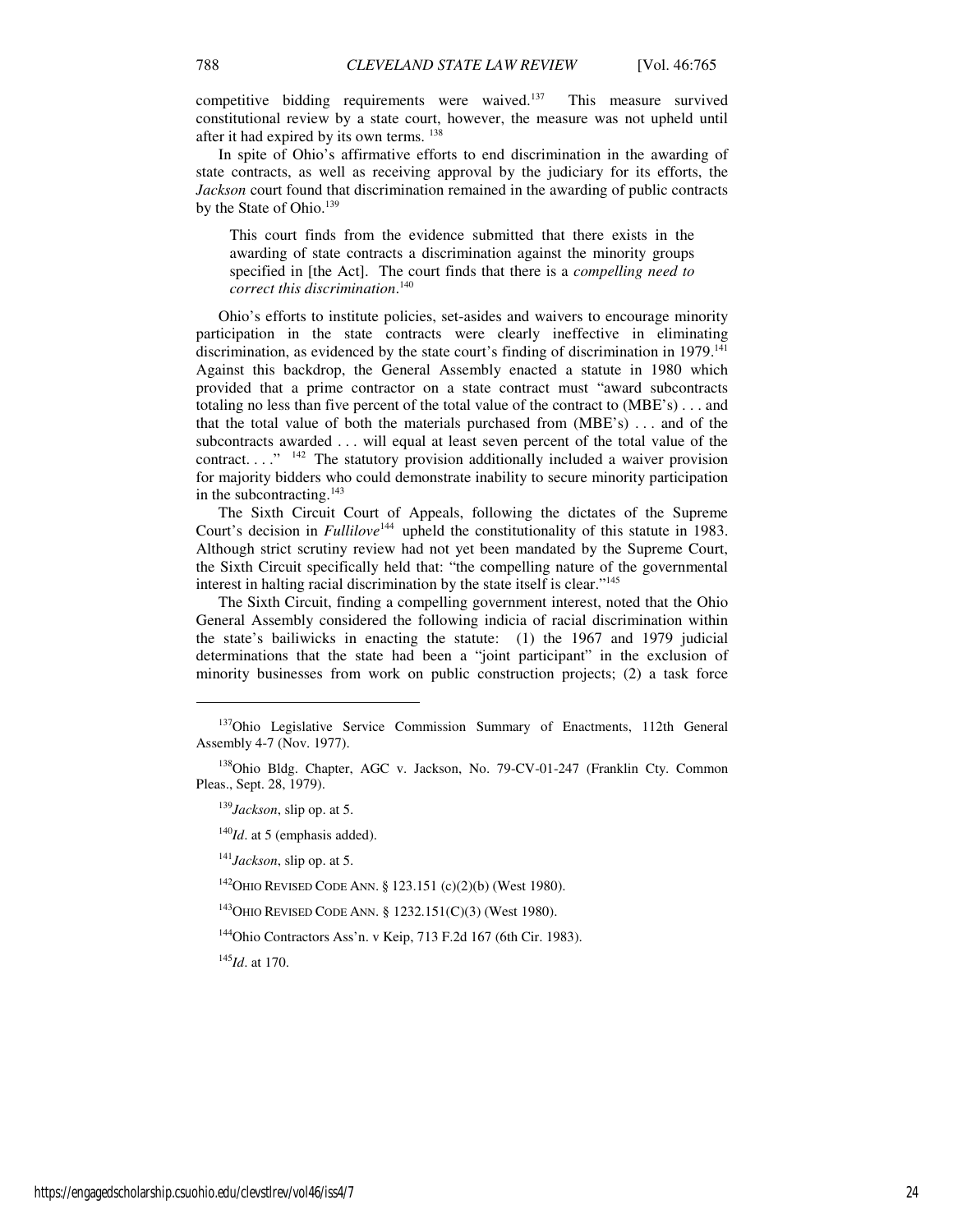report covering the years 1975-1977 that showed that although minority businesses constituted 7% of all Ohio businesses they received less than 0.5% of state purchase contracts; (3) a Department of Administrative Services study showing that from 1959-1975, the state awarded only 0.24% of its general construction contracts to minority businesses; and (4) an Ohio Legislative Budget Office report showing minority participation in ODOT contracts to be 0.13% in 1975, 0.3% in 1976, and 0.18% in 1977.<sup>146</sup>

When the Supreme Court of the United States implemented strict scrutiny in its 1989 *Croson* decision, it analyzed relevant statistical data necessary to evidence a discrimination by the governmental entity seeking to enforce remedial affirmative action.<sup>147</sup> Justice O'Connor's analysis approvingly made an example of *Keip*, which, as she noted, upheld a minority set-aside based on "the percentage of minority businesses in the State compared to [the] percentage of state purchasing contracts awarded to minority firms upholding [the] set-aside."<sup>148</sup>

The State of Ohio amended its statutory set-aside program set forth in Ohio Revised Code section 123.151, providing that: "the total value of subcontracts awarded and materials and services purchased from minority businesses shall be at least ten percent of the total value of the contract, wherever possible and whenever the contractor awards subcontracts or purchases materials or services." $149$  In 1993, subsequent to the Supreme Court's strict scrutiny ruling in *Croson*, the General Assembly directed community college districts to comply with this set-aside provision.<sup>150</sup>

A flood of litigation arose in Ohio challenging the constitutionality of the statutory set-aside provisions, as well as the policies of state agencies enforcing state law. The result has led not only to the invalidation of Ohio's set-aside programs, but the unavailability of qualified immunity as a defense for state actors enforcing such programs.<sup>151</sup> Moreover, these decisions have left the debate open as to what factors, if any, would validate race-conscious measures in awarding public contracts.

State and Federal courts were called upon to scrutinize the constitutionality of the Ohio statutory set-asides, and the policies enforced by state agencies and arms of the state in three separate but concurrent actions. The first action was brought in state court by a Lebanese business owner challenging the State's refusal to certify his company for set-aside contracts under state statute.<sup>152</sup> The second action was also brought in federal court by an unsuccessful bidder against a community college challenging the college's MBE and FBE policies, as well as the state statutes that the

<sup>146</sup>*Id*. at 171.

<sup>&</sup>lt;sup>147</sup>City of Richmond v. J.A. Croson Co., 488 U.S. 469, 488 (1989).

<sup>148</sup>*Id*. at 502.

 $149$ OHIO REV. CODE ANN. § 123.151 (C)(2)(a) (West 1990).

<sup>&</sup>lt;sup>150</sup>OHIO REV. CODE ANN. § 3354.161 (West 1999).

<sup>&</sup>lt;sup>151</sup>F. Buddie Contracting, Ltd. v. Cuyahoga Community College, 31 F. Supp. 2d 584, 590 (N.D. Ohio 1998).

<sup>&</sup>lt;sup>152</sup>Ritchey Produce Company, Inc. v. Ohio, No. 97APE04-567, 1997 WL 629965 at \*2 (Ohio App. 10th Dist., Oct. 7, 1997).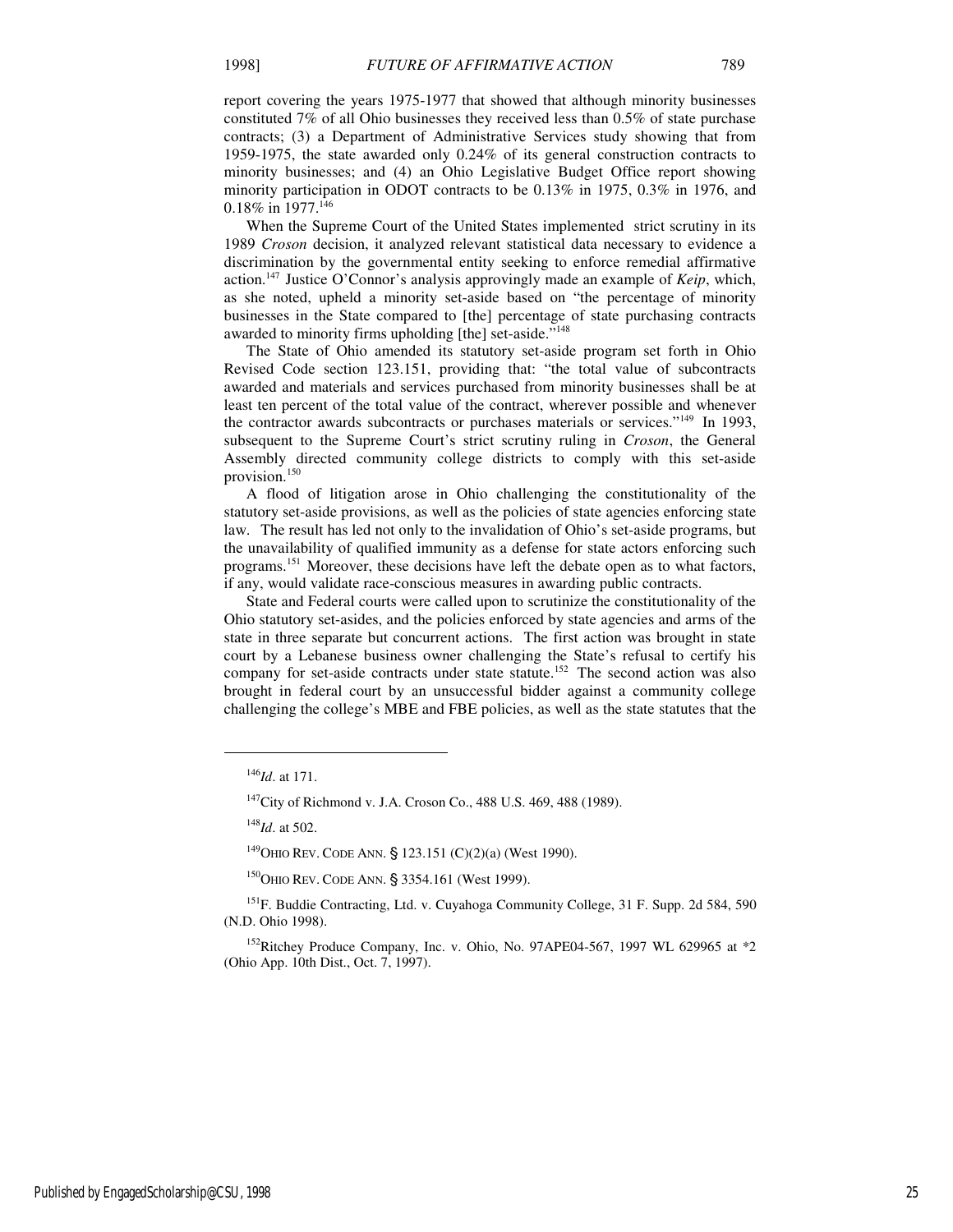policies enforced.<sup>153</sup> Finally, a third action was brought in federal court challenging the state statute and the Department of Administrative Services' enforcement of the set-aside provision in connection with a public construction project.<sup>154</sup>

In *Ritchey*, the state trial and appellate courts pronounced the first major blow to the Ohio statutory set-aside framework. The business owner in *Ritchey* had been denied recertification as a qualified MBE on the basis that the business owner, who was of Lebanese descent, was not "oriental" and not a member of any of the other minority groups listed in section 122.71 (E)(1) of the Revised Code.<sup>155</sup> The appellate court held that the statutory provision defining minorities was unconstitutional as applied to the Lebanese business owner, because he was denied MBE certification solely on account of his race.<sup>156</sup> While all three justices on the panel held that the business owner was wrongfully excluded from participation in the MBE set-aside program, one justice opined that the business owner fit the definition of "oriental" and that it was unnecessary to reach the constitutional issue.<sup>157</sup>

Of great consequence to the future of race-conscious remedial programs in the State of Ohio was the *Ritchey* court's statement that: "While remedying past discrimination may be a compelling interest, *we find it hard to envision a situation in*  which a race-based classification is narrowly tailored."<sup>158</sup> The court did, however, propose that: "the goal of the MBE program ideally should be maximizing the opportunity for all Ohio citizens who are economically or socially disadvantaged."<sup>159</sup> Yet, if the judiciary cannot envision a race-based classification that is narrowly tailored, it is foreseeable that even an MBE program that considers economic and social disadvantage would not survive strict scrutiny.

Identifying those MBE's who can demonstrate the effects of discrimination by showing that they have suffered social or economic disadvantage would tend to more closely tailor the remedy to the identified discrimination. However, if a minority business enterprise that does not fit within the definition of "minority" to qualify for participation in an MBE program could establish social and economic disadvantage, that minority business would be denied participation in the MBE program solely on the basis of race and the program would be underinclusive. Alternately, the program could be deemed overinclusive if a minority business enterprise can show social and economic disadvantage, but there is no evidence that the governmental entity discriminated against that particular racial group. Moreover, the compelling interest standard requires governmental entities to demonstrate a strong basis in evidence that it participated in the discrimination of minorities. It could be argued that any remedial program benefiting minority business enterprises that have relocated to the

<sup>156</sup>*Id.* at \*3.  $^{157}$ *Id.* 

<sup>158</sup>*Id.* at \*5.

<sup>159</sup>*Id*.

<sup>153</sup>F. Buddie Contracting, Ltd. v. Cuyahoga Community College, 31 F. Supp. 2d 571 (N.D. Ohio 1998).

<sup>154</sup>Associated General Contractors of Ohio, Inc. v. Drabik, No. C2-98-943 1998 WL 812241 (S.D. Ohio, Oct. 26, 1998).

<sup>155</sup>*Ritchey Produce*, 1997 WL 629965, at \*1.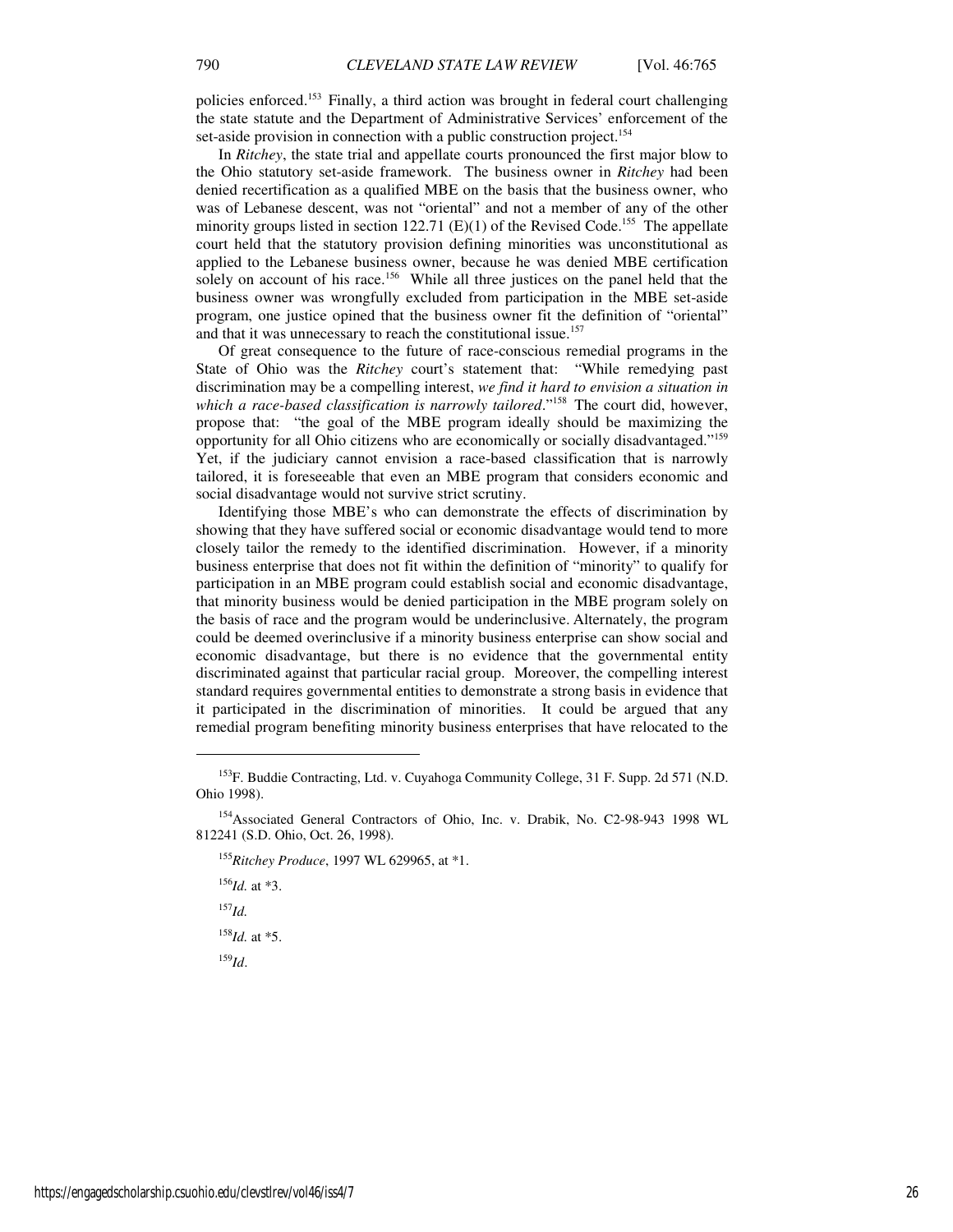relevant market is not narrowly tailored because it does not remedy the identified discrimination against local businesses, regardless of the racial classification the minority business enterprise may be grouped. Taking the court's analysis to the extreme, the only race-conscious program that could survive constitutional scrutiny would be one that benefits only those minorities specifically identified as having been discriminated against by the governmental entity *and* who have been economically and socially disadvantaged because of the identified discrimination.

In 1998, two federal district courts within the State of Ohio were called upon to examine the constitutional viability of the "set-aside" provisions of the Ohio Revised Code, as well as the policy of a community college district that enforced the statutorily mandated "set-aside".<sup>160</sup> At the time these cases were pending, there had not yet been a state Supreme Court decision rendering the state statute unconstitutional. The *Ritchey* case was pending review by the Supreme Court of Ohio, and the Sixth Circuit had previously upheld the statutory set-asides in *Keip* in 1983. While the Sixth Circuit in *Keip* did not implement the strict scrutiny standard, there was indication in the *Keip* decision that the State of Ohio had identified a "compelling interest" as there were judicial findings of past discrimination by the State in the awarding of state contracts. Additionally, a legislature is presumed to know the status of the law when enacting legislation, which was confined to strict scrutiny analysis at the time the State of Ohio enacted the statutory provision, requiring community college districts to enforce the statutory set-asides.

The U.S. District Court for the Northern District of Ohio addressed the following claims brought by an unsuccessful, non-minority bidder for a construction project by the Cuyahoga Community College (a "community college district" as defined by state statute): (1) that the MBE and FBE policies of the College violated the Plaintiff's equal protection rights; (2) that the state statute mandating the MBE and FBE policies violated the Plaintiff's equal protection rights; and (3) that the state statutes were unconstitutional *per se.*<sup>161</sup> The plaintiff brought the action against the College and its trustees individually; the State of Ohio was not a party to the action.<sup>162</sup>

While the action was pending in the Northern District, the Federal District Court for the Southern District of Ohio was reviewing a direct challenge to the constitutionality of the state set-aside provision pertaining to a contract to be let by the State Department of Administrative Services.<sup>163</sup> The plaintiffs in *Drabik* sought injunctive and declaratory relief against the State officials and the State to prohibit the enforcement of the set-aside statute in the letting of state construction projects.<sup>164</sup>

1

<sup>164</sup>*Id.* at \*2.

<sup>160</sup>*See* Associated General Contractors of Ohio, Inc. v. Drabik, No. C2-98-943, 1998 WL 812241 (S.D. Ohio Oct. 26, 1998), and F. Buddie Contracting, Ltd. v. Cuyahoga Community College, 31 F. Supp. 2d 571 (N.D. Ohio 1998).

<sup>161</sup>F. Buddie Contracting, Ltd. v. Cuyahoga Community College, 31 F. Supp. 2d 571 (N.D. Ohio 1998).

<sup>162</sup>*Id*.

<sup>&</sup>lt;sup>163</sup>Associated General Contractors of Ohio, Inc. v. Drabik, No. C2-98-943 1998 WL 812241 (S.D. Ohio, Oct. 26, 1998).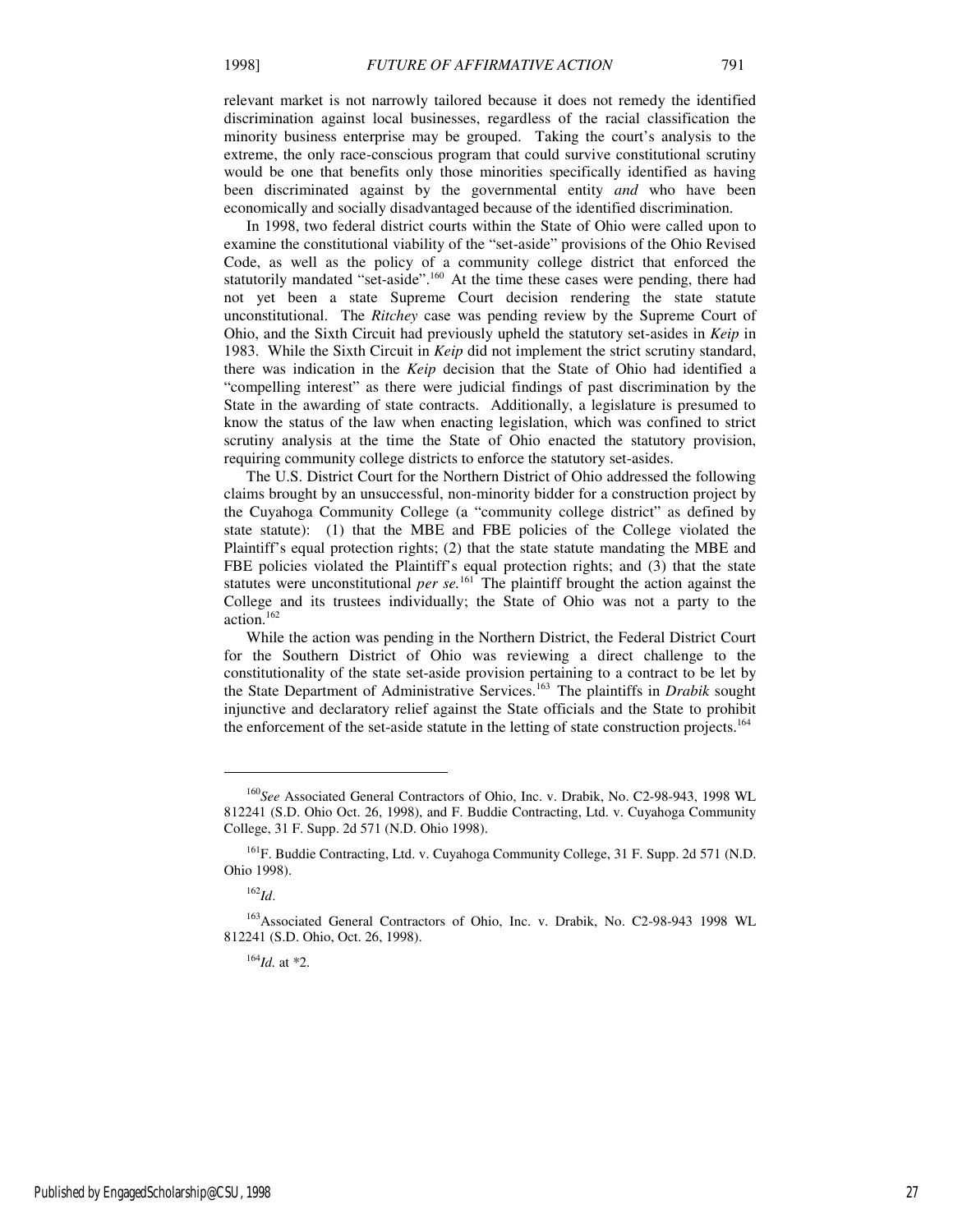On October 21, 1998, the Northern District of Ohio entered its ruling upon the challenge to the policies and the underlying statutory mandates of the Cuyahoga Community College.<sup>165</sup> The court refrained from ruling upon the constitutionality of the state statute, as the state was not a party, as well as the plaintiff's challenge to the College's FBE policy because the plaintiff's bid had not been rejected on the basis of its failure to comply with the FBE policy.<sup>166</sup> However, the validity of the state statute was necessarily reviewed by the court because the college was an arm of the state, enforcing state law.<sup>167</sup> The court held that the college's MBE policy, which mirrored the statutorily mandated set-aside provision, was unconstitutional as to both prongs of the strict scrutiny standard.<sup>168</sup> Moreover, and most threatening to state officials throughout the state of Ohio, the court held that the individual defendants were not entitled to qualified immunity for their participation in enforcing the College's setaside program and State law.<sup>169</sup>

The Northern District noted several factors from which it concluded that the College did not have a compelling interest in enforcing remedial programs.<sup>170</sup> The court discounted reliance on the evidence relied on by the State in enacting statewide set-asides.<sup>171</sup> First, the court held that finding of discrimination by the state in the '60's and '70's and the statistical disparity studies of the '70's were too remote to demonstrate the required need for remedial action.<sup>172</sup> Secondly, the court held that neither the college nor the state demonstrated past discrimination by either governmental entity "within the area from which [the College] is likely to acquire contractors."<sup>173</sup> Disparity studies presented by the college were found insufficient because "they [did] not show MBE's qualified and willing to undertake [the College] construction contracts but instead rely solely on disparity between all MBE's and the distribution of contract dollars  $\dots$ ."<sup>174</sup>

The Northern District further held that the college's set-aside program was not narrowly tailored, finding that: (1) there was no evidence that the college or the state considered any race-neutral alternatives; (2) there was no time limit on the MBE setaside program that has been in place since 1982; and (3) there was no requirement in the policy that an MBE demonstrate that it has been the victim of past discrimination or that it was otherwise was economically disadvantaged.<sup>175</sup>

<sup>166</sup>*Id*. at 584. <sup>167</sup>*Id*. at 574.

<sup>168</sup>*Id*. at 583-84.

<sup>169</sup>*Id*. at 584.

<sup>170</sup>*F. Buddie Contracting*, 31 F. Supp. at 583.

<sup>171</sup>*Id*.

j

<sup>172</sup>*Id*. at 576.

<sup>173</sup>*Id.* at 583.

<sup>174</sup>*Id*.

<sup>175</sup>*F. Buddie Contracting*, 31 F. Supp. at 580-81.

<sup>165</sup>*F. Buddie Contracting*, 31 F. Supp. 2d at 583.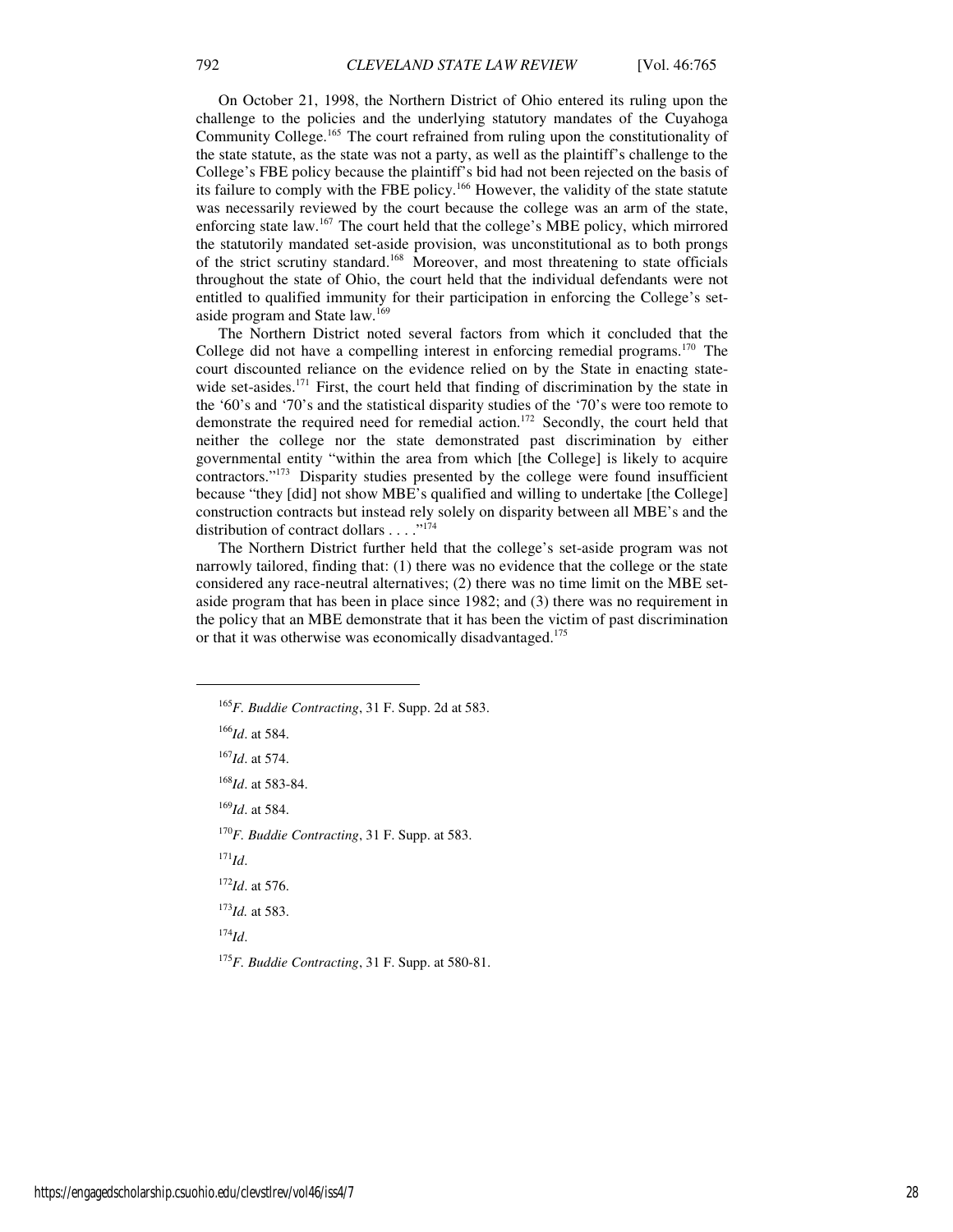Only one week after the Northern District entered its decision, the Southern District of Ohio ruled that the State's MBE set-aside statute was unconstitutional and permanently enjoined the defendant state officials from enforcing the state statute.<sup>176</sup> The court held that there was insufficient evidence of past discrimination or a remedial purpose by the State to support the set-aside program because: (1) current statistics only demonstrated the percentage of contracts actually awarded to MBE's under the set-aside; (2) evidence of past discrimination and statistical disparities found in the 1970s were too remote; (3) there was no time limit on the set-aside program; (4) there was not a stated remedial purpose contained in the statute; and (5) the availability of waivers for non-minority firms was solely discriminatory.<sup>177</sup>

In both federal cases, the defendants argued the constitutional validity of the state statutes, pointing out the statistical studies relied upon by the General Assembly when initially enacting the set-aside program in 1980, as well as judicial findings of past discrimination by the State as a joint participant with private industry. Both courts found that the studies were outdated, and that the finding of discrimination in the 60's and 70's did not substantiate the appropriate nexus to the remedial actions of the State in the 90's.

The federal decisions ruling upon MBE programs in Ohio will substantially affect the future of remedial, race-conscious programs. Developing a remedial program that will survive constitutional review is now uncharted territory in the State of Ohio with little more than a theoretical framework to guide government entities and state officials. Perhaps the greatest hurdle facing the state as a whole, and public officials in the State of Ohio, is the Northern District's pronouncement that state actors, enforcing state law, will be denied qualified immunity if the requisite studies do not support enforcement of race-conscious programs within the bailiwicks of the arm of the state.<sup>178</sup>

In *F. Buddie Contracting*, the court held that the individual defendants violated a "clearly established right" and were therefore not entitled to qualified immunity for enforcing an MBE program mandated by state law which had not yet been invalidated by the State Supreme Court.<sup>179</sup> While the court readily found a violation of a clearly established right, it grappled with the underlying question of whether discrimination by a state could justify the use of a set-aside by an arm of the state. Specifically, the Court stated:

Although it is well-established that the past discrimination which establishes the compelling interest in affirmative action must have been by a governmental entity seeking to employ the affirmative action plan, it is not entirely clear to this Court that this means that a history of discrimination in the area of public construction contracts by the State of Ohio might not be considered sufficient to justify the use of a set-aside

 $\overline{a}$ 

<sup>179</sup>*Id*. at 584

<sup>&</sup>lt;sup>176</sup>Associated General Contractors of Ohio, Inc. v. Drabik, No. C2-98-943, 1998 WL 812241, \*1, 5 (S.D. Ohio Oct. 26, 1998).

<sup>177</sup>*Id.* at \*4-5.

<sup>178</sup> *F. Buddie Contracting*, 31 F. Supp. 2d at 582.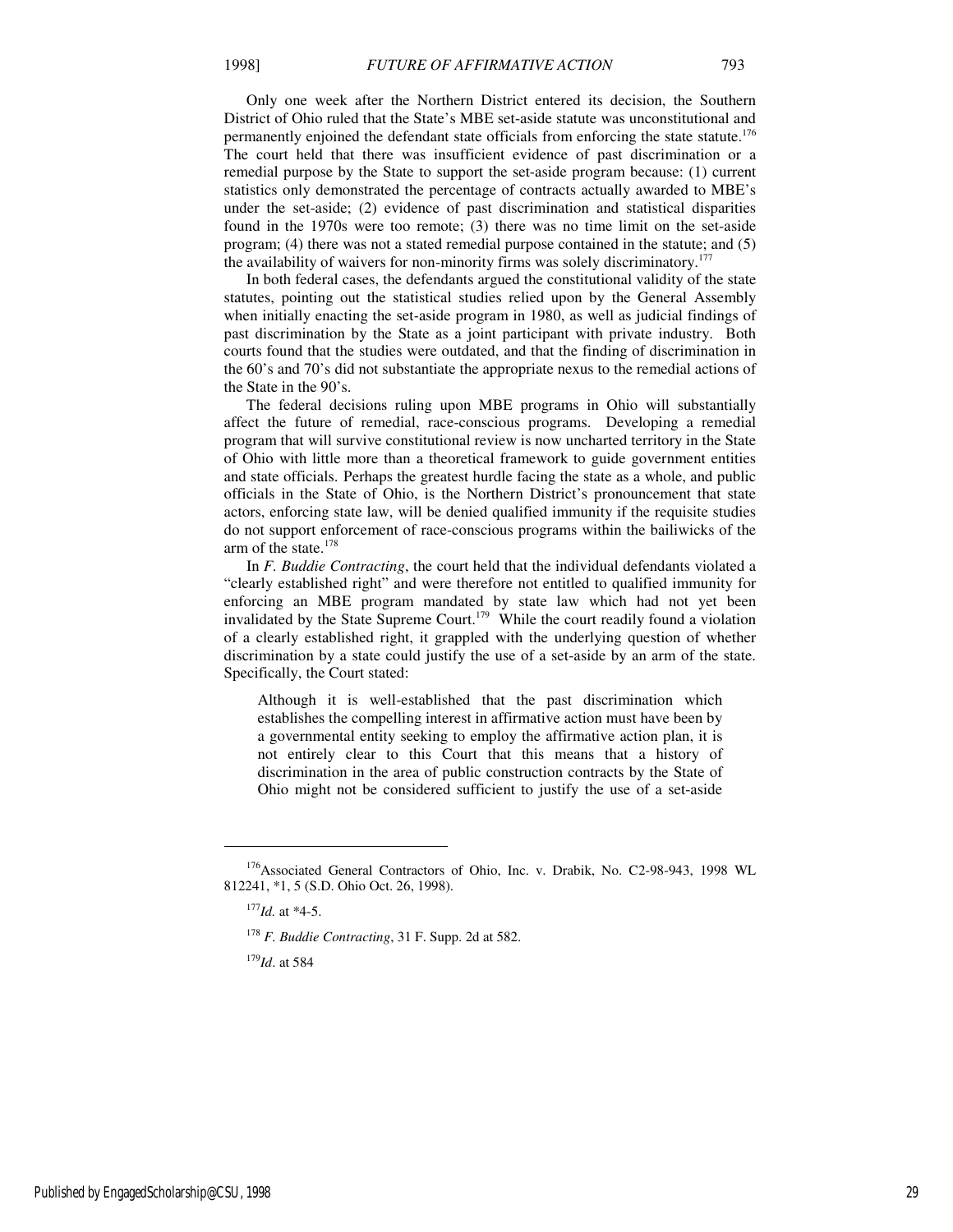program by an arm of the State, the College, without a showing of discrimination by that particularlized entity.<sup>180</sup>

The factor that is "not entirely clear" is reconciling the decision that the state actors violated a clearly established right, when the court itself was uncertain whether discrimination by the state could justify the use of remedial measures by an arm of the state.

Prior to the court's decision in *F. Buddie Contracting*, the law provided no guidance with respect to which "governmental entity" was relevant in determining the existence of past discrimination to establish a compelling interest. As a result, the college trustees relied on Ohio law, which prior to the Northern District's decision was never declared unconstitutional by the State Supreme Court.<sup>181</sup> Yet, the college trustees were found to have violated a clearly established constitutional right by enforcing existing statutory mandates.<sup>182</sup> Therefore, the College trustees were denied qualified immunity, which shields government officials from liability if their conduct "does not violate clearly established statutory or constitutional rights of which a reasonable person would have known."

In *Croson*, the Supreme Court reviewed the ordinances of one municipality, which did not involve state mandate. $183$  The Supreme Court has not pronounced that a state has no power to remedy past discrimination throughout its jurisdiction. Since the college is an arm of the state, and the trustees followed the dictates of existing state law, they should not have been held individually liable pursuant to *Harlow*. 184 However, federal precedent in the State of Ohio denies qualified immunity for state actors and rejects state-wide remedial programs on the grounds that: "Allowing an arm of the State which has not been found to have discriminated in the past to remedy a history of discrimination by the State itself would be tantamount to requiring it to remedy broad societal discrimination, which would be an exercise in the tail wagging the dog."<sup>185</sup>

Interestingly, the court arrived at this opinion on the grounds that an arm of the state should not "be required to remedy the discriminatory practices of other departments of the state . . ." and that "an MBE could not sue [the College] for discriminatory contracting customs of the Ohio Department of Transportation."<sup>186</sup> However, in a matter involving constitutional magnitude, this logic is wanting of constitutional analysis to justify infringing upon a state's right to remedy discrimination within its own bailiwicks. The state can only act through its arms, whether to discriminate, or to remedy discrimination. The Court's logic suggests that the state could not mandate the state entities to enforce remedial legislation to remedy the effects of past discrimination by the state. This suggestion narrows the

1

<sup>186</sup>*Id*.

<sup>180</sup>*Id*. at 580.

<sup>181</sup>*Id.* at 582.

<sup>182</sup>*Id*. at 583-84.

<sup>183</sup>City of Richmond v. J.A. Croson Co., 488 U.S. 469 (1989).

<sup>184</sup>Harlow v. Fitzgerald, 457 U.S. 800 (1982).

<sup>185</sup>*F. Buddie Contracting*, 31 F. Supp. 2d at 580.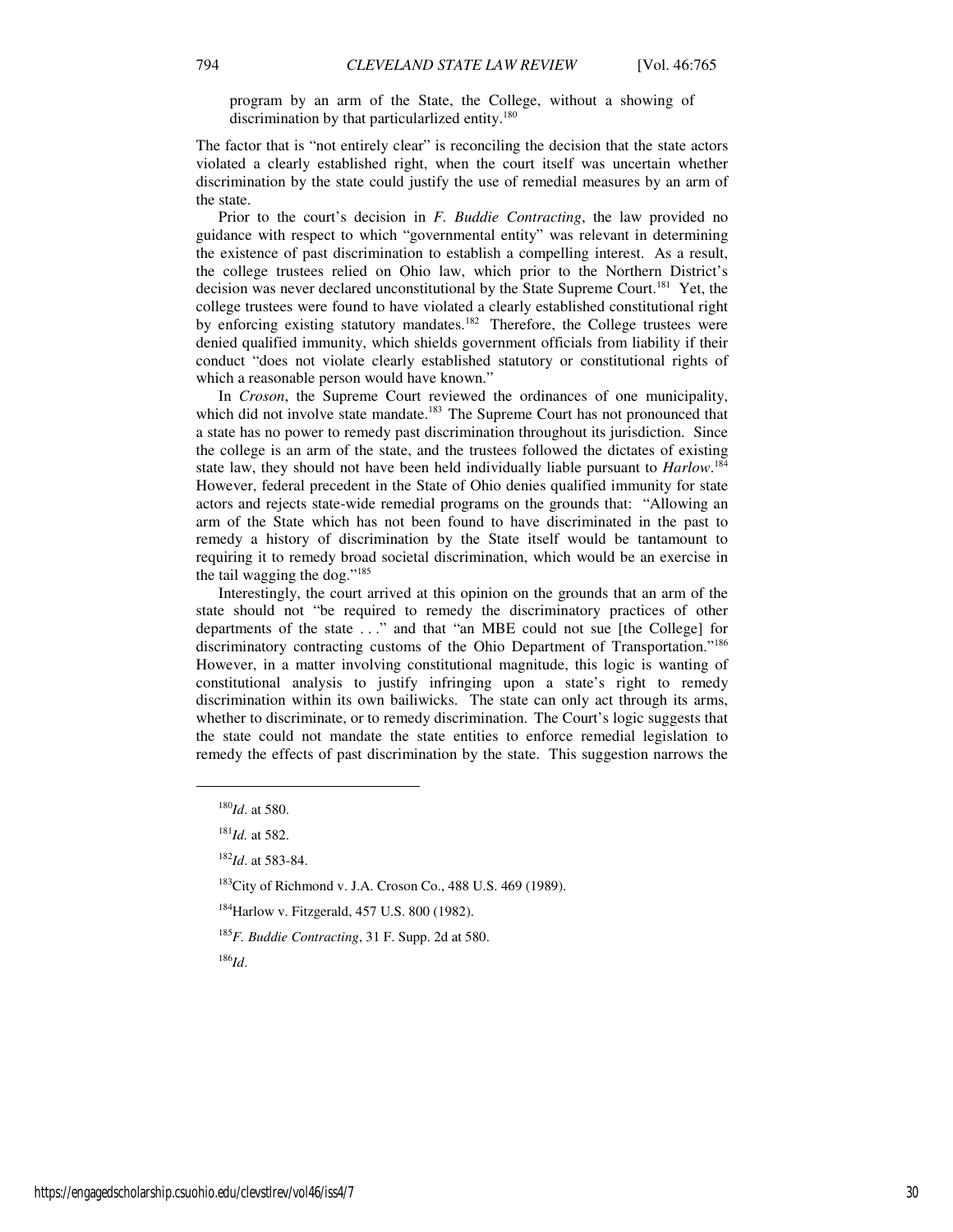possibilities for governmental entities to remedy past discrimination by leading to the logical extreme that a state must identify which of its departments, or arms, have specifically discriminated in the past or refrain from enacting remedial measures to address the effects of discrimination by the state.

The Ohio experience evidences that structuring a race-conscious affirmative action program within the context of legal constraints will be a nearly insurmountable task. A strong basis in evidence necessary to validate such a program would have to approach identification of those minority enterprises actually discriminated against by the governmental entity and lingering social and economic disadvantage suffered by the enterprise resulting from the discrimination. However, establishing that the particular governmental entity discriminated against particular minority enterprises would be nearly impossible since set-aside statutes have been enforced for over a decade.<sup>187</sup> Any predicate study would therefore conclude that the governmental entity has not participated in recent discriminatory practices. The tenure of set-aside programs and the resultant inability to identify recent discrimination by the governmental entity eliminates the possibility of developing any affirmative action program that would survive strict scrutiny. Such a result would lead to a return to the status quo that existed prior to the initiation of that entity's affirmative action programs. The difficulty in developing an affirmative action program to comply with the Supreme Court dictates was reflected in the State Appellate Court's statement that: "we find it hard to envision a situation in which a race-based classification is narrowly tailored."<sup>188</sup>

The Northern District questioned the validity of disparity studies showing the smaller size of MBE's to evidence the affects of discrimination.<sup>189</sup> Specifically, the court noted that while discrimination may cause MBE's to remain relatively small, evidence of size disparity and "reverse causation" is "more than likely the result of *societal discrimination* which may have delayed the development of MBE firms thereby rendering the *unqualified* for bigger jobs and skewing statistics to show disparity between large and small firms as disparity between minority and nonminority firms."<sup>190</sup> The Southern District of Ohio commended an executive order promulgated by Governor Voinovich that encourages the elimination of race-based criteria in assisting economically disadvantaged business.<sup>191</sup>

 $190$ *Id.* at 582-83 (emphasis added).

<sup>187</sup>*See* OHIO REVISED CODE ANN. § 123.151(C)(2)(b) (West 1980) and F. Buddie Contracting Ltd. v. Cuyahoga Community College, 31 F. Supp. 2d 571, 579-80 (citing Middleton v. City of Flint, Michigan, 92 F.3d 396 (6th Cir. 1996), *cert. denied*, 117 S. Ct. 1552 (1997) (Past judicial findings of discrimination do not justify race-conscious programs because subsequent efforts to rectify discrimination have been largely successful. A nine year race-conscious program was too long as racial disparities had already evolved into near parity)).

<sup>188</sup>Ritchey Produce Co. v. Ohio. No. 97APE04-567, 1997 WL 629965, at \*2 (Ohio App. 10th Dist. Oct. 7, 1997).

<sup>&</sup>lt;sup>189</sup>F. Buddie Contracting, Ltd. v. Cuyahoga Community College, 31 F. Supp. 2d 571 (N.D. Ohio 1998).

<sup>&</sup>lt;sup>191</sup> Associated General Contractors of Ohio v. Drabik, No. CS-98-943, 1998 WL 812241 at \*5 (S.D. Ohio, Oct. 30, 1998).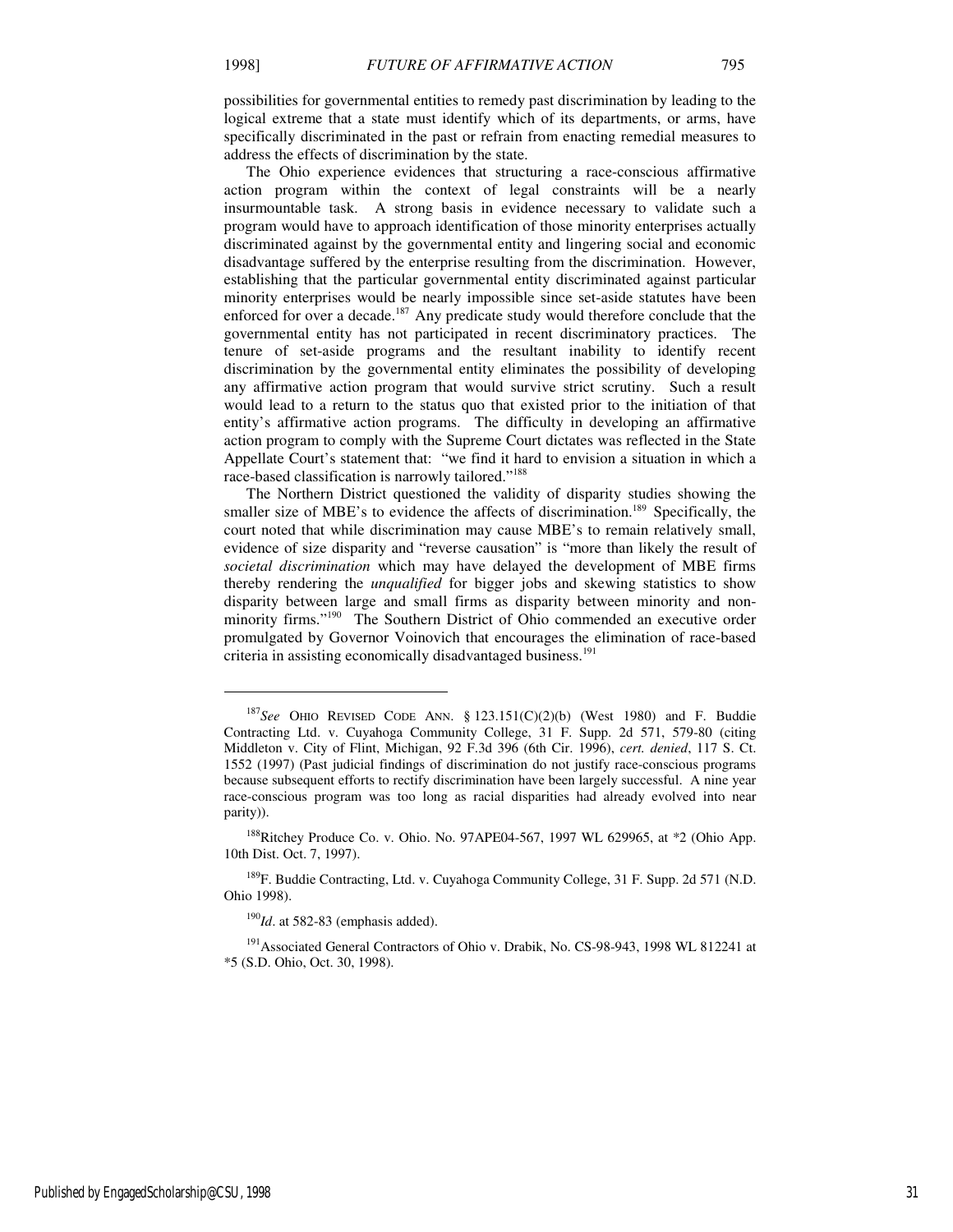The cumulative effect of the courts' opinions in the State of Ohio is potentially devastating to the future of race-based affirmative action programs. Entities or arms of the state will have difficulty demonstrating discrimination through disparity studies for two significant reasons: (1) MBE participation in state construction contracts has been evident over the recent years because of the State mandated setaside programs in existence since 1982; and (2) studies demonstrating statistical disparities in size, social and economic disadvantage may be deemed to be the result of "*societal discrimination*" thereby diminishing the likelihood of showing a strong basis in evidence of a compelling interest to remedy the effects of discrimination.<sup>192</sup>

The judicial decisions within the state of Ohio have substantially narrowed the range of permissible programs designed to remedy past discrimination in several respects: (1) governmental entities may be required to show unsuccessful results of race-neutral alternatives; (2) an arm of the state may not be required to enforce state mandated affirmative action plans; (3) enforcing a remedial program without the "requisite," but undefined, disparity studies, will result in personal liability for state actors; and (4) a program that does not link the effects of discrimination to those who actually were discriminated against by the state entity will not be narrowly tailored.<sup>193</sup>

The most prudent method to address and promote social inclusion would be to consider and develop race-neutral alternatives. In the area of contracting, governmental entities could target social and economic disadvantages, rather than race itself to promote MBE participation. Methods to be adopted could include waiving bonding requirements, offering financial and/or training and simplifying bidding procedures for those firms found to be socially and economically disadvantaged. Governmental entities may also consider providing incentives to contractors who utilize firms, or hire individuals, from the geographic area.

Social inclusion may still be promoted through indirect means, such as funding programs that provide work training to underprivileged individuals. Educational institutions could provide incentives through financial aid or otherwise to applicants from urban schools or to applicants whose parents have not received post-secondary education. Targeting social and economic disadvantage at its core would assist the development of opportunities for those who continue to suffer the lingering effects of discrimination.

Direct race-conscious policy strategies to promote social inclusion should be formulated with caution, and with many underlying factors taken into consideration to maximize the potential validity under strict scrutiny. Any remedial action taken by a governmental entity must be formulated based upon a showing of discrimination by the entity within the limited geographic area in which the governmental unit exists. For example, arms of the state should not rely on state statutes mandating affirmative action programs, but instead examine the existence and effects of discrimination within the market in which the governmental entity specifically operates. Moreover, minority firms should be required to demonstrate social and economic disadvantage. Qualifying racial classifications should be limited to those

j

<sup>192</sup>*See* F. Buddie Contracting, Ltd. v. Cuyahoga Community College, 31 F. Supp. 2d 571 (N.D. Ohio 1998) and Associated General Contractors of Ohio v. Drabik, No. CS-98-943, 1998 WL 812241 (S.D. Ohio, Oct. 30, 1998).

<sup>193</sup>*Id*.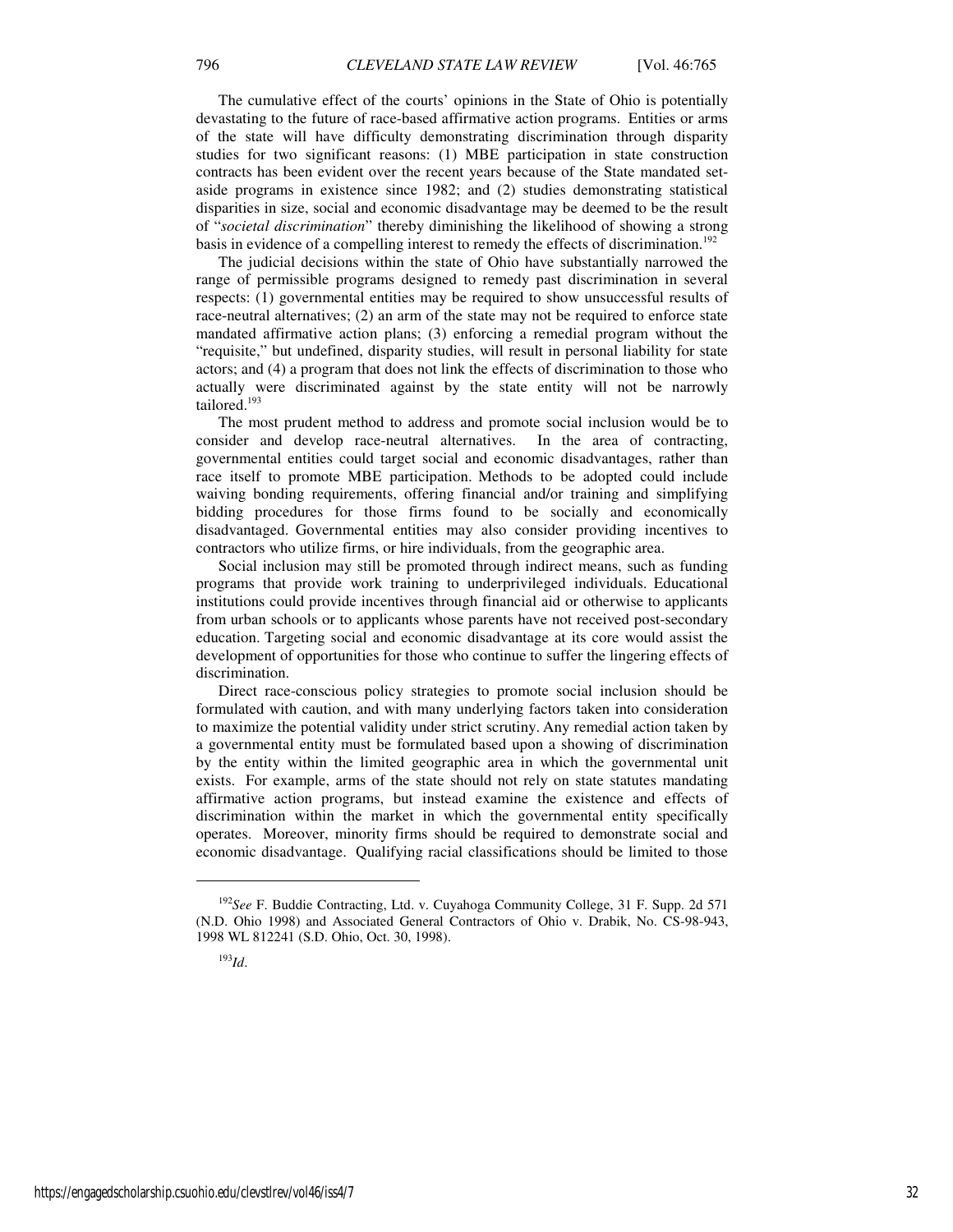groups who have been identified, by statistics or direct evidence, as subject to discrimination by the governmental entity.

Determining the existence, or continuing effects of discrimination within the governmental entity's bailiwicks requires extensive statistical analysis of the relevant market. The more narrow the statistical comparisons, the more likely they are to support a strong basis in evidence for the need for remedial programs. For example, it would be prudent to compare the percentage of willing, and qualified, minority business enterprises within the specific industries and types of services contracted for by the governmental entity. This may require separate statistical comparisons for each type of contract let by the government to each identifiable racial classification. Such statistical analysis should be conducted on a regular and continuing basis to ensure the continued validity of the evidence demonstrating a need for remedial action. In addition, any race-conscious program should have meaningful waiver provisions and be of limited duration.

The strict scrutiny analysis as applied to affirmative action programs requires the development of new policies, and perhaps new avenues, to promote social inclusion. Shifting the focus from race to social and economic disadvantage may provide a foundation for providing opportunities to those who are underrepresented due to the effects of societal discrimination.

#### VI. CONCLUSION

At the dawn of affirmative action, race-conscious programs were deemed not only constitutional, but required to ensure equal opportunity in fact, not just in theory. Recent developments in the law suggest that affirmative action has reached the eve of its constitutional viability.<sup>194</sup>

Affirmative action began with executive orders for government actors to require that contractors take affirmative action to ensure employment opportunities without regard to race.<sup>195</sup> To enforce such mandates, the Office of Federal Contract Compliance issued several regulations requiring contractors to implement plans to obtain the "goal" of minority utilization on a percentage basis. Minority set-asides were mandated, enforced and upheld. Contractors contesting affirmative action programs and set-asides were deemed to have "voluntarily" accepted the terms of the contract; courts consistently held that such objection to affirmative action requirements was in the nature of a contract dispute rather than an equal protection concern. Judicial, legislative and administrative mandates *required* government officials to comply with set-asides and other race-conscious "goals;" all of which were upheld throughout the country. The Supreme Court explicitly approved a federal set-aside program in the 1980 *Fullilove* decision.<sup>196</sup> Permissible goals included remedying societal discrimination, increasing minority participation, and achieving racial diversity.

j

<sup>194</sup>*See* F. Buddie Contracting, Ltd. v. Cuyahoga Community College, 31 F. Supp. 2d 571 (N.D. Ohio 1998) and Associated General Contractors of Ohio v. Drabik, No. CS-98-943, 1998 WL 81224 (S.D. Ohio, Oct. 30, 1998).

 $195E$ <sub>25</sub> Exec. Order of September 27, 1972, (I believe there are additional ones cited in earlier portions of the article)

 $196$ Fullilove v. Klutznick, 448 U.S. 448 (1980).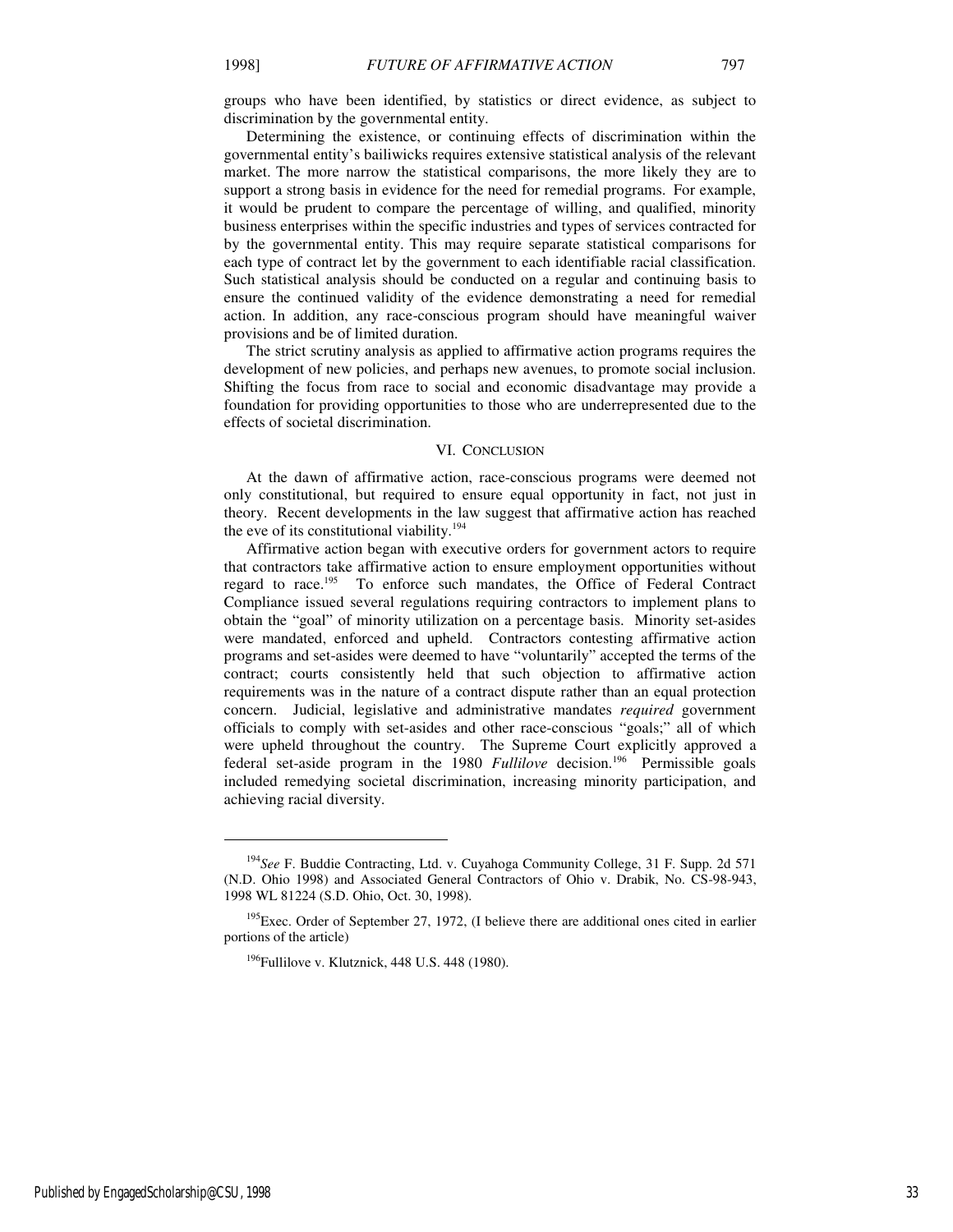While it cannot be disputed that the effects of societal discrimination continue, the social, political, economic and judicial frameworks have so evolved as to drastically alter the viability of affirmative action within the existing context of equal protection jurisprudence. Over time, overt discrimination has diminished, but in turn, the nexus between remedial action and discrimination has become more difficult to define within constitutional parameters. It was perhaps politically easier for the judiciary to approve of affirmative action when continuing acts and effects of discrimination were conspicuously pervasive. Remedying societal discrimination or encouraging racial diversity remain laudable, but legally insufficient. As it became more difficult to link remedy to specific harm, the opponents of affirmative action became increasingly successful in harnessing the "color-blind" Constitution, which had previously been interpreted to permit consideration of race as a factor in providing opportunities to individuals who had historically been denied equal opportunity in fact due to racial bias.

Non-minorities have been increasingly successful in their challenges to raceconscious remedial programs on the basis that programs that require minority inclusion without sufficient supportive studies have unconstitutionally excluded them on the basis of race.<sup>197</sup> Ironically, a member of a suspect class asserting "unlawful discrimination" has been judicially required to prove "invidious discrimination", i.e. discrimination due to stereotypes and prejudices associated with racial classifications. Even in the cases in which members of suspect classes allege a discriminatory impact of race neutral decision-making, they are required to demonstrate significant statistical disparities between the inclusion of non-minorities and minorities. Query today whether a member of a minority group who can demonstrate 90% exclusion of minorities in employment or government contracts could succeed in a discrimination claim against a government employer or prime contractor who cannot statistically demonstrate a compelling interest to sustain a 10% minority set-aside under current affirmative action parameters.

Throughout the evolving jurisprudence concerning race-conscious remedial programs, state actors have struggled to abide by the law of the day with little guidance as to their duties under the law. When affirmative action was mandated, state actors were not instructed as to how to accomplish the goal of social inclusion. Over time, the judiciary upheld federal mandates, voluntary affirmative action programs, and minority set-asides. State actors following the law, could rely on the "good faith" reliance on the law, and their efforts to promote diversity and inclusion were applauded. As it became increasingly difficult to link remedy with discrimination, and as the judiciary heightened scrutiny of race-conscious programs, remedial programs soon met their demise. Now that affirmative action has suffered critical defeats, state actors are left with little, if any, guidance of how to promote social inclusion within the context of current legal parameters.

The Ohio experience dramatically illustrates the evolution, and near demise, of affirmative action as well as the potential for personal liability for those state actors implementing statutorily required minority programs. Strict scrutiny analysis, as applied by the federal district courts of Ohio, requires a direct statistical link between

<sup>197</sup>*See* F. Buddie Contracting, Ltd. v. Cuyahoga Community College, 31 F. Supp. 2d 571 (N.D. Ohio, Oct. 21, 1998) and Associated General Contractors of Ohio v. Drabik, No. CS-98- 943, 1998 WL 81224 (S.D. Ohio, Oct. 30, 1998). (and every other case after Adarand cited in the article)